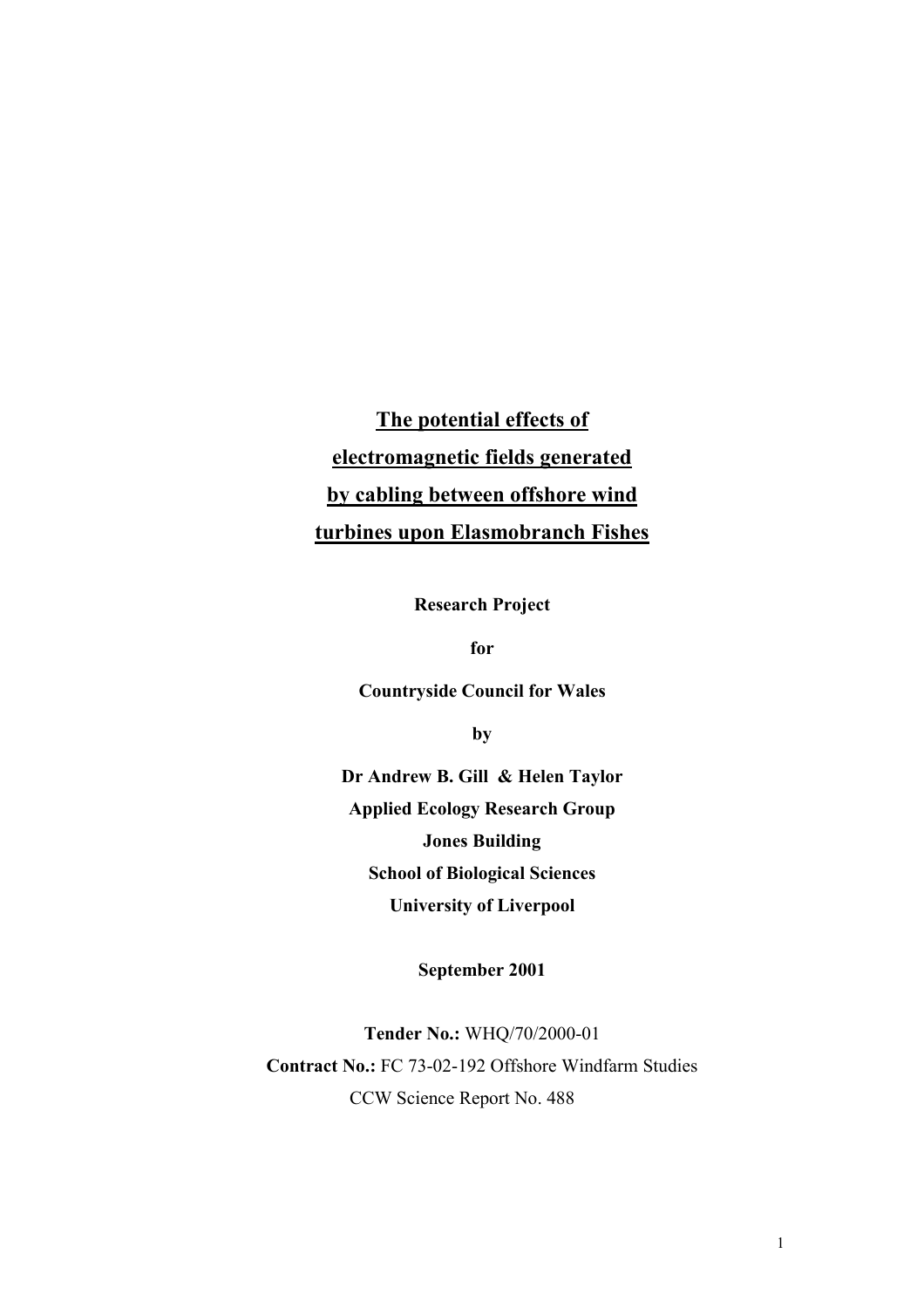## **Executive Summary**

**THIS REPORT DETAILS RESEARCH SUPERVISED BY DR ANDREW GILL, AT THE UNIVERSITY OF LIVERPOOL, ON BEHALF OF THE COUNTRYSIDE COUNCIL FOR WALES TO ASSESS THE POTENTIAL EFFECTS OF ELECTROMAGNETIC FIELDS GENERATED BY CABLING BETWEEN OFFSHORE WIND TURBINES UPON ELASMOBRANCH FISHES. THE REPORT CONTAINS FOUR MAIN SECTIONS:** 

- **1. A REVIEW OF THE LITERATURE RELATING TO ELECTRORECEPTION IN ELASMOBRANCHS AND RELEVANT LITERATURE ON OFFSHORE WIND FARM DEVELOPMENTS.**
- **2. A REVIEW OF THE CURRENT SITUATION REGARDING OFFSHORE WIND DEVELOPMENTS FOCUSSING ON THEIR ENVIRONMENTAL IMPACTS WITH PARTICULAR IMPLICATIONS FOR BRITISH ELASMOBRANCHES.**
- **3. A SUMMARY OF THE CURRENT STATUS AND EXTENT OF RELEVANT BIOLOGICAL KNOWLEDGE OF BRITISH ELASMOBRANCHS.**
- **4. A PILOT STUDY WHICH EXPERIMENTALLY DEMONSTRATES THE RESPONSE OF THE BENTHIC ELASMOBRANCH, THE DOGFISH** *SCYLIORHINUS CANICULA,* **TO TWO ELECTRIC FIELDS, ONE SIMULATING PREY AND THE OTHER THE MAXIMUM POTENTIAL OUTPUT FROM UNBURIED UNDERSEA CABLES.**

**FINALLY, THE REPORT PROVIDES RECOMMENDATIONS FOR FUTURE RESEARCH CONSIDERATIONS.** 

### **Project Background**

There is currently a move towards the use of renewable energy sources throughout the world, and for those countries with coastlines such as Western Europe, offshore wind power represents a valuable resource.

The installation of offshore wind turbines requires the transport of electricity between turbines and from the turbines to the mainland via submarine cabling which in the process produces electromagnetic fields around the cables. Sharks, skates and rays (subclass Elasmobranchii) have long been known to exploit the electric outputs of organisms in saltwater, to detect and capture their prey.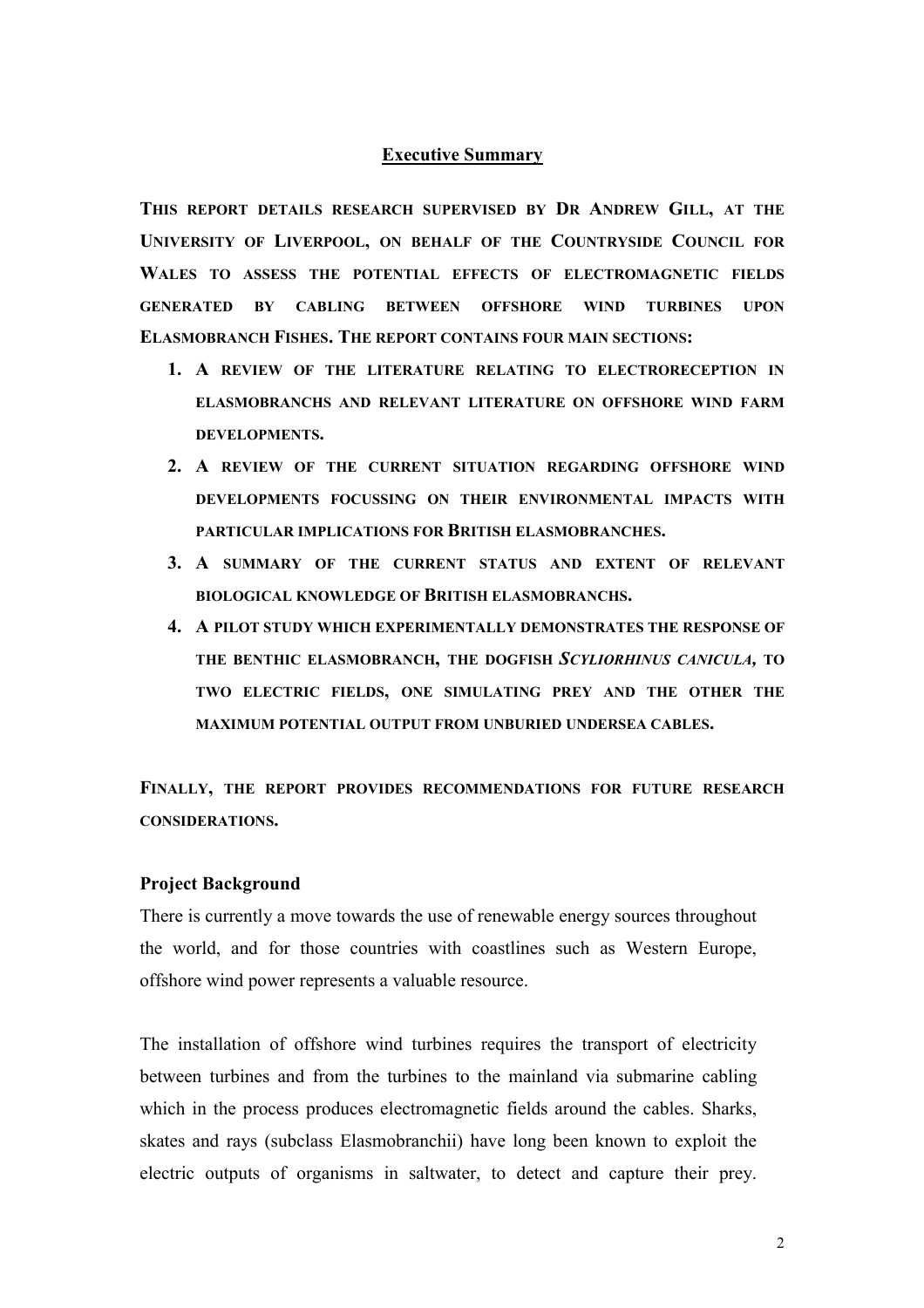Therefore, there exists the potential for electrosensitive species to detect and respond to the electromagnetic fields produced by offshore power installations.

## Research Method

### *Literature review*

The first stage of the project focussed on a literature review of major library databases and Internet based material to provide up to date details on electroreception, particularly by elasmobranches and offshore windfarm electricity generation. During the review published information on British elasmobranch species-specific ecology, biology and conservation status was also collated.

The literature review showed that one of the most widely researched areas is the neurobiology of electroreception. Active electroreception in electric fish has received a lot of attention but only two studies were concerned with active electrolocation by elasmobranchs. The behaviour of elasmobranchs in regard to their electric sense has, to date, been widely neglected.

The potential for offshore wind farms around Europe has been widely discussed, including the potential design for any developments. However, information regarding the electromagnetic fields emanating from underwater power cables used for offshore wind farms is very limited. Environmental Impact Assessments have a limited amount of information on the specifications for undersea cabling and the potential effects of electromagnetic fields on receptive organisms has only been referred to briefly. No published research can be found regarding the effects of electromagnetic fields produced by undersea cables on fish.

Information obtained from the British Wind Energy Association website, CCW, existing installation owners and offshore windpower related companies, both within the UK and Europe, provided supplementary details of the levels of electromagnetic fields potentially emitted by offshore installations. Consultation with the windfarm operators also provided information on the type of cabling and the proposed extent and configuration of the cable network.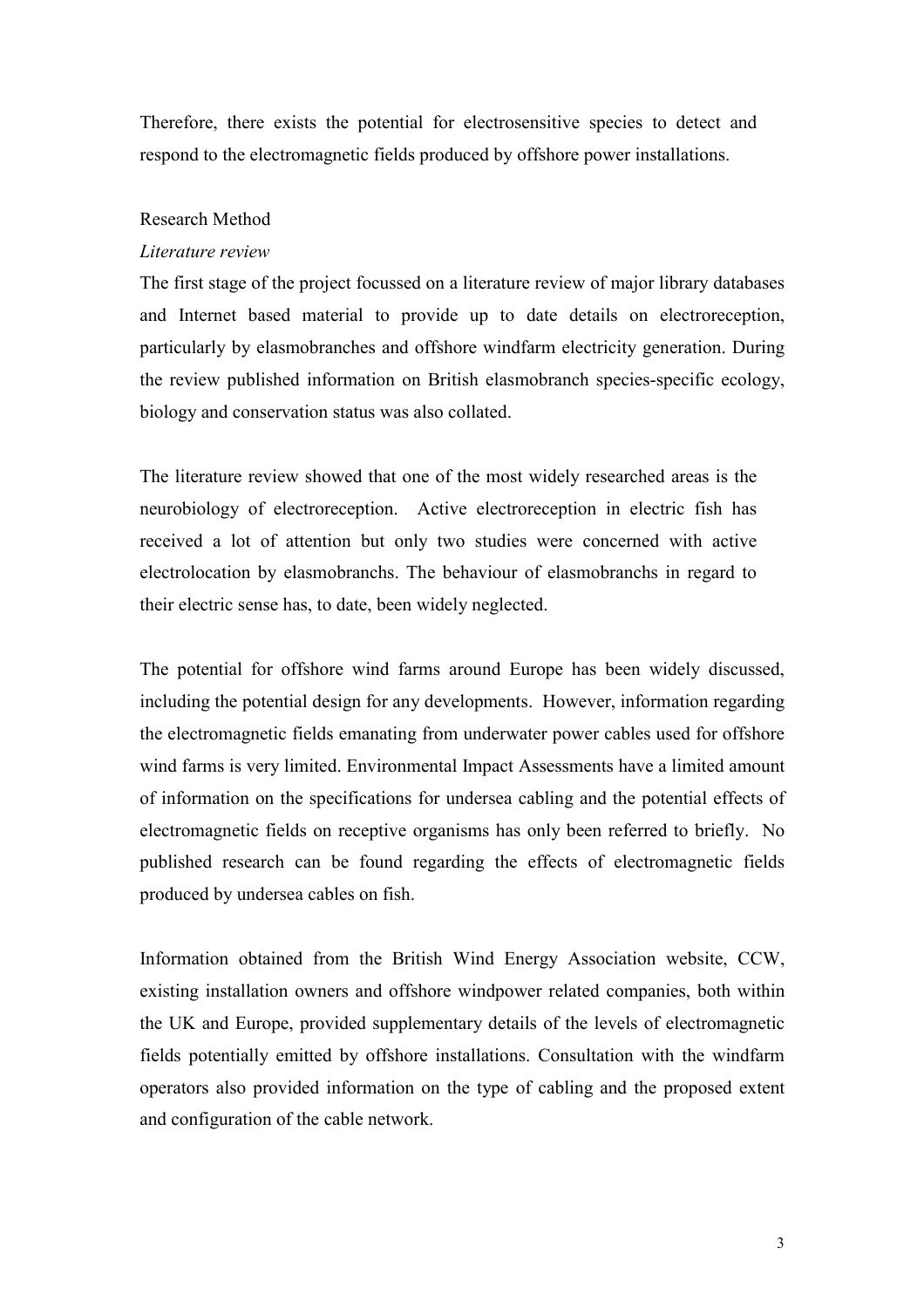# **Experimental study**

The experiment focussed on the collection of observational data from the dogfish *S. canicula,* which was chosen according to the following criteria:

- $\bullet$  Dependent on habitats, at some period of their life history, which may be crossed by the planned cabling network.
- Ease of collection of replicable data.
- Availability of species during Jan/Feb 2001

Existing wind power installations are predicted to produce their maximum electric field adjacent to an unburied cable when utilising 150kV cables with a current of 600A. Previous studies have demonstrated that dogfish are attracted towards electric fields created by dipoles passing an 8µA current which simulate prey. Hence the response of dogfish to the maximum predicted electrical fields emitted by an unburied underwater cable could be compared with the effects of electric fields similar in magnitude to those produced by dogfish prey.

An electrical circuit with variable resistance and a salt bridge electrode was constructed to create artificial maximum and prey type electric fields to dogfish in seawater water tanks.

Using standard behavioural techniques the following data were recorded:

- -The distance away that the fish reacted to an electric field.
- -The attraction or avoidance response, if any, of the fish to an electric field.
- $\blacksquare$  The frequency of attraction or avoidance responses of individual fish over a set period of time.
- $\bullet$  The time that the fish remained within a set radius of the electrical stimulus.
- - The response of the fish to a control with no current emitted from the equipment.

This preliminary experimental research showed: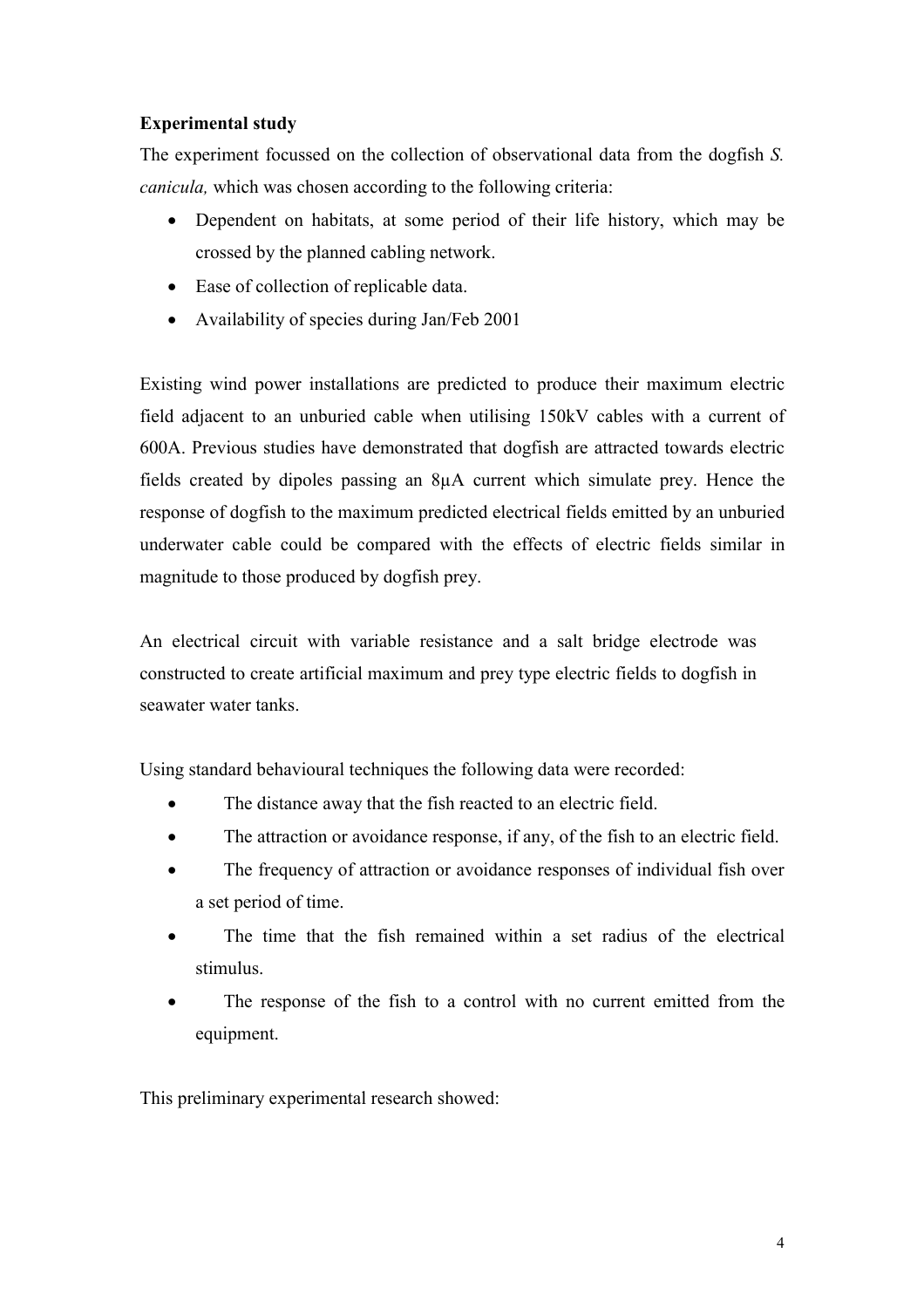- 1. The benthic shark, *S. canicula,* avoids electric fields at 1000µV/m (or  $10\mu$ V/cm) which are the maximum predicted to be emitted from 3-core undersea 150kV, 600A cables
- 2. The avoidance response of the dogfish of  $1000\mu\text{V/m}$  (or  $10\mu\text{V/cm}$ ) electric fields was highly variable amongst individuals and had a relatively low probability of occurring in the conditions presented in these experiments
- 3. The same species individuals were attracted to a current of 8µA (representing an electric field of  $0.1\mu$ V/cm at 10cm from the source), which is consistent with the predicted bioelectric field emitted by prey species.

# Conclusions and Recommendations

There is a dearth of objective and definitive published information relating to the question of whether electric fields produced by underwater cables have any effect on electrosensitive species.

The pilot experimental research demonstrated that there is a differential effect in terms of the behavioural response of dogfish to simulated electric fields emitted by prey and those from undersea power cables.

These results, however, should be interpreted from two perspectives in an unbiased and balanced manner. Firstly, in light of the present and future importance placed on renewable energy resources we need to be confident that associated human activity will not be significantly detrimental to a component of the coastal marine ecosystem not previously considered ie. the elasmobranchs. Secondly, we need to be conscious of the real need for alternative energy resources and not use the effects predicted from controlled laboratory investigations to take precedence or unnecessarily influence the prioritisation of renewable energy resource utilisation.

To address these future information requirements there are three areas of work to focus on based on the findings of the present study:

- Further directed biological research, concentrating on species use of the inshore habitats and behavioural responses to electric fields.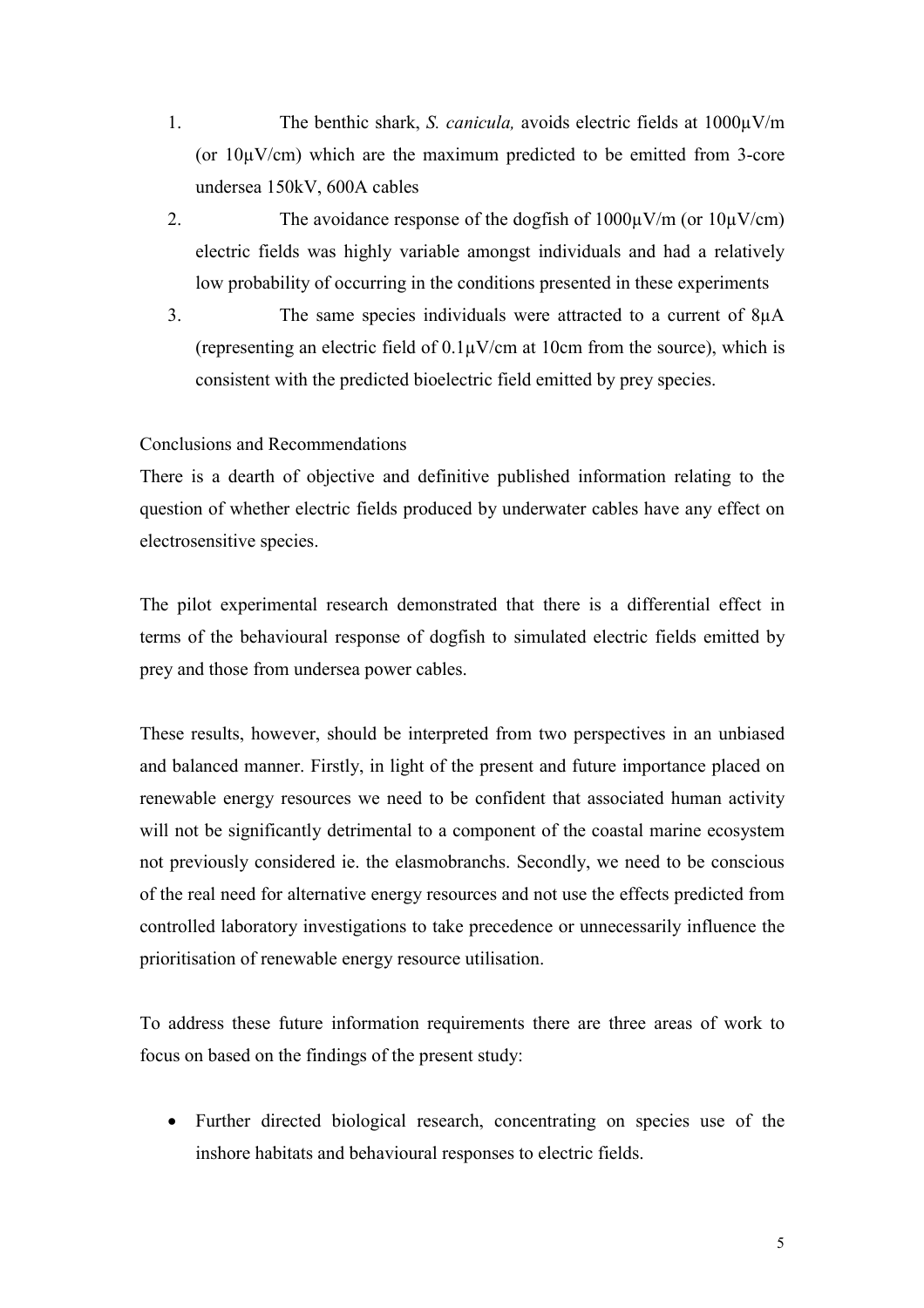- Electric field research, in particular the quantification of fields within different substrata and *in situ* measurement.
- GIS mapping and interrogation, to provide a database, which can guide decisions on the location of offshore windpower sites taking into account potential conflicts with elasmobranchs.

The projects identified and the fact that offshore wind power technology is in its infancy promotes the requirement for substantial support and investment into the development of renewable resource utilisation and its role within the natural ecosystem.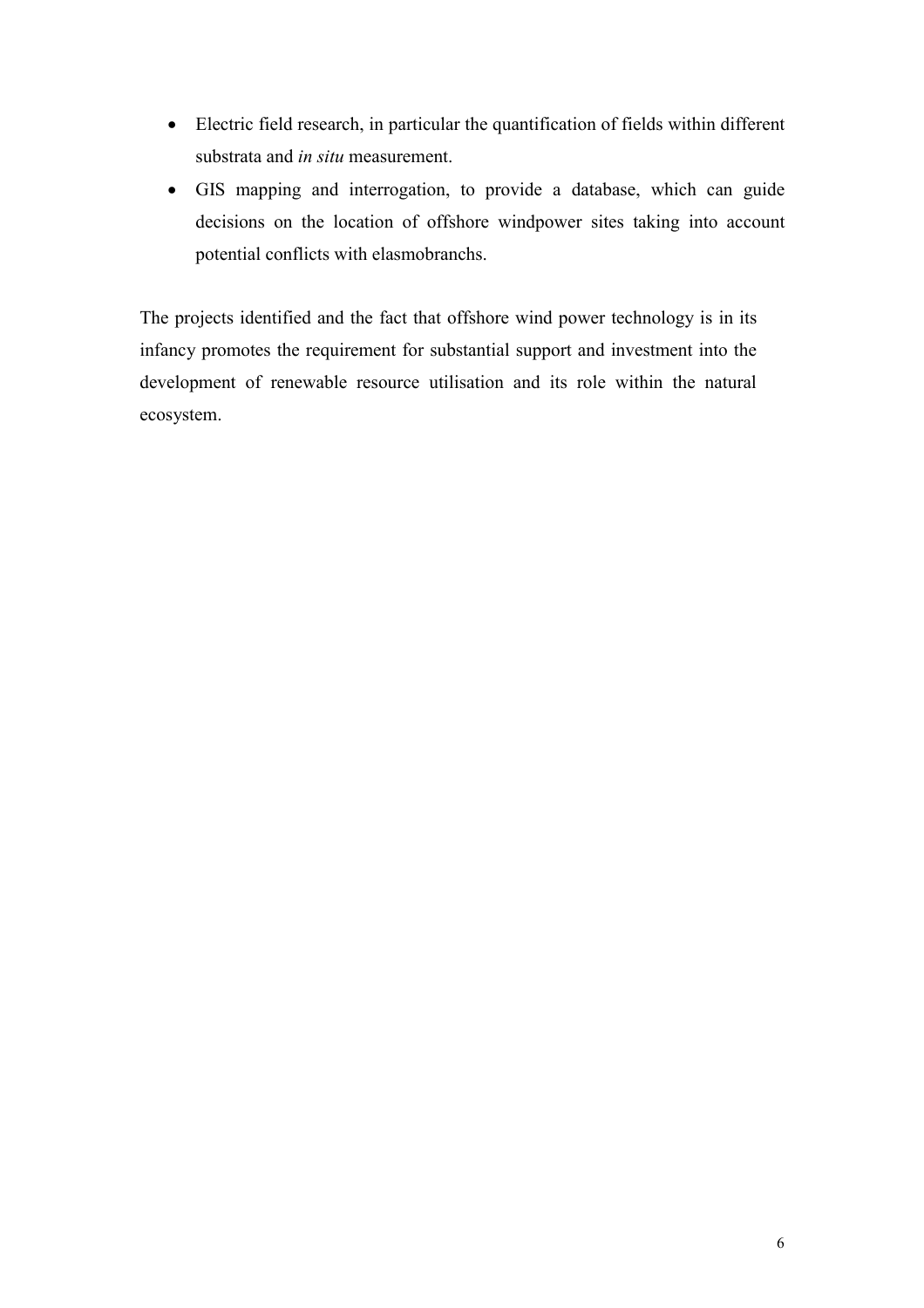# **CRYNODEB WEITHREDOL**

Mae'r adroddiad yma yn rhoi manylion ymchwil a gafodd ei arolygu gan Dr Andrew Gill ym Mhrifysgol Lerpwl ar ran Cyngor Cefn Gwlad Cymru i asesu effeithiau posibl meysydd electromagnetig wedi'u cynhyrchu trwy geblu rhwng tyrbinau gwynt o'r môr ar y Pysgod Elasmobranciaid. Mae tair prif adran i'r adroddiad:

- 1. Arolwg o'r llenyddiaeth sy'n ymwneud ag electrodderbyniad mewn elasmobranciaid ynghyd â llenyddiaeth berthnasol ar ddatblygiad ffermydd gwynt o'r môr.
- 2. Arolwg o'r sefyllfa bresennol ynglyn â datblygiadau ffermydd gwynt o'r môr gan ganolbwyntio ar yr effaith a gânt ar yr amgylchedd ac oblygiadau hynny yn benodol i elasmobranciaid Prydeinig.
- 3. Crynodeb o statws bresennol ac ehangder y wybodaeth fiolegol berthnasol am elasmobranciaid Prydeinig.
- 4. Astudiaeth beilot sydd yn dangos ar ffurf arbrawf ymateb yr elasmobranciad dyfnforol, y morgi lleiaf *Scyliorhinus canicula,* i ddau brif faes trydanol, un yn ffugio prae a'r llall yr allgynnyrch mwyaf posibl o geblau tanfor heb eu claddu.

Yn olaf, mae'r adroddiad yn cynnig argymhellion ar gyfer ystyriaethau ymchwil i'r dyfodol.

## **Cefndir y Prosiect**

Mae symudiad ar droed ar hyn o bryd tuag at ddefnyddio ffynonellau ynni adnewyddadwy trwy'r byd ac i'r gwledydd rheini megis gwledydd Gorllewin Ewrop lle y ceir arfordiroedd mae ynni gwynt o'r môr yn adnodd gwerthfawr.

I sefydlu tyrbinau gwynt o'r môr mae angen cludo trydan rhwng tyrbinau ac o'r tyrbinau i'r lan trwy gyfrwng ceblu tanfor sydd yn ystod y broses yn creu meysydd electromagnetig o gwmpas y ceblau. Gwyddir ers tro fod morgwn a morgathod (isddosbarth Elasmobranciaid) yn manteisio ar yr allgynhyrchion trydanol o organebau mewn dwr hallt i ddod o hyd a dal eu prae. Mae yna felly botensial am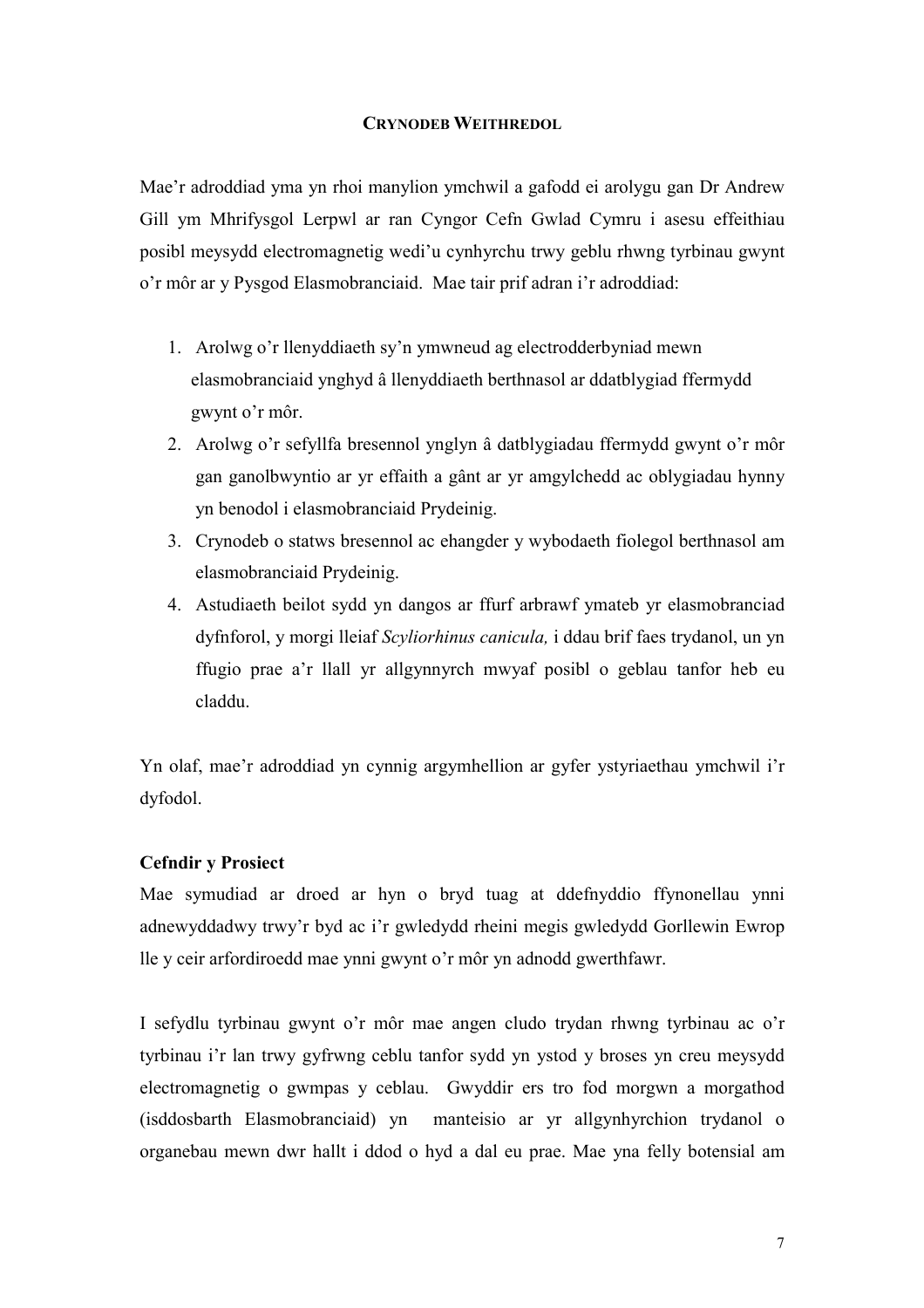rywogaeth electrosensitif i ddod o hyd ac ymateb i'r meysydd electromagnetig sy'n cael eu cynhyrchu gan beirianweithiau pwer o'r môr.

# **Dull yr ymchwil**

# *Arolwg o'r llenyddiaeth*

Roedd cam cyntaf y prosiect yn canolbwyntio ar arolwg o lenyddiaeth y prif ddatabasau llyfrgell a deunydd sydd i'w gael ar y Rhyngrwyd er mwyn casglu'r manylion diweddaraf ar electrodderbyniad, yn enwedig gan elasmobranciaid a chynhyrchiad trydan ffermydd gwynt o'r môr. Yn ystod yr arolwg cafodd gwybodaeth sydd wedi'i gyhoeddi ar statws ecoleg, bioleg a chadwraeth y rhywogaeth benodol elasmobranciad Prydeinig hefyd ei goladu.

Roedd yr arolwg o'r llenyddiaeth yn dangos mai un o'r meysydd y ceir mwyaf o ymchwilio iddo yw niwrofioleg electrodderbyniad. Mae electrodderbyniad byw mewn pysgod trydan wedi derbyn llawer o sylw ond dim ond dwy astudiaeth oedd yn ymwneud ag electroleoliad byw gan elasmobranciaid. Hyd yma, mae ymddygiad elasmobranciaid o safbwynt eu synnwyr electrig wedi cael ei esgeuluso yn fawr.

Mae'r posibilrwydd o gael ffermydd gwynt o'r môr o gwmpas Ewrop wedi cael ei drafod yn helaeth, fel y mae'r cynllun posibl ar gyfer unrhyw ddatblygiadau o'r fath. Ychydig iawn o wybodaeth a geir, fodd bynnag, ynglyn â'r meysydd electromagnetig yn deillio o geblau pwer tanfor a ddefnyddir ar gyfer ffermydd gwynt o'r môr. Ychydig iawn o wybodaeth sydd gan Asesiadau Effeithiau Amgylcheddol am y manylion ynglyn â cheblu tanfor a chyfeiriad byr iawn a geir at effeithiau posibl meysydd electromagnetig ar organebau derbyngar. Ni ellir dod o hyd i ymchwil cyhoeddedig ar effeithiau meysydd electromagnetig wedi'u creu gan geblau tanfor ar bysgod.

Trwy gyfrwng gwybodaeth a gafwyd o safle we'r Gymdeithas Ynni Gwynt Brydeinig, gan CCGC, y rhai sydd yn berchen ar beirianweithiau yn barod a chan gwmniau sy'n gysylltiedig ag ynni gwynt o'r môr, o fewn y DU ac yn Ewrop, cafwyd manylion atodol ynglyn â'r lefelau o feysydd electromageteg sydd o bosibl yn cael eu rhyddhau gan beirianweithiau o'r môr. Trwy ymgynghori â'r rhai oedd yn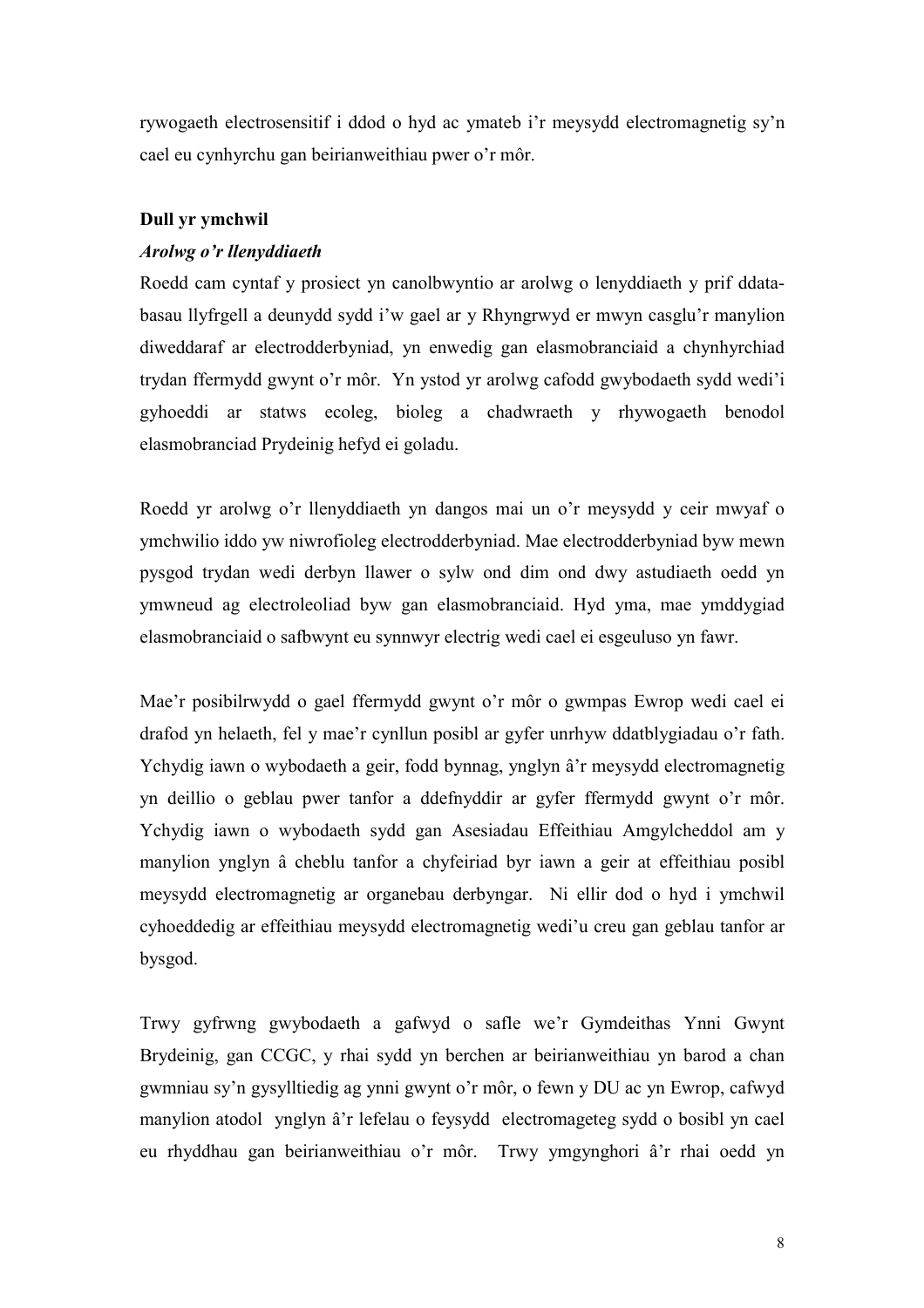gweithio'r ffermydd gwynt cafwyd gwybodaeth hefyd ar y math o geblu a maint posibl a chyfluniad y rhwydwaith ceblau.

# *Astudiaeth arbrofol*

Canolbwyntiodd yr arbrawf ar gasglu data arsylwadol oddi wrth y morgi lleiaf *S.canicula* a gafodd ei ddewis ar sail y criteria canlynol:

- Dibyniaeth ar ryw adeg o'u bywyd ar gynefinoedd allai gael eu croesi gan y rhwydwaith ceblau sydd wedi'i gynllunio.
- Y ffaith ei bod yn hawdd casglu'r data dyblygiadol.
- Y ffaith fod y rhywogaeth ar gael yn ystod Ion/Chwe 2001

Rhagwelir y bydd peirianweithiau pwer gwynt presennol yn cynhyrchu eu maes trydanol mwyaf y drws nesa i gebl sydd heb ei gladdu pan yn defnyddio ceblau 150kV gyda cherrynt o 600A. Mae astudiaethau blaenorol wedi dangos fod morgwn yn cael eu denu tuag at feysydd trydanol wedi'u creu gan ddeubolau yn gollwng cerrynt 8µA sy'n ffugio prae. Felly gellid cymharu ymateb morgi i'r meysydd trydanol mwyaf y gellir eu rhagweld fydd yn cael eu cynhyrchu gan gebl tanfor heb ei gladdu gydag effeithiau meysydd trydanol tebyg o ran maint i'r rhai a gynhyrchir gan brae morgi.

Cafodd cylchred trydanol gyda rheostat ac electrod pont halen eu hadeiladu i greu'r meysydd trydanol artiffisial mwyaf posibl a'r math fyddai'n denu prae ar gyfer morgwn mewn tanciau dwr wedi'u llenwi â dwr môr.

Gan ddefnyddio technegau ymddygiadol safonol, cafodd y data canlynol ei gofnodi:

- Pellter y pysgod pan ymatebon nhw i faes trydanol.
- Oedd y pysgod yn ymateb, os o gwbl, trwy gael eu denu ynteu'n osgoi maes trydanol.
- Pa mor aml yr oedd pysgod unigol yn ymateb trwy gael eu denu neu'n osgoi maes trydanol dros gyfnod o amser penodol.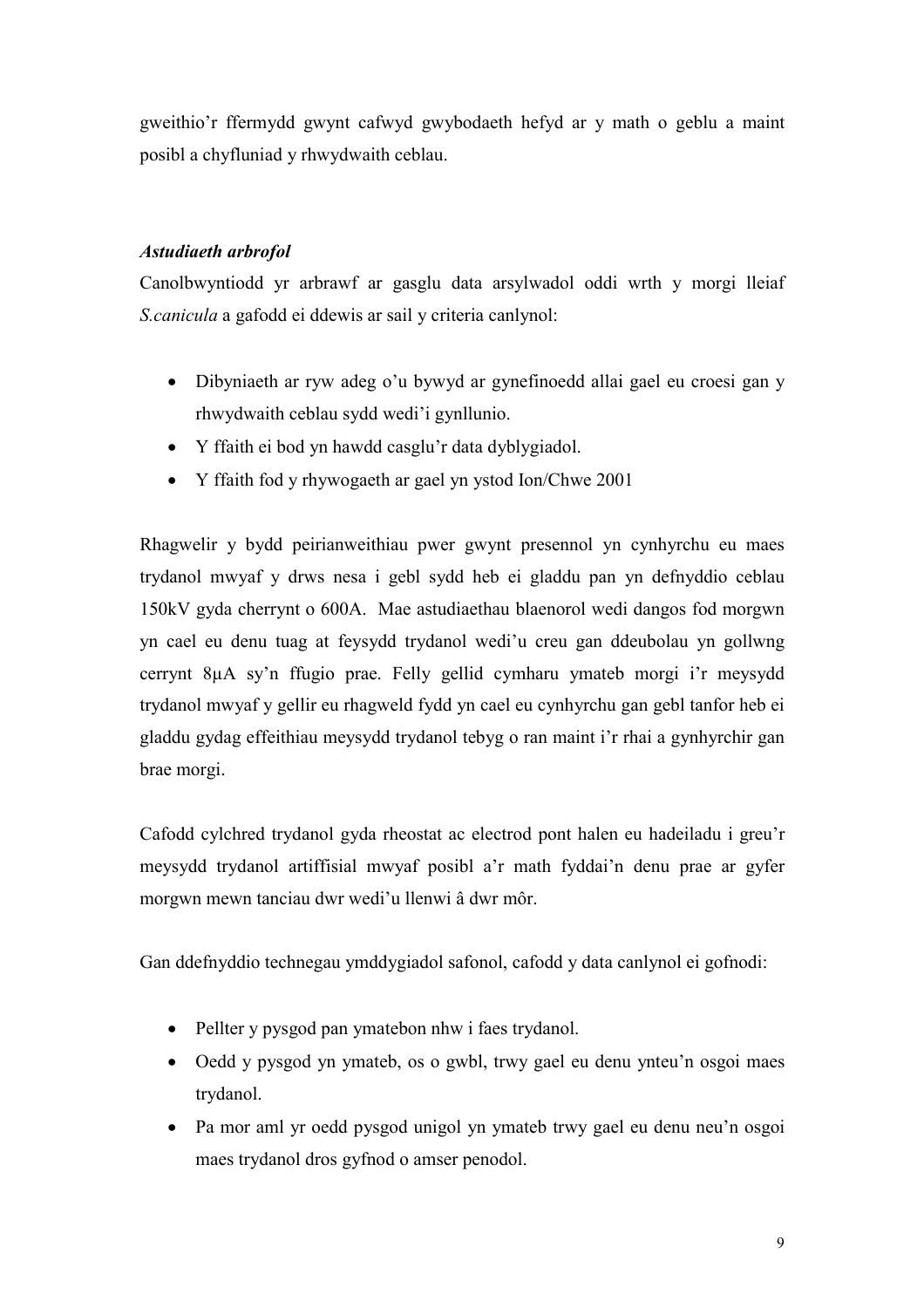- Am faint o amser yr arhosodd y pysgod o fewn radiws set y sbardun trydanol.
- - Ymateb y pysgod i reolydd lle nad oedd dim cerrynt yn cael ei ollwng o'r offer.

Dangosodd yr ymchwil arbrofol rhagarweiniol yma fod:

- 1. Y morgi dyfnforol, *S. canicula,* yn osgoi meysydd trydanol 1000µV/cm (10µV/cm) sef y mwyaf y rhagwelir gaiff ei ollwng o geblau 3 craidd tanfor 150Kv, 600A.
- 2. Ymateb y morgi i feysydd trydanol o  $1000\mu$ V/cm  $(10\mu$ V/cm) trwy'u hosgoi yn amrywio'n arw o un i un ac roedd yn gymharol anhebygol o ddigwydd dan amodau'r arbrofion hyn.
- 3. Yr un unigolion o'r rhywogaeth yn cael eu denu at gerrynyt o 8µV/cm (sy'n cynrychioli maes trydanol o 0.1µV/cm 10cm o'r ffynhonnell), sy'n gyson â'r maes bioelectrig a ragwelir y bydd rhywogaethau prae yn ei ryddhau.

# **Casgliadau ac Argymhellion**

Mae prinder gwybodaeth cyhoeddedig gwrthrychol a diffiniol ynglyn â'r cwestiwn a yw meysydd trydanol wedi'u cynhyrchu gan geblau tanfor yn cael unrhyw effaith ar rywogaethau electrosensitif.

Roedd yr ymchwil peilot arbrofol yn dangos fod yna effaith wahaniaethol yn nhermau ymateb ymddygiadol morgi i feysydd electrig efelychiadol yn cael eu rhyddhau gan brae a'r rhai o geblau pwer tanfor.

Dylai'r canlyniadau yma, fodd bynnag, gael eu dehongli o ddau bersbectif mewn ffordd ddiduedd a chytbwys. Yn y lle cyntaf, yng ngoleuni'r pwysigrwydd a osodir ar hyn o bryd ac yn y dyfodol ar adnoddau ynni adnewydadwy mae gofyn inni fod yn hyderus na fydd gweithgaredd dynol perthynol yn gwneud drwg arwyddocaol i ran o'r ecosystem forol arfordirol na chafodd ei hystyried cyn hyn hy. Yr elasmobranciaid. Yn yr ail le, mae gofyn i ni fod yn ymwybodol o'r gwir angen am adnoddau ynni eraill yn lle defnyddio'r effeithiau a ragwelir o astudiaethau labordy wedi'u rheoli i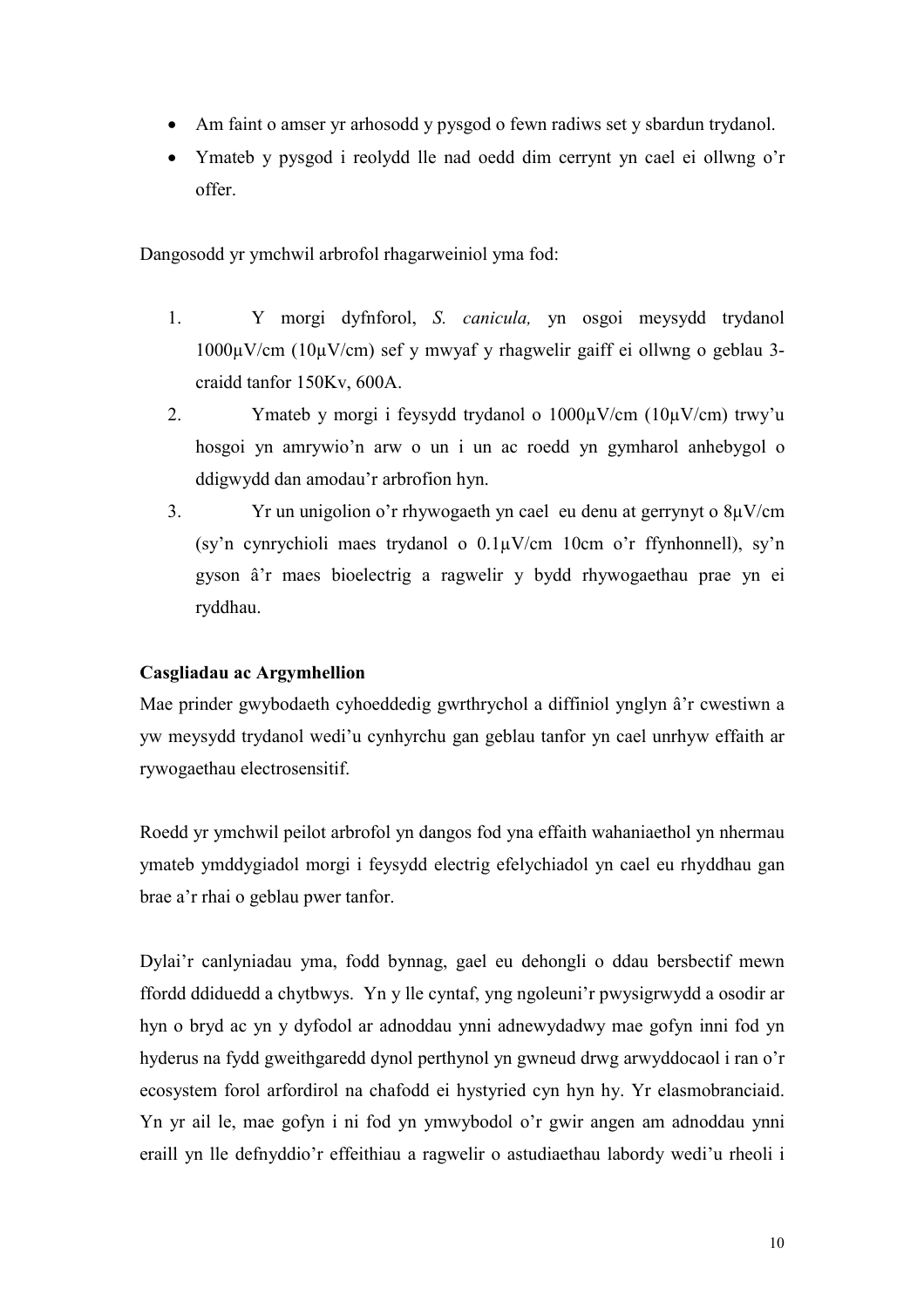gymryd y blaen neu i ddylanwadu'n ddianghenraid ar y pwysigrwydd o wneud defnydd o adnodd ynni adnewyddadwy.

Er mwyn casglu'r wybodaeth yma y bydd ei hangen yn y dyfodol, mae tri maes y mae angen canolbwyntio arnynt yn seiliedig ar yr hyn gafodd ei ddarganfod yn dilyn yr astudiaeth bresennol:

- Ymchwil biolegol cyfeiriol pellach yn canolbwyntio ar y defnydd y mae rhywogaeth yn ei wneud o gynefinoedd wrth y lan ac i ymatebion ymddygiadol i feysydd trydanol.
- Ymchwil yn ymwneud â maes trydanol, yn arbennig meintoliad meysydd o fewn gwahanol isgaenau ac mewn mesur yn y fan a'r lle.
- Mapio SWDd a holiadau i ddarparu data-bas fydd yn gallu sianelu penderfyniadau ynglyn â lleoliad safleoedd pwer gwynt o'r môr gan gymryd i ystyriaeth y gwrthdaro posibl gydag elasmobranciaid.

Gan fod y prosiectau wedi nodi hynny a'i bod yn ddyddiau cynnar ar dechnoleg pwer gwynt o'r môr mae'n cryfhau'r angen am gefnogaeth a buddsodiad sylweddol i ddatblygiad defnydd o adnodd adnewyddadwy a'i rôl o fewn yr ecosystem naturiol.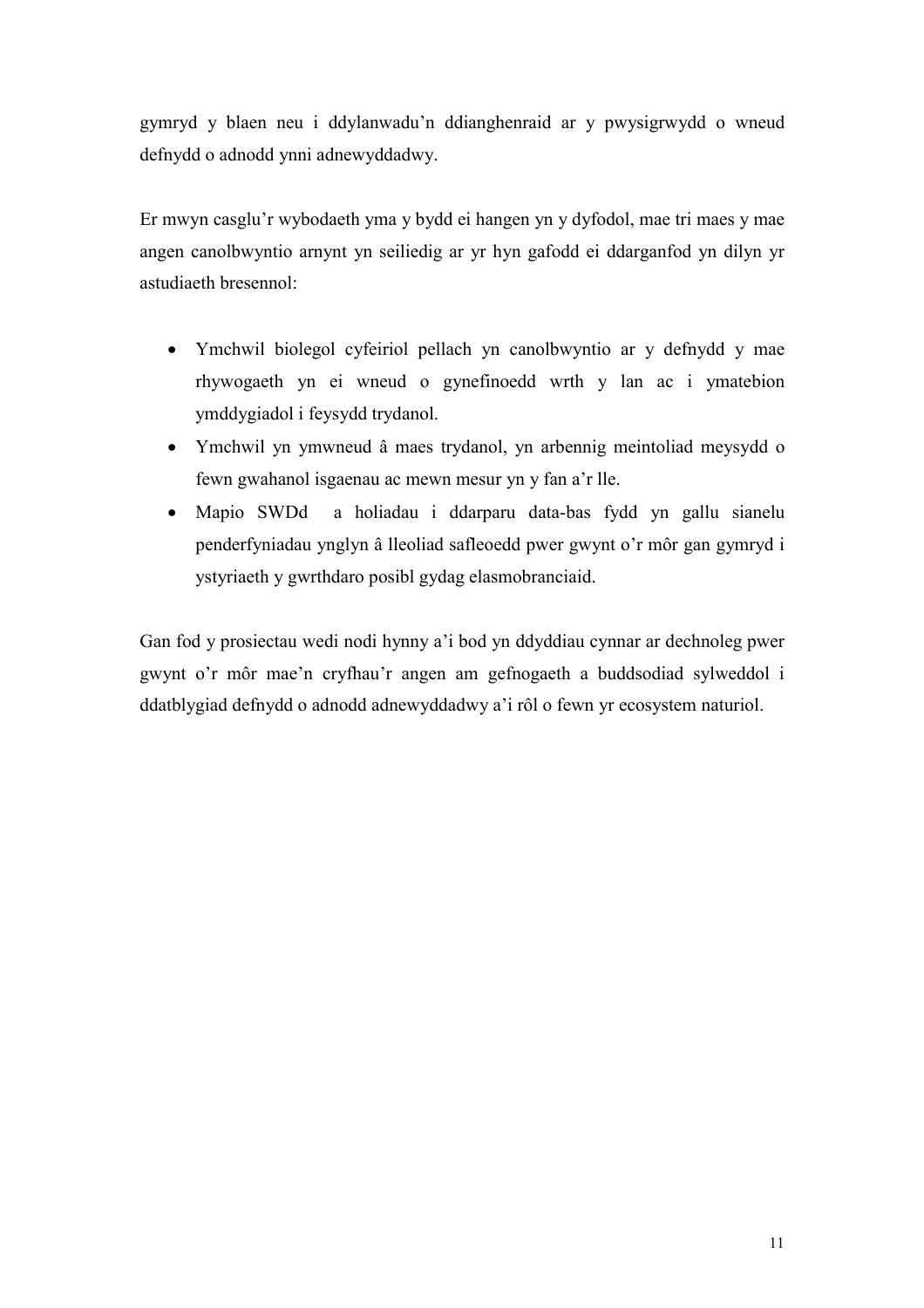**CONTENTS** 

| <b>Section</b>                                                                | Page |  |  |
|-------------------------------------------------------------------------------|------|--|--|
| 1. Introduction                                                               | 1    |  |  |
| 2. Literature Review                                                          | 4    |  |  |
| 2.1 Electroreception in Elasmobranchs                                         | 6    |  |  |
| 2.1.1 Electric Fields in the Aquatic Environment                              | 6    |  |  |
| 2.1.2 Detection of Electrical Fields                                          | 7    |  |  |
| 2.1.3 The Ampullae of Lorenzini                                               | 8    |  |  |
| 2.1.4 Filtering Signals                                                       | 9    |  |  |
| 2.1.5 The Role of Passive Electroreception in Prey Detection                  | 10   |  |  |
| 2.1.6 Active Electrolocation                                                  | 13   |  |  |
| 2.1.7 Detection of Magnetic Fields by Elasmobranchs                           | 14   |  |  |
| 2.2 Offshore Wind Farm Developments                                           | 15   |  |  |
| 2.2.1 Offshore Wind Power in Europe                                           | 16   |  |  |
| 2.2.2 Power Output                                                            | 17   |  |  |
| 2.2.3 Power Transmission                                                      | 17   |  |  |
| 2.2.4 Electric and Magnetic Fields from Submarine Cables                      | 18   |  |  |
| 2.2.5 Potential Environmental Impact                                          | 22   |  |  |
| 2.2.5.1 Disturbance during wind farm construction                             | 22   |  |  |
| 2.2.5.2 Disturbance during normal operation of wind farms                     | 23   |  |  |
| 2.2.5.3 Disturbance caused by the decommission of wind farms                  | 25   |  |  |
| 2.3 British Elasmobranchs                                                     | 26   |  |  |
| 2.2.1 Sharks                                                                  |      |  |  |
| 2.2.2 Skates and rays                                                         | 28   |  |  |
| 3. Experimental Study of the Potential Effects of Cabling on Electroreception |      |  |  |
| in Elasmobranchs                                                              | 32   |  |  |
| 3.1 Introduction                                                              | 32   |  |  |
| 3.2 Aim of the Study                                                          | 32   |  |  |
| 3.3 Methods                                                                   | 32   |  |  |
| 3.3.1 Study Species                                                           | 32   |  |  |
| 3.3.2 Experimental Equipment                                                  | 33   |  |  |
| 3.3.3 Behavioural Observations                                                | 34   |  |  |
| 3.3.3.1 Pilot Phase                                                           | 34   |  |  |
| 3.3.3.2 Temperature Considerations                                            | 35   |  |  |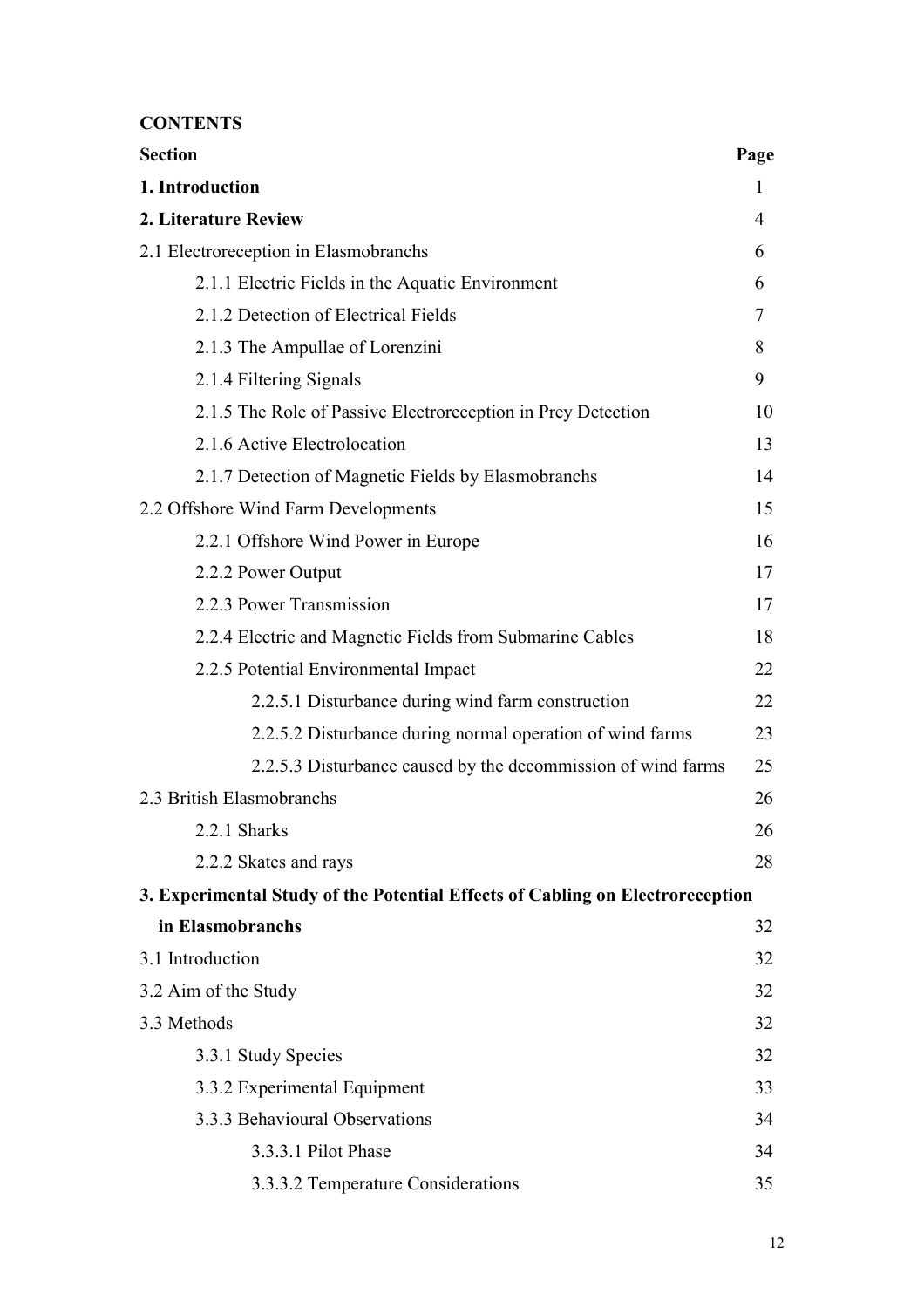| 3.3.4 Experimental Design                               |    |  |
|---------------------------------------------------------|----|--|
| 3.3.5 Analyses                                          | 36 |  |
| 3.3.6 Detection of Electric Fields in situ              | 36 |  |
| 3.3.7 Animal Welfare Considerations                     | 37 |  |
| 3.4 Results of Research                                 | 37 |  |
| 3.4.1 Dogfish Response                                  | 37 |  |
| 3.4.2 Effect of Temperature                             |    |  |
| 3.4.3 Positive Reaction to the Electrode                |    |  |
| 3.4.4 Avoidance Response                                | 39 |  |
| 3.4.5 Depth Related Behaviour                           | 39 |  |
| 3.5 Project Constraints                                 | 41 |  |
| 3.5.1 Time                                              | 41 |  |
| 3.5.2 Temperature                                       | 41 |  |
| 3.5.3 Species                                           | 41 |  |
| 3.5.4 Electric Fields and Electrometer                  | 42 |  |
| 3.6 Conclusions                                         | 42 |  |
| 4. Further Work                                         | 43 |  |
| 4.1 Biological Projects                                 | 43 |  |
| 4.2 Electric Field Projects                             | 44 |  |
| 4.3 Geographic Information Systems (GIS) Based Projects | 46 |  |
| 4.4 Resource Requirements                               | 47 |  |
| 4.5 The Future?                                         |    |  |
| 5. References                                           |    |  |
| 6. Bibliography                                         |    |  |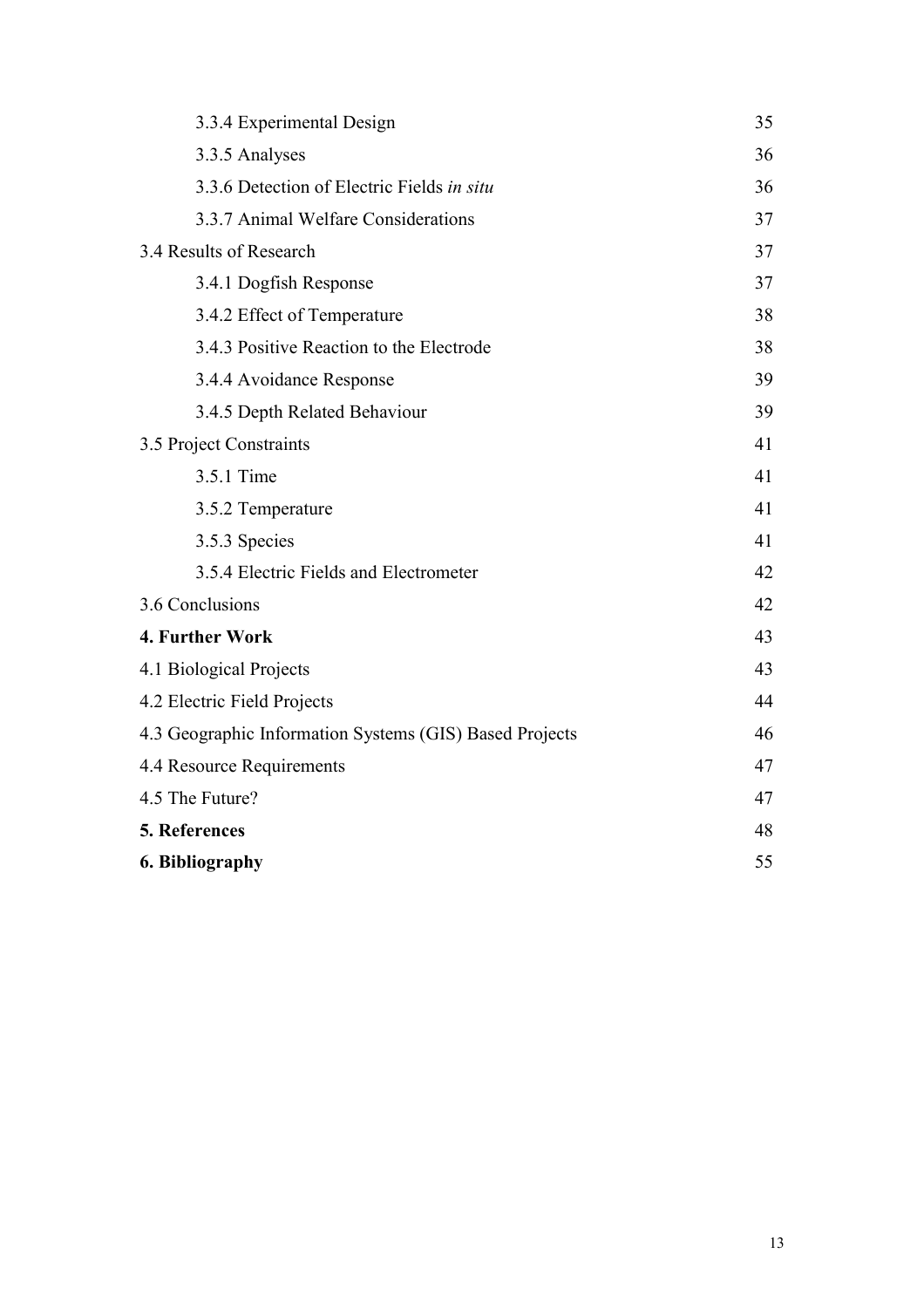### **ACKNOWLEDGEMENTS**

The research reported in this document was undertaken according to the contract specifications of FC 73-02-192 Offshore Windfarm Studies issued by Countryside Council for Wales. We acknowledge the support of the CCW and in particular Dr Clare Eno. We thank Sarah Fowler for her important input and also Terry Walker. Thanks to Metoc plc in particular Frank Beiboer, and Soren Mikkelsen of ELTRA. In addition, we are grateful for the technical support from The Port Erin Marine Laboratory staff in particular Ricky Hawkins, Dr Nick Fullerton and Dr Richard Nash.

## **1. INTRODUCTION**

There is currently a move towards the use of renewable energy sources throughout the world, and for those countries with coastlines, offshore wind power represents a valuable resource. The potential of offshore wind is mainly being exploited around Western Europe, mainly by Denmark and the Netherlands<sup>1,2,3</sup>. Britain, however, has the highest wind resource in Europe, but has only one operational offshore wind farm at Blyth, in Northumbria<sup>2,4,5,6</sup>. The introduction of the British Government's Utilities Bill, which places an obligation on electricity suppliers to provide an increasing amount of power from renewable sources, will increase the development of offshore wind power around the British coastline<sup>6,7</sup>. In addition, the recent announcement by the Crown Estate to lease 18 offshore sites to new wind farm developments, subject to award of consent, demonstrates the increasing level of commitment to wind power within the British Isles. The majority of these sites are located along the Irish Sea coast.

The installation of offshore wind turbines will require the transport of electricity between turbines and to the mainland. Modern day technology transports the electricity via submarine cabling which in the process produces electromagnetic fields around the cables. Sharks, skates and rays (subclass Elasmobranchii) have long been known to exploit the electric outputs of organisms in saltwater, to detect and capture their prey, and they are also thought to use the Earth's magnetic field for navigation<sup>8,9</sup>. Therefore, there exists the potential for electrosensitive species to detect and respond to the electromagnetic fields produced by offshore power installations.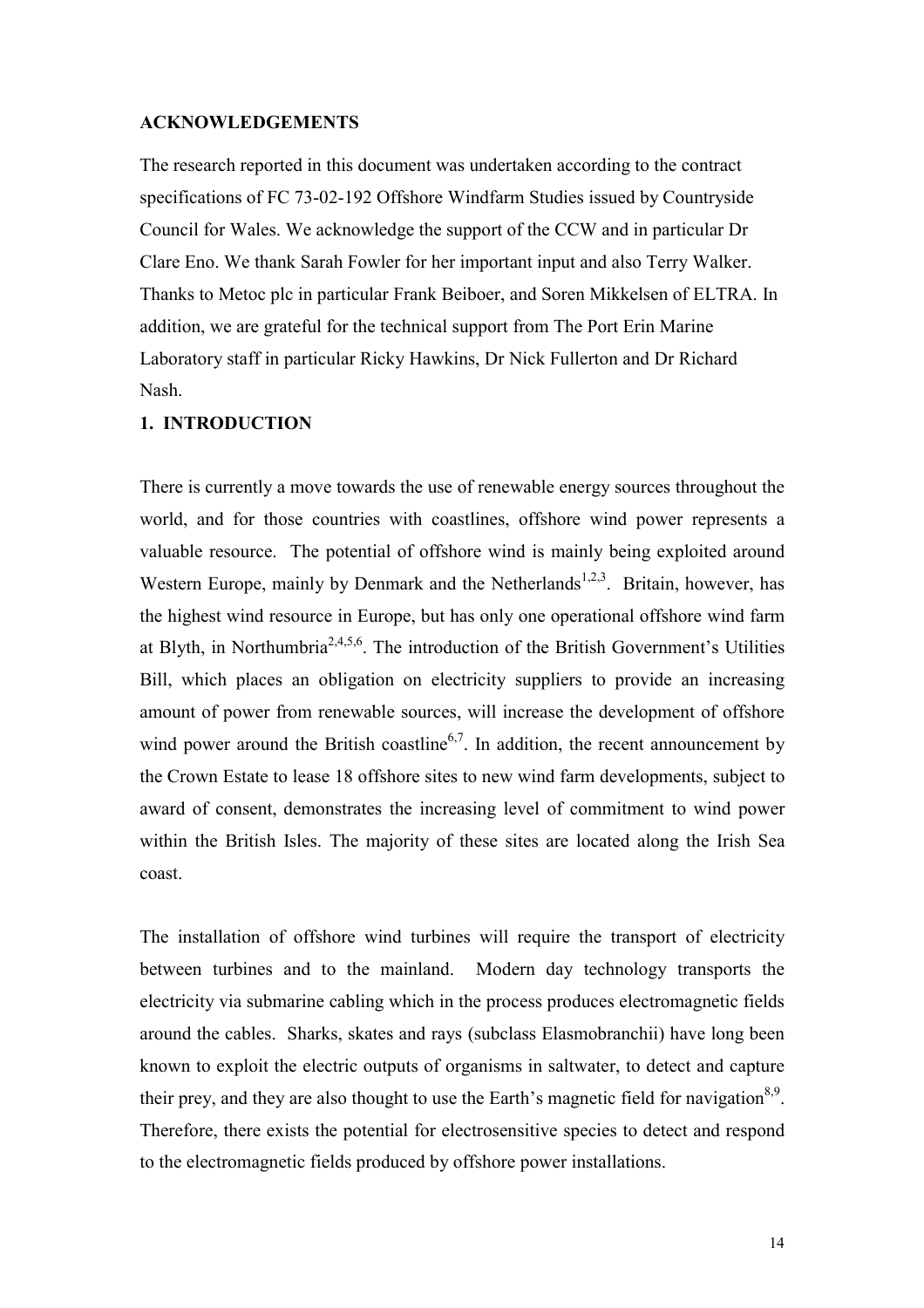Over the past few decades, elasmobranchs globally have suffered dramatic reductions in their numbers due to unregulated fishing and habitat degradation. Life history constraints, such as small numbers of offspring and long maturation periods, mean that elasmobranch populations can not recruit individuals fast enough to replace those lost to fishing and pollution<sup>10</sup>. Nationally, there are a number of anecdotal accounts from the sea fishing industry of rapid declines in stocks of rays particularly along the North Wales coast. Certain species of elasmobranch, such as the common skate *(Dipturus batis)* and the angelshark *(Squatina squatina),* formerly important fisheries species, are now extirpated from or only occur rarely in Welsh waters and have experienced significant declines all around the British Isles. The status of other commercially important species (for example the thornback ray, *Raja clavata*, other large Rajiids, and the spurdog, *Squalus acanthias*) is of increasing concern for both fisheries and wildlife managers. *S. acanthias* was formerly an important commercial species which has been overfished in Welsh (and European) waters and is now only rarely landed in Wales.

To address this worrying decline in elasmobranch population status a number of initiatives have been put in place for the most affected species. There is now a UK Biodiversity Action Plan (BAP) for the common skate and the basking shark is strictly protected under UK law. Other species are addressed in the UK response to the Biodiversity strategy as species of particular concern<sup>11</sup>. In addition, the Welsh Skate and Ray Initiative is piloting efforts to address declines around the Welsh coast with a view to applying the initiative throughout the UK. Internationally, the Food and Agriculture Organisation (FAO) has an International Plan of Action for the conservation and management of sharks, which covers all Chondrichthyan fishes, adopted by UN states in the late 1990's: to assess threats to shark populations; determine and protect critical habitats; identify and provide special attention, in particular to vulnerable or threatened shark stocks; contribute to the protection of biodiversity and ecosystem structure and function $12$ .

Therefore, it is imperative to minimise any further threat to Elasmobranchs on both a local and wider scale, and to safeguard the habitats that they currently rely upon to complete their life history.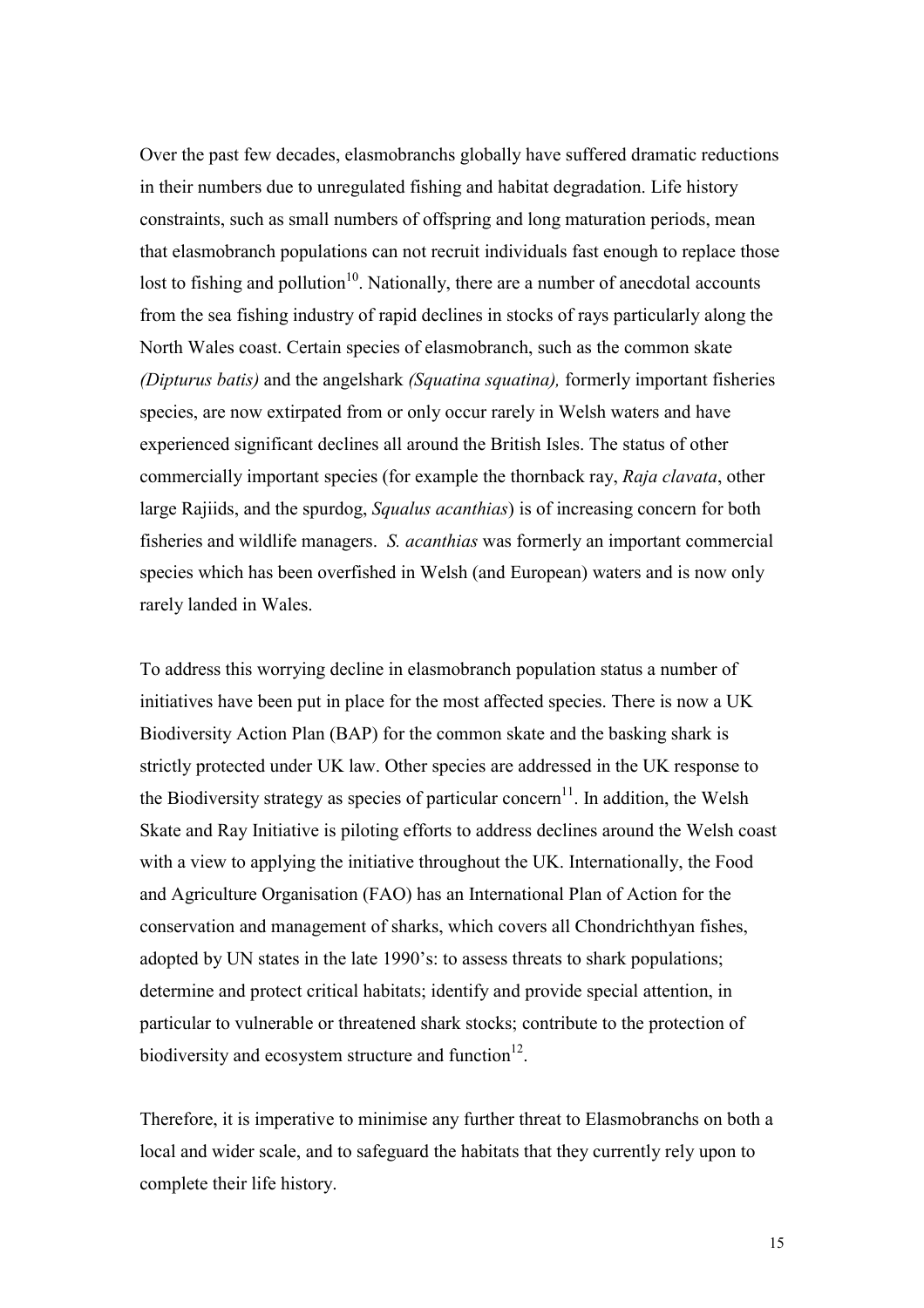Offshore developments will be legally required to undertake Environmental and Ecological Impact Assessments to include consideration of the potential effects on all aspects of coastal and marine ecology. Any negative effects of new developments on electrosensitive species, such as the predatory elasmobranchs, could potentially be detrimental to the ecological balance of the local coastal and marine environment. With reliable information on the biology, ecology and behaviour of elasmobranch species in relation to offshore windfarm development we will increase our ability to understand the potential effects upon them.

This report considers the potential effects of electromagnetic field production from undersea cabling associated with wind farms on electrosensitive species. In addition, the report indicates how we may mitigate against any effects based on our current level of understanding.

The report contains four main sections:

- 5. A review of the literature relating to electroreception in elasmobranchs and relevant literature on offshore wind farm developments.
- 6. A review of the current situation regarding offshore wind developments focussing on their environmental impacts with particular implications for British elasmobranchs.
- 7. A summary of the current status and extent of relevant biological knowledge of British elasmobranchs.
- 8. A pilot study which experimentally demonstrates the response of the benthic elasmobranch, the dogfish *Scyliorhinus canicula,* to two electric fields, one simulating prey and the other the maximum potential output from unburied undersea cables.

Finally, the report provides recommendations for future research considerations.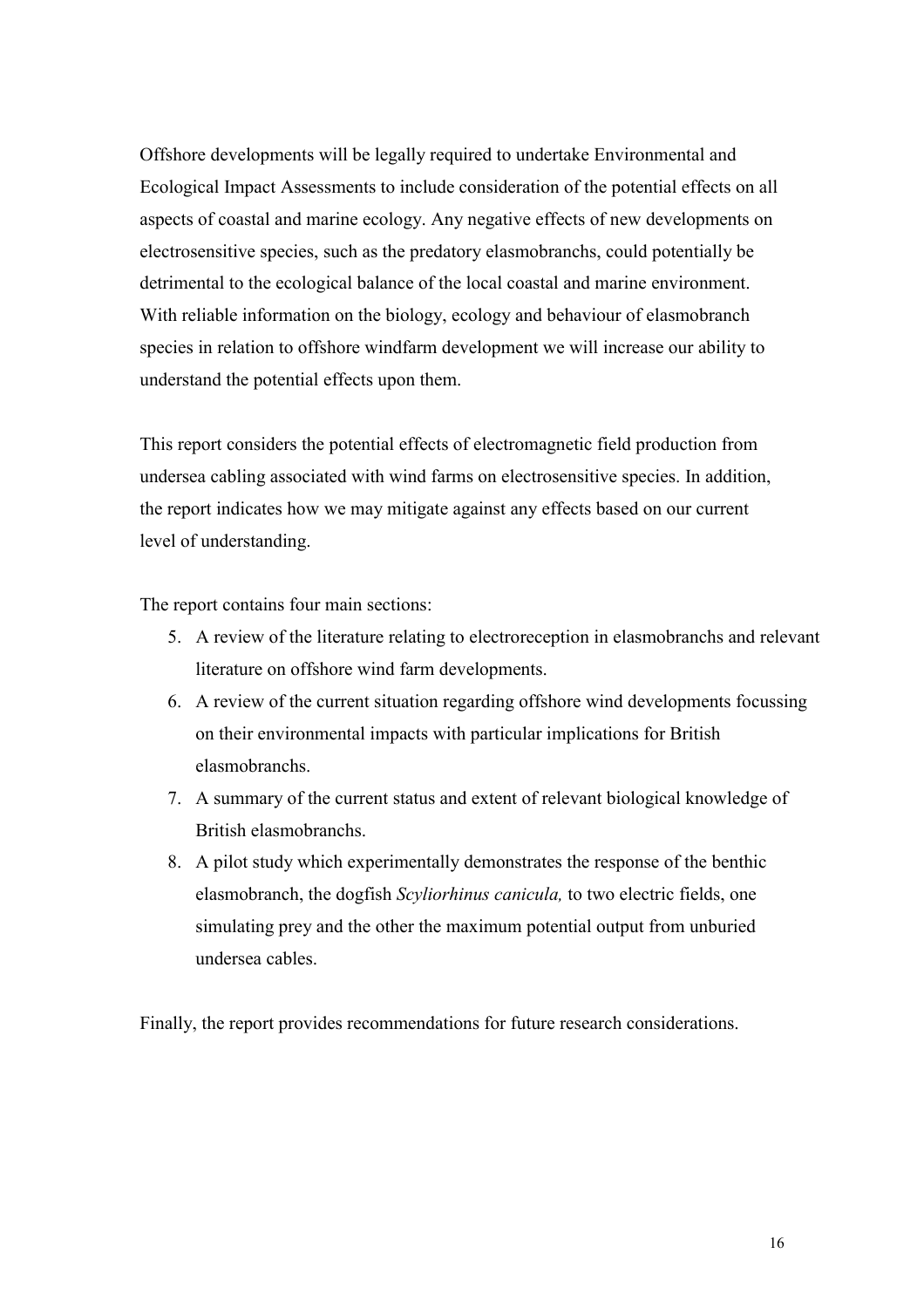#### **2. LITERATURE REVIEW**

Initially, published and peer review papers were reviewed however the search was extended to web published reports which were considered owing to the relatively recent occurrence of relevant research. The sources of information within each of the categories used in the review are shown in the bibliography.

It has long been known that certain species of fish, such as the electric ray (*Torpedo* sp.), the electric catfish (*Malapterurus* sp.), and the South American eel  $(Electrophorus$  sp.) can produce electric fields<sup>13</sup>. Although, most organisms are unable to produce electricity voluntarily, they all emit weak electrical currents. These currents are a result of muscle activity, such as respiratory movements, cardiac contractions and locomotion, as well as the electrochemical difference between the animal's internal environment and the surrounding seawater<sup>13,14</sup>.

The presence and utility of these electrical fields has been debated for some time, but it is now known that elasmobranchs can detect the electrical fields emitted by themselves and other organisms.

Table 1 describes the results of the literature search on the subjects of electroreception and offshore wind power (see Appendix 1 for details). It shows that one of the most widely researched areas is the neurobiology of electroreception, including the filtering of signals - a total of 20 papers. The behaviour of elasmobranchs with regard to their electric sense has been widely neglected with only seven references concerning passive electroreception in elasmobranchs and a further six regarding other species in a few key papers<sup>8,9,15</sup>(Table 1).

Active electroreception in electric fish has been more widely concentrated on with a small number of papers existing. However, only two papers, from a total of 15, concern active electrolocation by rays and skates, which possess either weak electric organs (*Raja* sp.), or much stronger electric organs (*Torpedo* sp.).

The potential for offshore wind farms around Europe has been widely discussed, including the potential design for any developments. However, information regarding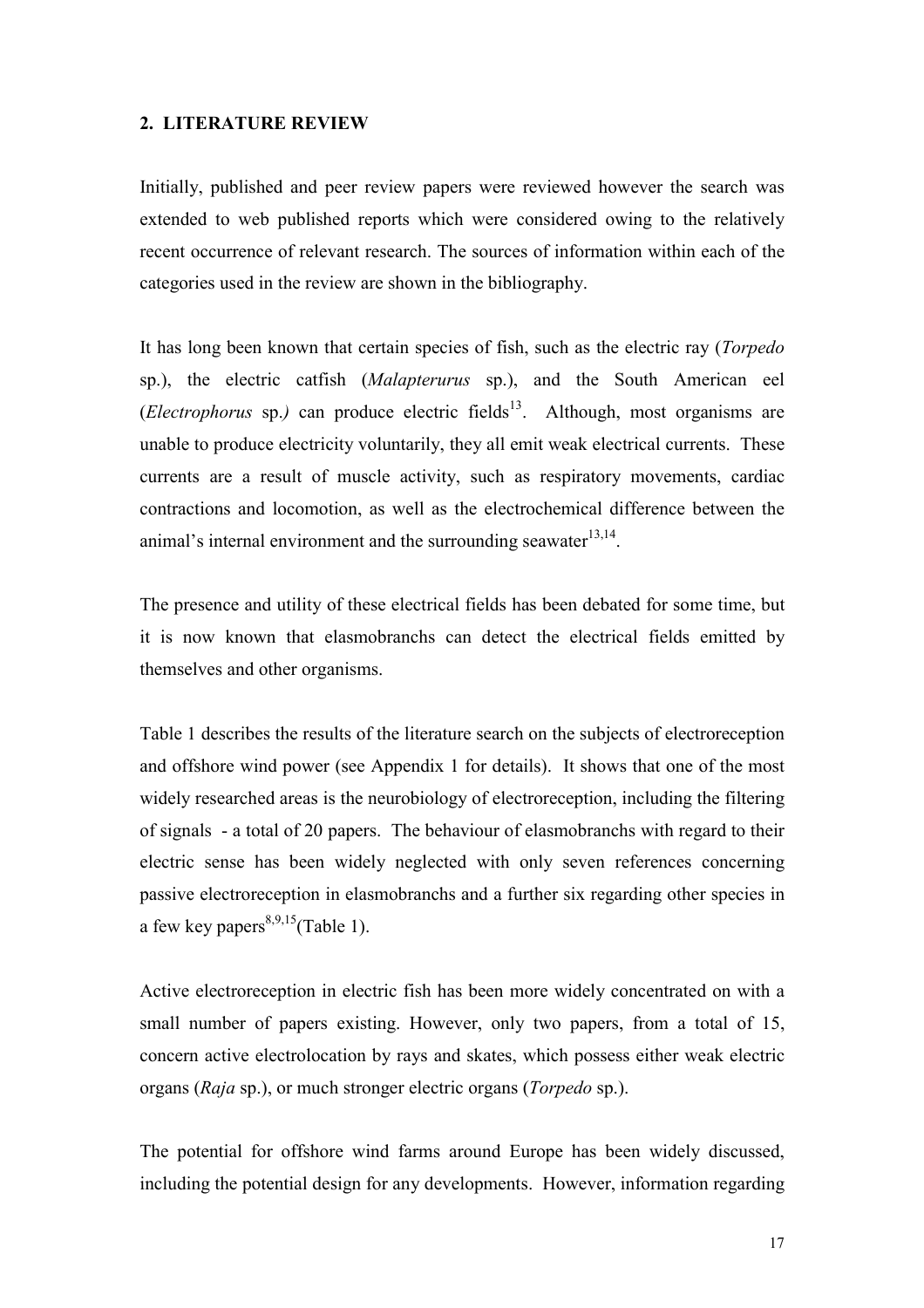the electromagnetic fields emanating from underwater power cables used for offshore wind farms is very limited with only four references available. Relevant Environmental Impact Assessments have a limited amount of information on the specifications for cabling and the potential effects of electromagnetic fields on receptive organisms has only been referred to briefly $16,17$ . No published research papers can be found regarding the effects of electromagnetic fields produced by undersea cables on fish.

| <b>Subject</b>                                                    |                   | <b>Number of Papers</b>     |
|-------------------------------------------------------------------|-------------------|-----------------------------|
| Passive electroreception:                                         | Elasmobranchs     |                             |
|                                                                   | Other animals     |                             |
|                                                                   | Total             | 13                          |
| Active electroreception                                           |                   | 15                          |
| Neurobiology and<br>physiology:                                   | General           | 15                          |
|                                                                   | Filtering signals |                             |
|                                                                   | Total             | 20                          |
| Magnetic fields - orientation and navigation                      |                   |                             |
| Bioelectric fields                                                |                   | $\mathcal{D}_{\mathcal{A}}$ |
| General - electroreception and elasmobranchs<br>(including books) |                   | 16                          |
| Offshore wind farm developments and plans                         |                   | 14                          |
| Cabling of offshore developments                                  |                   | 4                           |
| <b>Environmental Impact Assessments</b>                           |                   |                             |
| Effects of electromagnetic fields on fish                         |                   |                             |
| <b>Total</b>                                                      |                   | 94                          |

**Table 1**. Results of the literature review completed on the subjects of electroreception in elasmobranchs and offshore wind farm developments.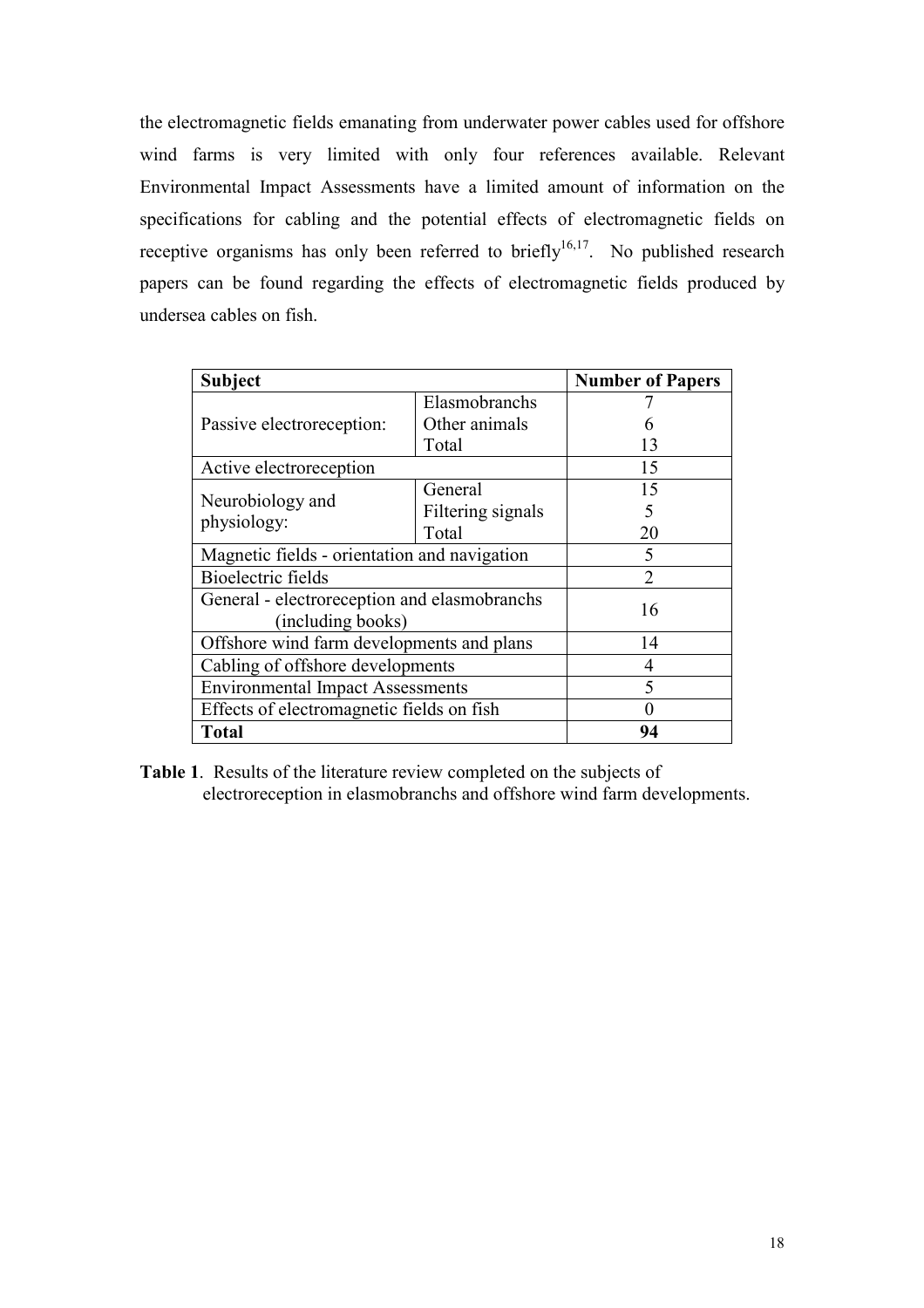### **2.1 ELECTRORECEPTION BY ELASMOBRANCHS**

#### **2.1.1** *Electric Fields in the Aquatic Environment*

The detection of electrical fields of biotic and abiotic origin is associated with aquatic organisms because of the need for a conductive medium, such as water<sup>18</sup>. Most abiotic fields are DC (direct current) with low frequencies, ranging up to only a few Hertz<sup>18</sup>. These abiotic fields are caused by geological processes and by the Earth's magnetic field and may allow aquatic organisms, particularly fish, to navigate and orientate themselves using them as "landmarks"<sup>8,18</sup>. Phenomena, such as lightning strikes and seismic activity, can also produce high frequency signals, but they probably only constitute unwanted "noise" for electroreceptive fishes<sup>9,18</sup>.

AC (alternating current) and DC electrical fields of biotic origin can be of low and high frequency<sup>18</sup>. AC fields emitted due to heart and muscle activity can vary greatly between animals and are generally much smaller than DC fields produced<sup>9,18</sup>. DC fields occur due to biochemical processes which produce millivolt potentials between different parts of the body, and between the animal's body fluids and the surrounding seawater<sup>9,18</sup>. For example, a breathing fish exposes its gill epithelia to the external medium when opening and closing its mouth, and therefore, creates an electrical potential that is above the threshold of detection for many electroreceptive fish $^{18}$ .

Low frequency electric fields have been demonstrated to exist around many species of aquatic organism, including more than sixty marine vertebrate and invertebrate species, representing nine phyla $18,19,20$ . These electrical fields may signal the position, type and physiological condition of an animal and also show a marked increase in wounded organisms<sup>9</sup>. However, the bioelectric fields of marine organisms rapidly decrease in strength with increased distance from the source $18$ .

High frequency electrical signals are produced by a relatively small number of weakly electric fish (including the rays and skates), which have small electric organs that were considered for a long time to be useless because they do not produce enough current to stun their prey or defend themselves<sup>9,18,20</sup>. Electric organ discharges (EODs) from weakly electric fishes are produced in two forms: brief pulse-type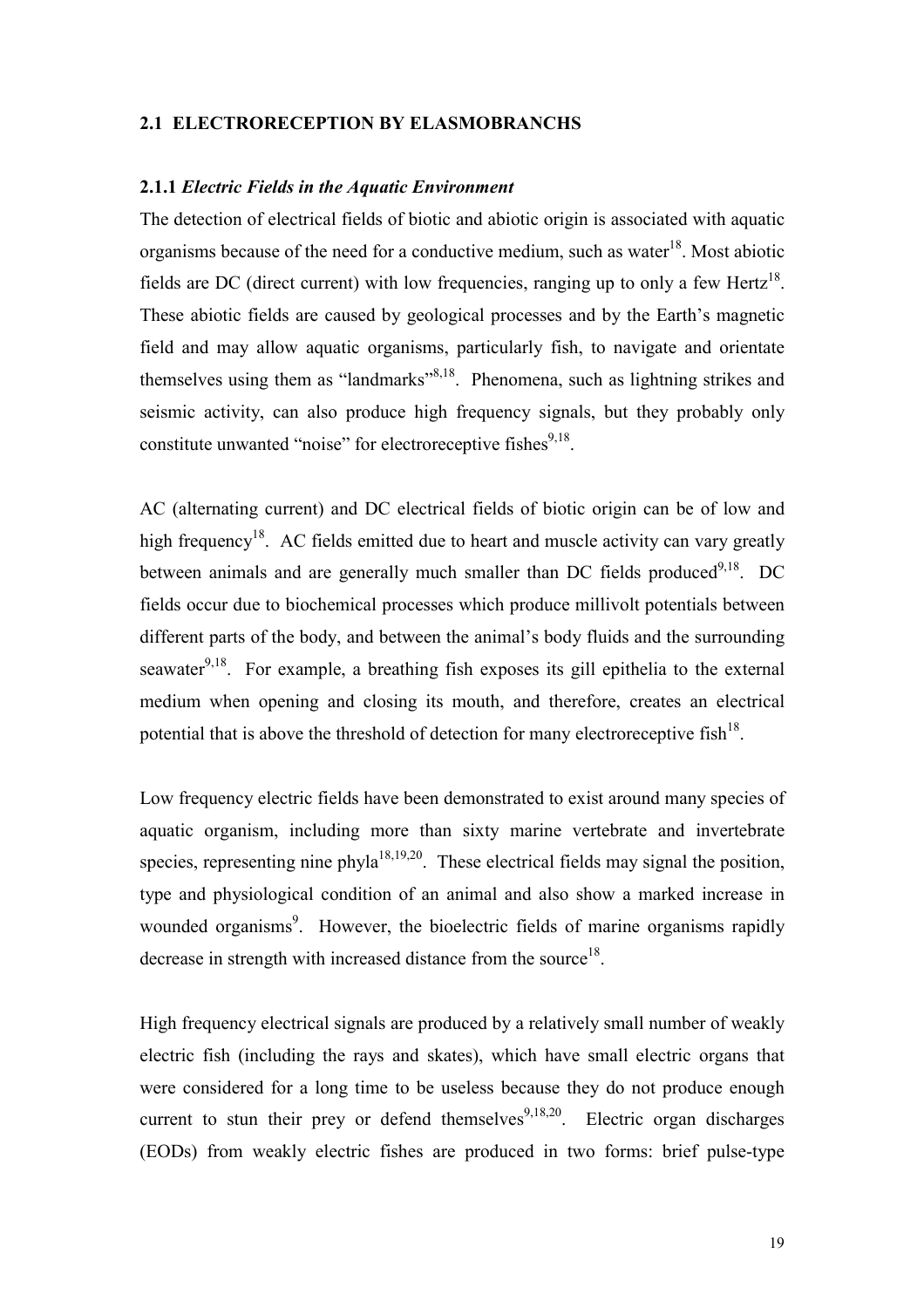signals and continuous wave-type discharges<sup>9,18</sup>. The EODs of weakly electric fish are used for social communication and active electrolocation<sup>9,18</sup>.

# **2.1.2** *Detection of Electrical Fields*

When an electric field emanating from another organism or inanimate source is detected by a weakly electric or non-electric fish, it is known as "passive electrolocation" or "passive electrorecepetion"<sup>18,21</sup>. In contrast, "active" electrolocation" occurs when an electric fish detects distortions in its own electric field (i.e. the EODs it produces) caused by conducting and non-conducting objects in the environment $18,21$ .

The most commonly encountered form of detecting electric fields is via passive reception of low-frequency voltage gradients which is known to occur in elasmobranches and also catfish, common eels and electric fish of the families Gymnotidae, Mormyridae and Gymnarchidae<sup>9</sup>. Through behavioural experiments the ability of elasmobranchs to detect DC voltage gradients less than  $0.01\mu$ V/cm - and sometimes as low as  $0.005\mu$ V/cm - in the frequency range of up to 8Hz, has been demonstrated<sup>18,22,23,24</sup>. This passive reception is achieved using ampullary organs, which only detect low frequency potentials and so can not detect the high frequency electric organ discharge of electric fishes $9$ .

In contrast, active electrolocation is achieved using high-frequency sensitive, tuberous receptors specifically adapted to detect the current discharged by the electric organs of the electric fish themselves<sup>24,25</sup>. These receptors detect small field distortions associated with objects in the environment, and frequency modulations related to social communication<sup>24</sup>.

As passive electroreception is taxonomically predominant and is concerned with any electric field emanating in the environment, the remainder of this review concentrates on the ampullary organs which the Elasmobranchii use to detect electric fields and the subject of passive electrolocation. Both topics are relevant to the potential effects on electrosensory fish of electromagnetic field associated with submarine cabling from offshore wind farms around Britain.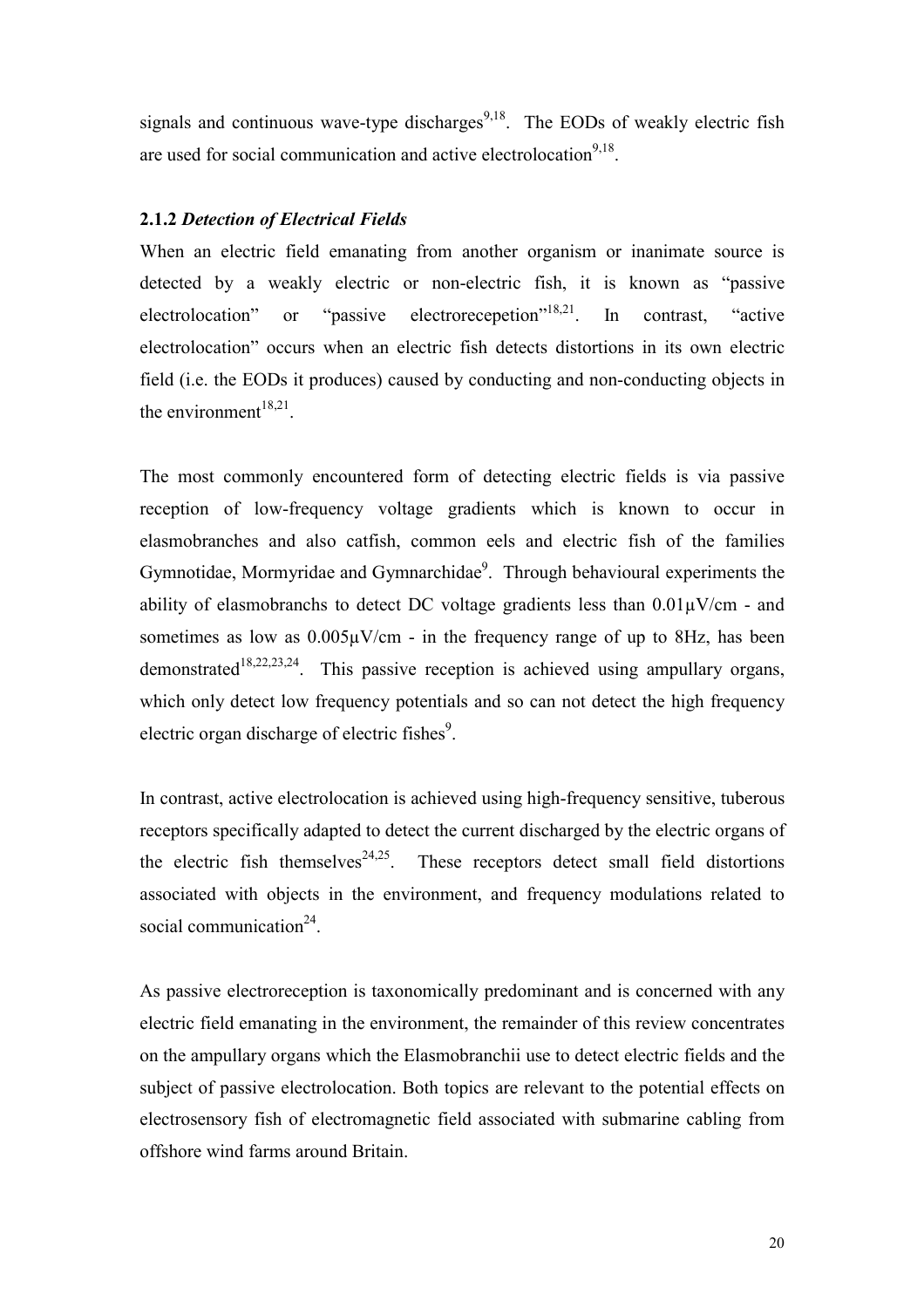### **2.1.3** *The Ampullae of Lorenzini*

In 1935, Dijkgraaf demonstrated the ability of elasmobranchs to detect electrical fields when he observed that the dogfish, *S. canicula*, turned rapidly away from a rusty steel wire (placed centimetres from its head) but did not avoid a glass rod until it touched it<sup>12,26</sup>. However, it was not until experiments performed by Lissmann in 1958, and Murray in the 1960s, that the ampullae of Lorenzini (first identified in sharks and rays by Lorenzini in 1678) found in both electric and non-electric fish, were identified as the electroreceptors<sup>26,27,28,29</sup>.

The ampullae of Lorenzini, found mainly at the anterior of all elasmobranchs, are variants of the lateral line organs found in all aquatic vertebrate<sup>30</sup>. They respond to mechanical, thermal and chemical stimuli, but the most functional stimulus appears to be electricity<sup>15,27,31</sup>. Murray (1960) recorded electrical stimulation of the ampullae of Lorenzini in various *Rajid* species and in *Scyliorhinus canicula*32. Although the rays possess small electric organs in their tails, which can produce pulses of 4V lasting for 0.5 to 1 second - much greater than the threshold for detection - Murray did not consider the ampullae to be used in active electrolocation<sup>20,32</sup>. He suggested that the ampullae were only used for passive electrolocation, due to the similar electrical stimulation of the ampullae of dogfish, which do not possess an electrical organ<sup>32</sup>. This was confirmed in behavioural experiments performed by Dijkgraaf and Kalmijn in the 1960s, using dogfish (and rays), which still responded to electrical stimuli despite the lack of an electrical organ<sup>20,32</sup>.

The ampullae of Lorenzini consist of a series of pores on the surface of the skin, leading to canals approximately 1 mm in diameter and up to 20 cm  $\log^{13,18,27,29,30}$ . These canals are filled with a conductive jelly that is composed of a mucopolysaccharide matrix, which has a low resistance similar in magnitude to that of seawater (25 to 30 ohms per cm)  $^{13,18,27,29,30}$ . The walls of the canals and the fish's skin have a higher resistance, resulting in the canal acting like an electrical cable, connecting the receptor cells with the seawater<sup>18</sup>. The canals, which traverse the dermis and epidermis, terminate in alveoli with ampullary receptor cells situated on their walls<sup>15,27,31</sup>. Electrical fields in the environment of the fish lead to changes in the flux of calcium ions across the membranes of the electroreceptor cells, activating the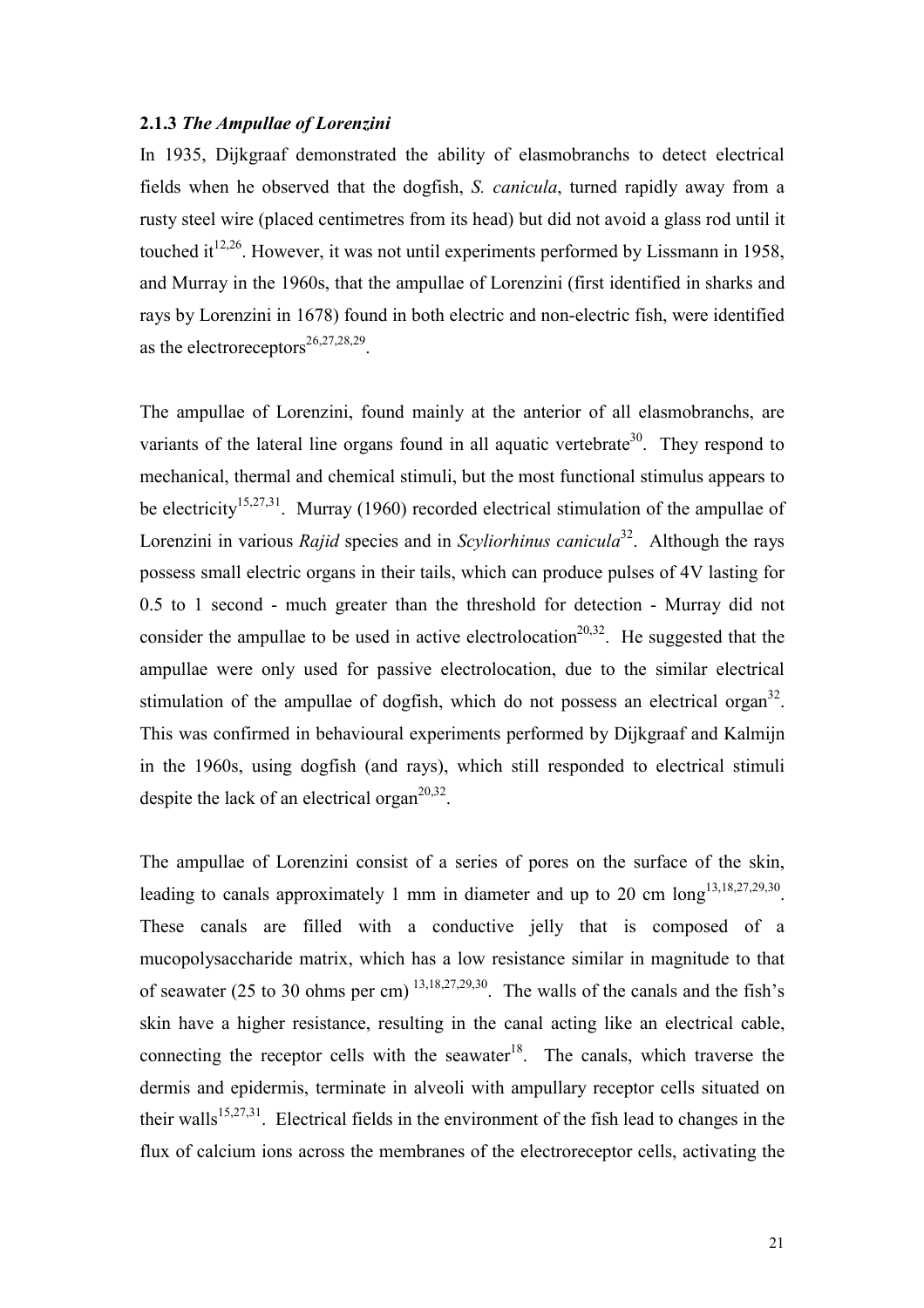release of neurotransmitters from the receptor cells which stimulate sensory neurones linked to the hindbrain<sup>14</sup>.

In most sharks the pores are evenly distributed between the dorsal and ventral surfaces of the head<sup>34</sup>. However, the dorso-ventrally flattened benthic-feeding rays and skates are unable to use vision for prey consumption because of the dorsal positioning of their eyes and the ventral mouth<sup>33,34,35</sup>. The pore pattern of their ampullary organs is concentrated around the mouth and snout on the ventral surface to permit accurate locating of the mouth onto the prev using bioelectric fields $33,34$ .

It is known that the number of ampullae and the pore pattern at the body surface are fixed through ontogeny and, therefore, that the spaces between the pores become wider as the animal grows<sup>33</sup>. This means that the ability to detect electrical fields is likely to vary during different ontogenetic phases, although presently little research has been conducted in this area. It has also been noted that the structure of skate ampulla changes with depth<sup>35</sup>. The number of alveoli and the size of the ampulla increase with deeper-dwelling species, suggesting an increased number of receptors<sup>35</sup>. This would perhaps aid prey detection in deeper waters, where prey is scarce and light is diminished $35$ .

### **2.1.4** *Filtering Signals*

As a consequence of maintaining their own internal environment, which differs from seawater in its ionic concentration, elasmobranchs produce their own bioelectric fields<sup>36,37,38</sup>. Self-generated fields are associated with ventilatory movements by the fish, which produce DC and AC fields large enough to create electrosensory inputs36,37,39. Experiments on freely ventilating animals have demonstrated that electroreceptor afferent nerves respond to electric potentials produced during respiration<sup>36</sup>. It has also been shown that ventilatory stimulation is of a similar amplitude in all the afferent nerve fibres from one ampullary cluster (as well as between different clusters) and can, therefore, be described as "common-mode"<sup>36,37</sup>. Thus, signals of a common-mode nature can be eliminated by a common-mode suppression mechanism that results in the principal electrosensory neurones showing a decreased response to common-mode signals (or ventilatory "noise"), whilst continuing to respond to small, localised dipole electric fields<sup>36,39</sup>. Therefore,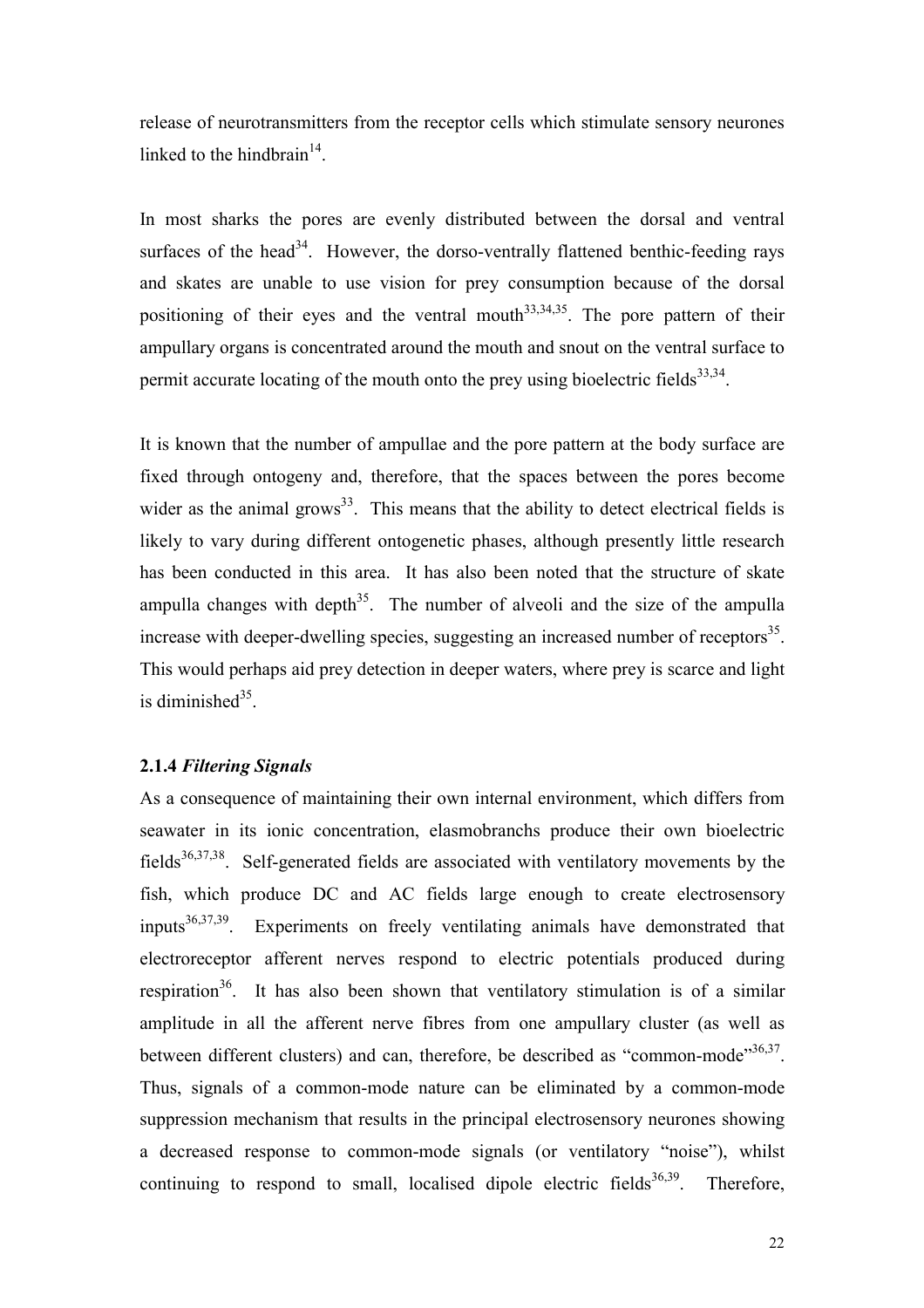elasmobranchs are equipped to respond to the bioelectric fields of their prey without wasting valuable foraging time responding to their own signals.

## **2.1.5** *The Role of Passive Electrolocation in Prey Detection*

The most common use of passive electroreception is considered to be prey detection, as strongly indicated by the distribution of pores around the mouth and snout of elasmobranchs36. Passive electroreception was first described in the catfish, *Ictalurus nebulosus*, in 1917 by Parker and van Heusen, although no specific electroreceptive organs were identified<sup>15,20,40</sup>. They demonstrated that a glass rod placed in an aquarium with a blindfolded catfish, elicited no response until the fish came into contact with the rod directly<sup>15,20</sup>. However, when they placed a metal rod in the aquarium, it evoked a response from a distance of centimetres<sup>15,20</sup>. The fish was observed to either turn towards the rod or away from it, depending on the type of metal it was made from  $20<sup>20</sup>$ .

Parker and van Heusen then simulated the galvanic currents emanating from the rods, by using electrodes placed two centimetres apart and passing a direct current through them<sup>20</sup>. The catfish responded to the electrodes in the same fashion as the rods, avoiding them when currents of 1µA or more were used, and turning towards them when currents of less than  $1\mu A$  were used<sup>15,20</sup>. Thus, the sensitivity of catfish to electric fields was established.

In 1935, Dijkgraaf noticed the sensitivity of *S. canicula* to a rusty steel wire, which elicited an avoidance response in blindfolded dogfish from centimetres away, whilst a glass rod elicited no response until touched<sup>15,20</sup>. However, it was not until 1971, when Kalmijn performed a series of behavioural experiments, that the significance of the sensitivity of elasmobranchs to electric currents was ascertained<sup>15,20</sup>.

Kalmijn demonstrated the importance of electroreception to the feeding response of the dogfish, *S. canicula*, and the ray, *Raja clavata*, to plaice (*Pleuronectes platessa*) which is a natural prey<sup>15,20</sup>. The plaice was covered in sand at the bottom of an aquarium and a few drops of liquefied whiting was injected into the water to motivate the sharks and rays to search for food<sup>15,20</sup>. Kalmijn observed the dogfish making a sudden turn towards the sand-covered plaice when they passed within  $15 \text{cm}^{15,20,26}$ .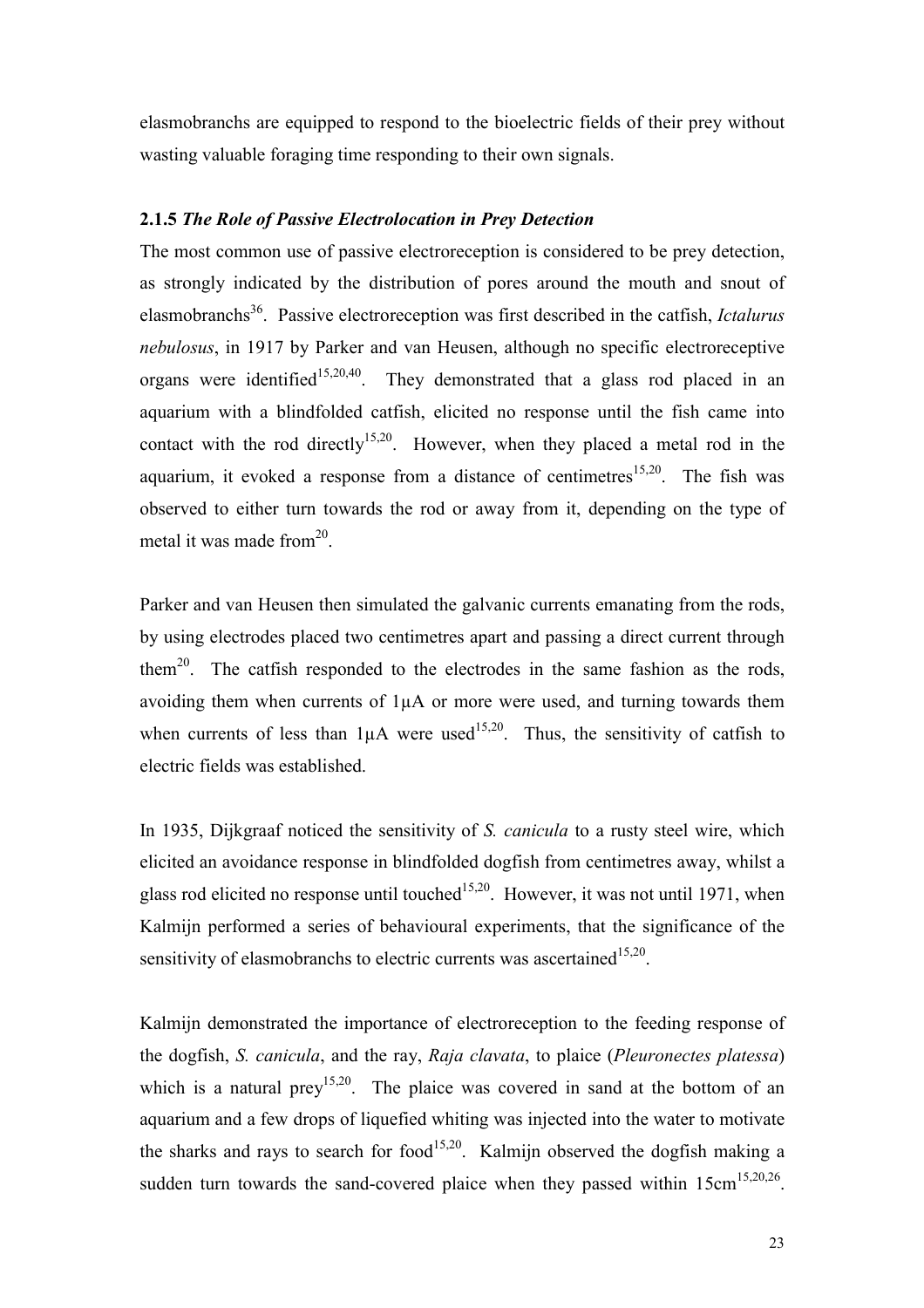The dogfish then proceeded to remove the sand above the plaice by sucking it up and expelling it through the gill slits, enabling it to seize the prey in its mouth<sup>15,20,26</sup>. The rays were observed to pounce on the prey, from the same distance, and enclosing it under their body by pressing their pectoral fins to the bottom<sup>15</sup>. The plaice was then dug out using the same "blow and suction" method as the dogfish and devoured whole $^{15}$ .

To determine exactly which sense *S. canicula* and *R. clavata* used to detect their prey Kalmijn placed a live plaice within an agar chamber and buried it in the sand of the aquarium<sup>15</sup>. Vision was not expected to play a large part in prey detection, as the plaice buried itself in the sand naturally<sup>15</sup>. Thus, Kalmijn wanted to determine the relative importance of the other possible stimuli to the predators - chemical, mechanical and acoustic stimuli - relative to the stimulus of bioelectric fields<sup>15</sup>. The agar chamber let the electrical fields pass through it, whilst impeding the mechanical, acoustic and chemical stimuli created by the plaice<sup>15,20</sup>. When tested, the dogfish and rays still responded in the same way to the plaice (although it was encased in agar) by turning towards it at a distance of 15cm or  $\text{less}^{15,20}$ .

Next, the live plaice was replaced by pieces of whiting to determine whether the agar chamber was effective in impeding odour stimuli<sup>20</sup>. The fish showed no response to the food in the agar chamber when they swam over it, but were interested in the odour from the seawater that flowed out of the agar chamber<sup>15,20</sup>.

Finally, the impedance of mechanical stimuli by the agar chamber was tested. The agar chamber, which contained a live plaice, was covered with a thin polyethylene  $film<sup>15,20</sup>$ . The sharks and rays no longer responded to the prey, although they often passed over it whilst searching for food<sup>15,20</sup>. The attenuation of the mechanical stimulus of the plaice was not considered to be much more from the thin film, than from the agar chamber alone, but the polyethylene film had a high enough resistance to prevent low DC and AC currents to pass through  $it^{15,20}$ . Therefore, Kalmijn concluded that it was the bioelectric fields of the prey that stimulated the dogfish and the rays to respond<sup>15,20</sup>.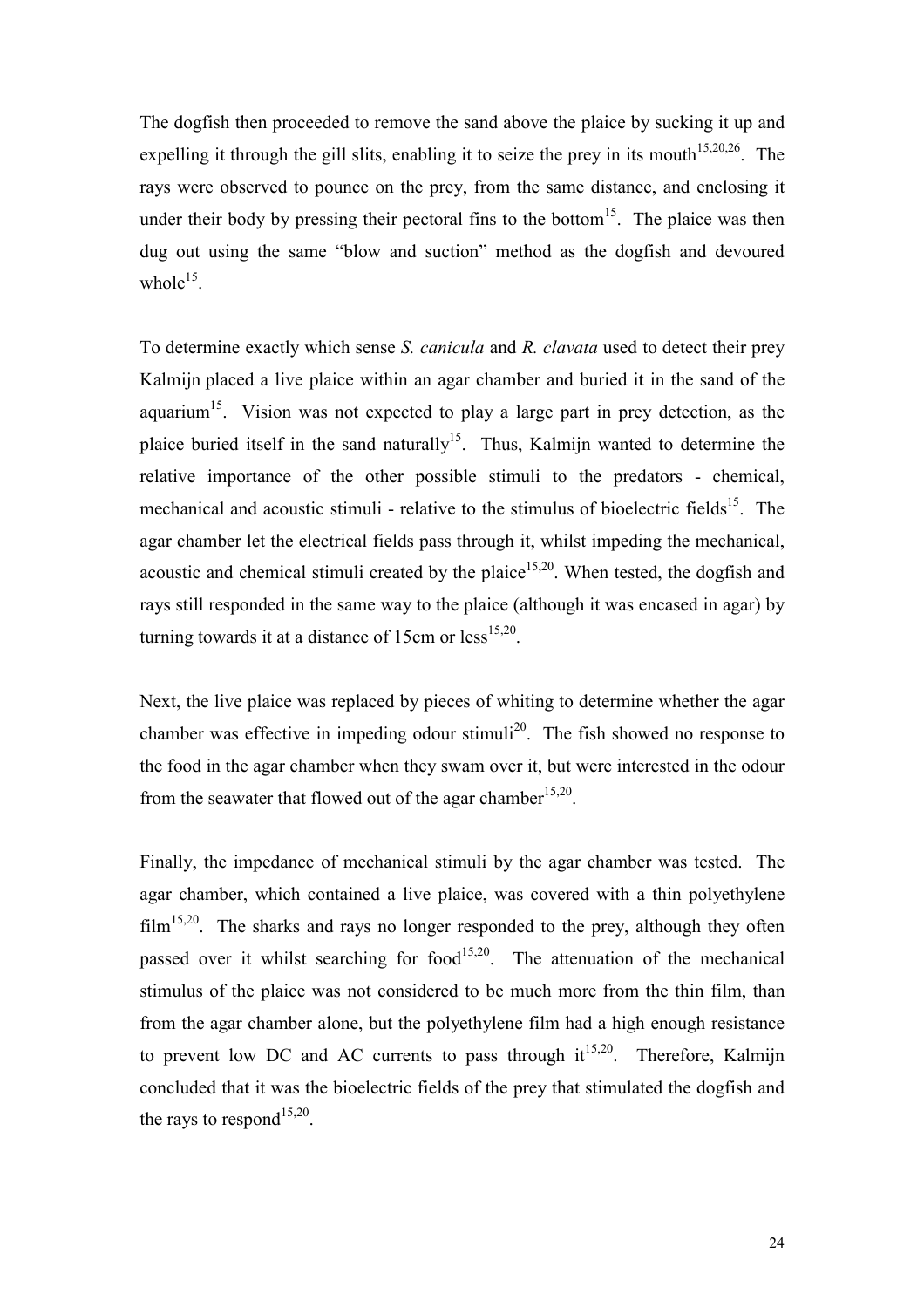Kalmijn then proceeded to test the effect of electrodes placed in the aquarium, to prove that the sharks and rays were attracted to electrical fields. Using salt-bridge electrodes, he discovered that the sharks responded most significantly to weak DC electrical currents of 1 to 5 $\mu$ A, similar to those produced by their prey<sup>15,20</sup>. The predators responded ferociously to the electrical stimuli, digging at the source of the field, until they realised there was nothing edible in the area<sup>15,20</sup>. Kalmijn also discovered that the dogfish and rays were more attracted to electrodes than to a piece of whiting placed nearby  $15,20$ .

Passive electroreception has also been observed in other species of elasmobranch. Dawson *et al* (1980) used field experiments to demonstrate that the smooth dogfish, *Mustelus canis*, responded positively to salt bridge electrodes<sup>8,36,41</sup>. One pair of salt bridge electrodes were placed 2 cm apart and 15 cm from an odour source (simulating a small prey fish), whilst the other pair were placed 5 cm apart and 30 cm from the odour source, to simulate a larger prey item<sup>8,41</sup>. Both electrode pairs emitted an  $8\mu A$ current and were buried in the oceanic substratum whilst herring chum was used to motivate and attract the sharks $8,41$ . A number of attacks were observed from one yearold sharks which aimed at the electrodes 2 cm apart from a distance of 18cm away, giving a total sensitivity of  $0.02\mu$ V/cm<sup>8,41</sup>. Larger sharks responded to the 5 cm spaced electrodes from 30 cm away, a total sensitivity of 0.01 uV/cm<sup>8,41</sup>. A number of the responses were from at least 38 cm away, which equals a sensitivity of 0.005  $\mu$ V/cm<sup>8,41</sup>. Young sharks were also noticed to be repelled by the larger-spaced electrodes, suggesting they could discern between electric field intensities and, therefore, between prey types<sup>41</sup>.

In another field experiment, Kalmijn also observed blue sharks (*Prionace glauca*) responding to simulated bioelectric currents 8,36. The odour source and electrodes (emitting a DC current of 8µA) were attached to a horizontal bar which was suspended in the water $8$ . Blue sharks were observed to prefer the prey-simulating electrodes, over the odour source or control electrodes $8,36$ .

Tricas (1982) demonstrated that the "gulp and yawn" feeding behaviour of swell sharks, *Cephaloscyllium ventriosum*, could be induced by artificially produced bioelectric fields<sup>23,36</sup>. For the experiments, Tricas placed a live fish in a plastic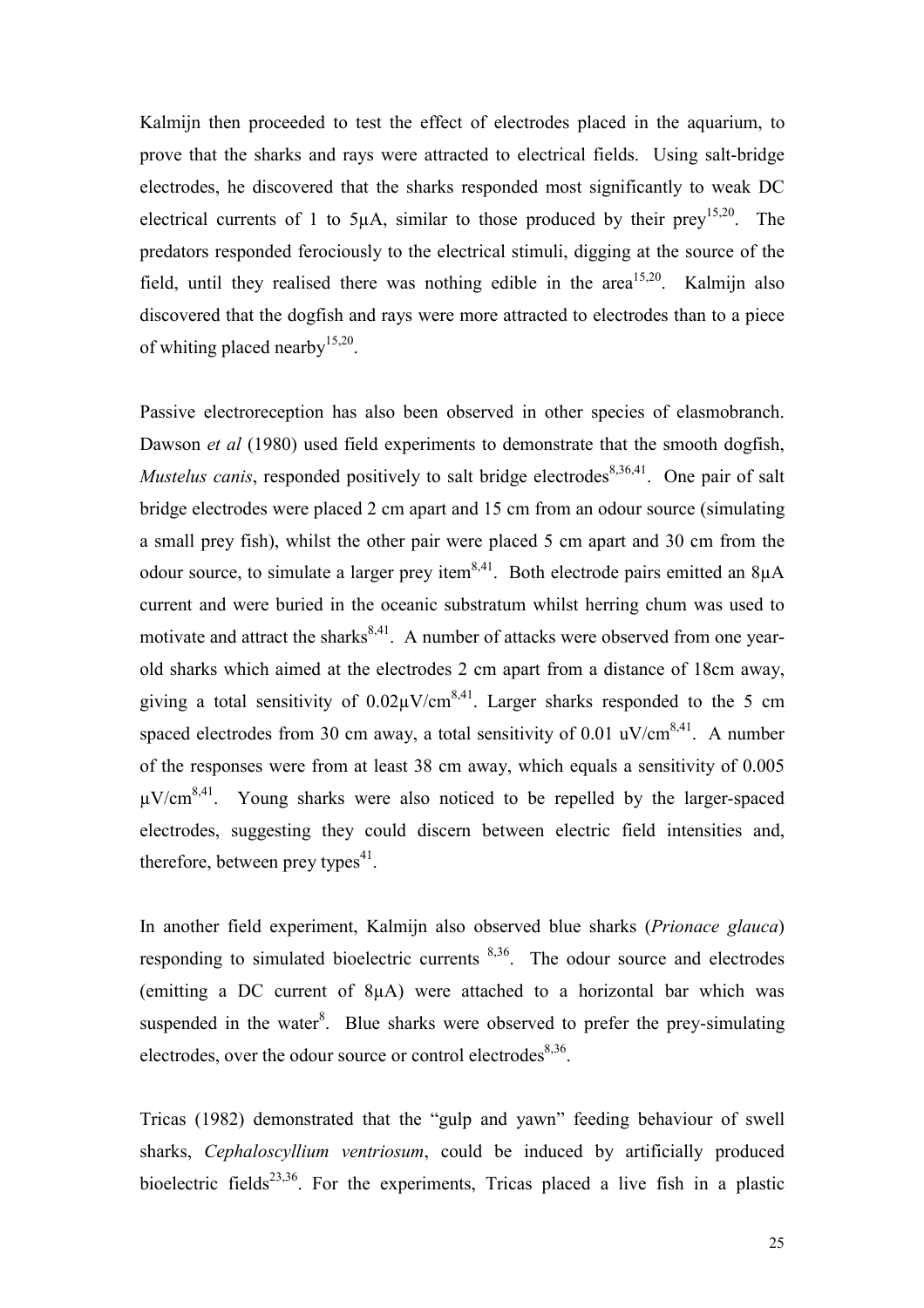chamber with and without an agar lid (to attenuate odour stimulus) and tested the sharks<sup>23</sup>. The sharks were observed to show a "gulp" or "yawn" response under both conditions, and showed no feeding response when presented with the fish in a chamber with a plastic lid, which prevented bioelectric fields being emitted<sup>23</sup>. Therefore, the sharks found the prey using their electric sense and not olfactory cues.

In experiments on the stingray, *Dasyatis sabina*, Blonder and Alevizon (1988) demonstrated that its electric sense was important for prey detection<sup>42</sup>. Electrodes placed in an agar chamber were used to simulate the bioelectric fields of the natural prey of the animal<sup>42</sup>. The stingrays were observed to make well-aimed feeding strikes towards the encased electrodes<sup>42</sup>. Prey items were also concealed in the agar chamber and the rays were seen to strike at the chamber despite the absence of an odour stimulus $42$ .

The experiments outlined in this review are representative of the current state of knowledge on the behavioural aspects of passive electroreception by elasmobranchs. They demonstrate the ability of sharks, skates and rays to detect their prey using bioelectric fields, regardless of the presence of other stimuli. They also illustrate the ability of elasmobranchs to detect artificially created electric fields of a similar level to those produced by prey items. This is important for the research component of this project, as it relies upon the ability of elasmobranchs to detect their prey using bioelectric fields and, therefore, their potential ability to detect artificial electric fields, including those produced by submarine power cables.

## **2.1.6** *Active Electrolocation*

"Active electrolocation" is the detection, by electric fish, of their own electrical signals, using their tuberous receptors<sup>18,43,44</sup>. Only a relatively small number of weakly electric fish use their EODs to detect objects with differing electrical properties to that of the surrounding water $43$ . These objects cause distortions in the electrical field generated by the EODs produced by the  $fish<sup>43</sup>$ . Thus, the current flowing through the epidermal receptors is altered in comparison to the absence of an object<sup>43</sup>. The distortion of the EOD is projected on to the skin surface of the fish, to produce an "electrical image," which varies depending on the object's electrical properties, size, shape and distance from the  $fish^{43,44}$ .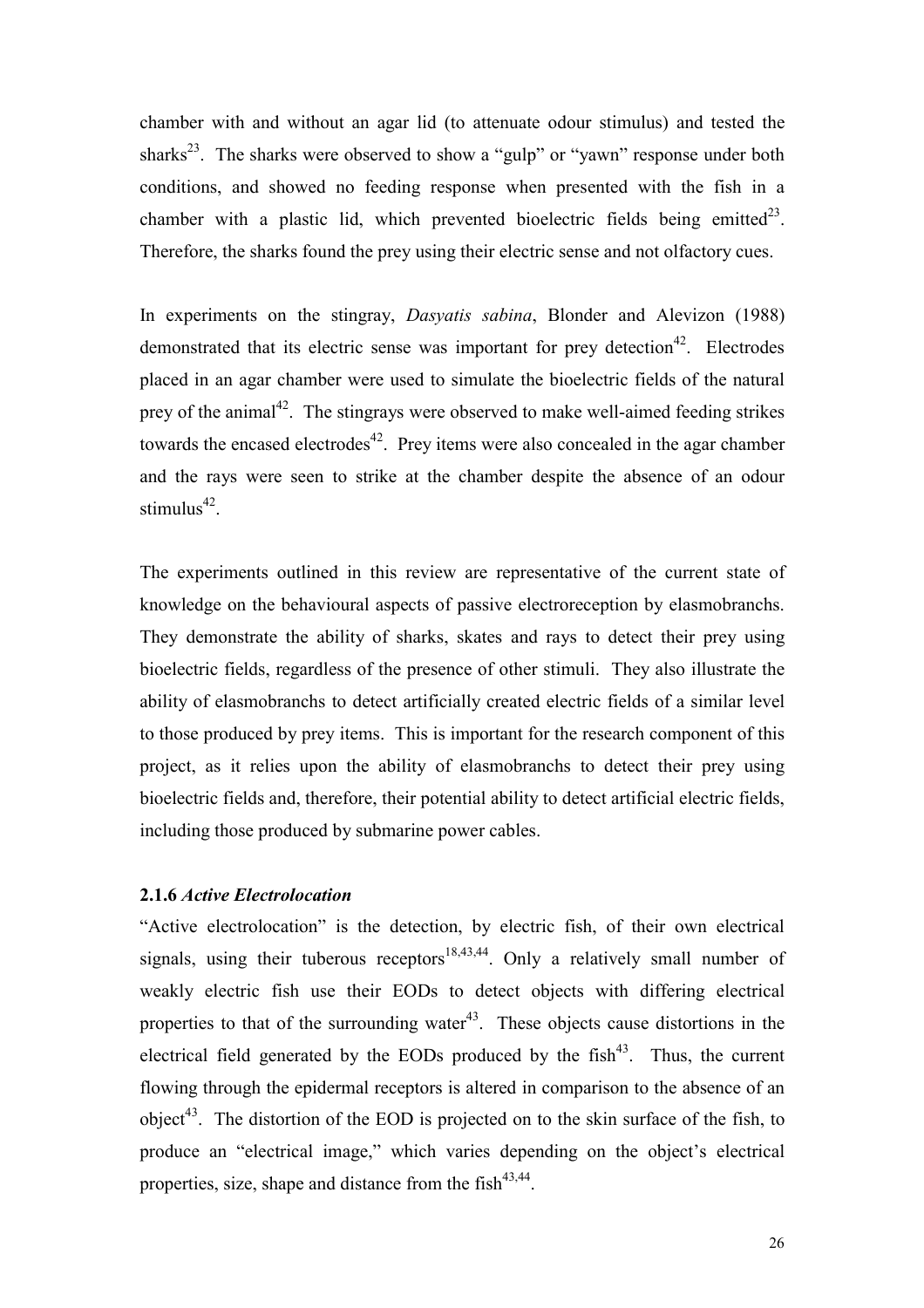Active electrolocation - first described in *Gymnarchus niloticus*, by Lissmann in the 1950s - can be used by weakly electric fish, including rays and skates, for object location, prey detection, navigation, and social communication, during the day or night<sup>9,18,43,44</sup>. Although active electroreception may be used by a very small number of British rays and skates and has the potential to be affected by electromagnetic fields from submarine cabling, no information appears to exist and like passive electroreception far more research is required.

### **2.1.7** *Detection of Magnetic Fields by Elasmobranchs*

The electric sense of elasmobranchs is so acute that it can detect electric fields induced by their own swimming and by bulk water movements, through the geomagnetic field of the Earth<sup>45</sup>. These two modes of detection can be used for navigation and are considered to be either:

- (a) *passive* when the animal estimates its drift from the electrical fields produced by the interaction between tidal and wind-driven currents, and the vertical component of the Earth's magnetic field; or
- (b) *active* when the animal derives its magnetic compass heading from the electrical field it generates by its own interaction with the horizontal component of the Earth's magnetic field $43$ .

There is some evidence of sharks using the Earth's magnetic field to navigate. For example, Kalmijn (1982, 1984) demonstrated that the stingray, *Urolophus halleri*, could be conditioned to find food from an enclosure in the magnetic east and not to visit a similar enclosure in the magnetic west of its habitat<sup>8,46</sup>. Magnetic field intensities matched those of the stingrays' natural habitat, but were produced artificially for the experiments<sup>8,46</sup>. The stingrays were observed to base their choice of enclosure on the direction of the ambient magnetic field, therefore, always returning to magnetic east despite random reversals of the field<sup>46</sup>.

Blue sharks, *Prionace glauca*, have been observed migrating off the north-eastern coast of America, and maintaining straight courses for hundreds of kilometres over many days<sup>45</sup>. The only continuously available cue for these sharks to follow is the geomagnetic field of the earth<sup>45</sup>. Scalloped hammerhead sharks, *Sphyrna lewini*, have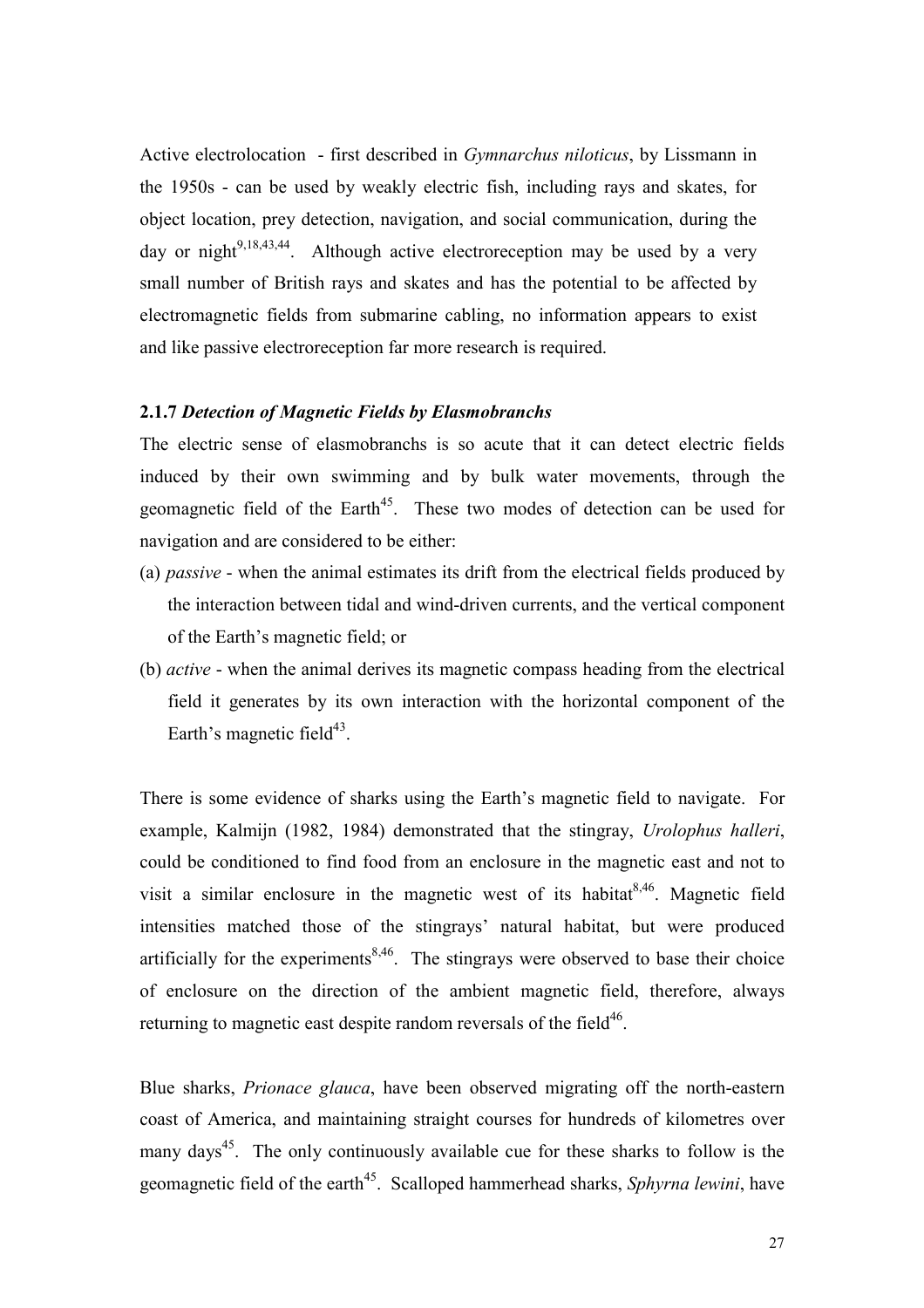also been observed to follow the magnetic anomalies along the sea floor of the Californian  $\text{const}^{47}$ .

Thus, it seems probable that elasmobranchs use the Earth's magnetic field to navigate through the oceans, as suggested by Kalmijn<sup>46</sup>. Although this present study was not directly addressed towards the magnetic fields produced by underwater cabling, it should be noted that they might have an effect on navigation by elasmobranchs and possibly other species such as the Cetaceans.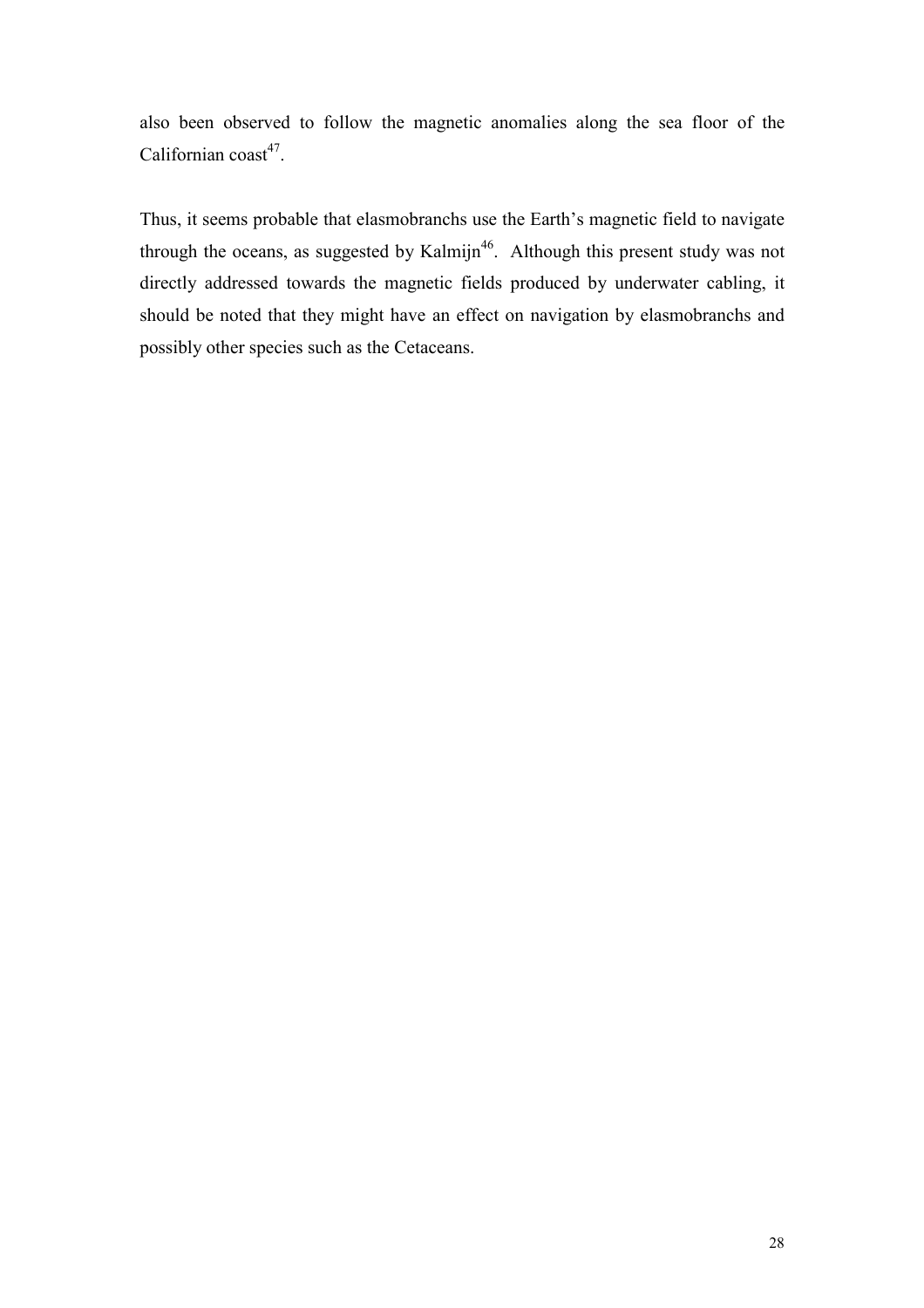### **2.2 OFFSHORE WIND FARM DEVELOPMENTS**

#### **2.2.1** *Offshore Wind Power in Europe*

The potential for offshore wind development around the coast of Britain is immense and utilisation of this resource has begun recently with the construction of the Blyth offshore wind farm.

The Blyth offshore wind farm is the first of its kind in the UK and is situated off the Northumberland  $\text{cosat}^{4,5,49}$ . The project was developed by Blyth Offshore Wind Limited, a consortium comprising of PowerGen Renewables, Shell Renewables, Nuon UK Ltd and AMEC Border Wind $4,5,49$ . The offshore development, which consists of two turbines erected one kilometre from the coast and in a water depth of approximately eight metres is close to the existing land-based wind farm on Blyth harbour<sup>4,49</sup>. The two Vestas V66 wind turbines of the offshore wind farm have a capacity of two megawatts, enough electricity to power 3000 average households<sup>4,5,49</sup>.

As part of the UK's obligations under the Kyoto agreement, the Government has a target of producing  $10\%$  of Britain's electricity via renewable sources by  $2010^{50}$ . The Government recently announced that £100 million has been earmarked for the development of solar, wind and wave power sources, which includes offshore wind power $50$ .

Until April 2001, the proposed sites for offshore wind farms around Britain included Blyth and also Gunfleet Bank and Scorby Sands, both on the South-East  $\text{const}^2$ . However, the Crown Estate have recently provided options to lease certain areas of the seabed to 18 new wind farm developments around the  $UK<sup>50,51</sup>$  subject to approval. Currently, these developments will consist of a maximum of 30 turbines<sup>50</sup>. Altogether, one million households could be powered by the new wind farms<sup>50</sup>. The sites for the offshore wind farms, include Redcar, Skegness, Cromer, Clacton-on-Sea, Sheerness, Blackpool, Southport, Liverpool, and Whitehaven in England, and Porthcawl and Rhyl in Wales<sup>50,51</sup>. Owing to the very recent announcement of these plans, the current project was unable to investigate any further details of the developments.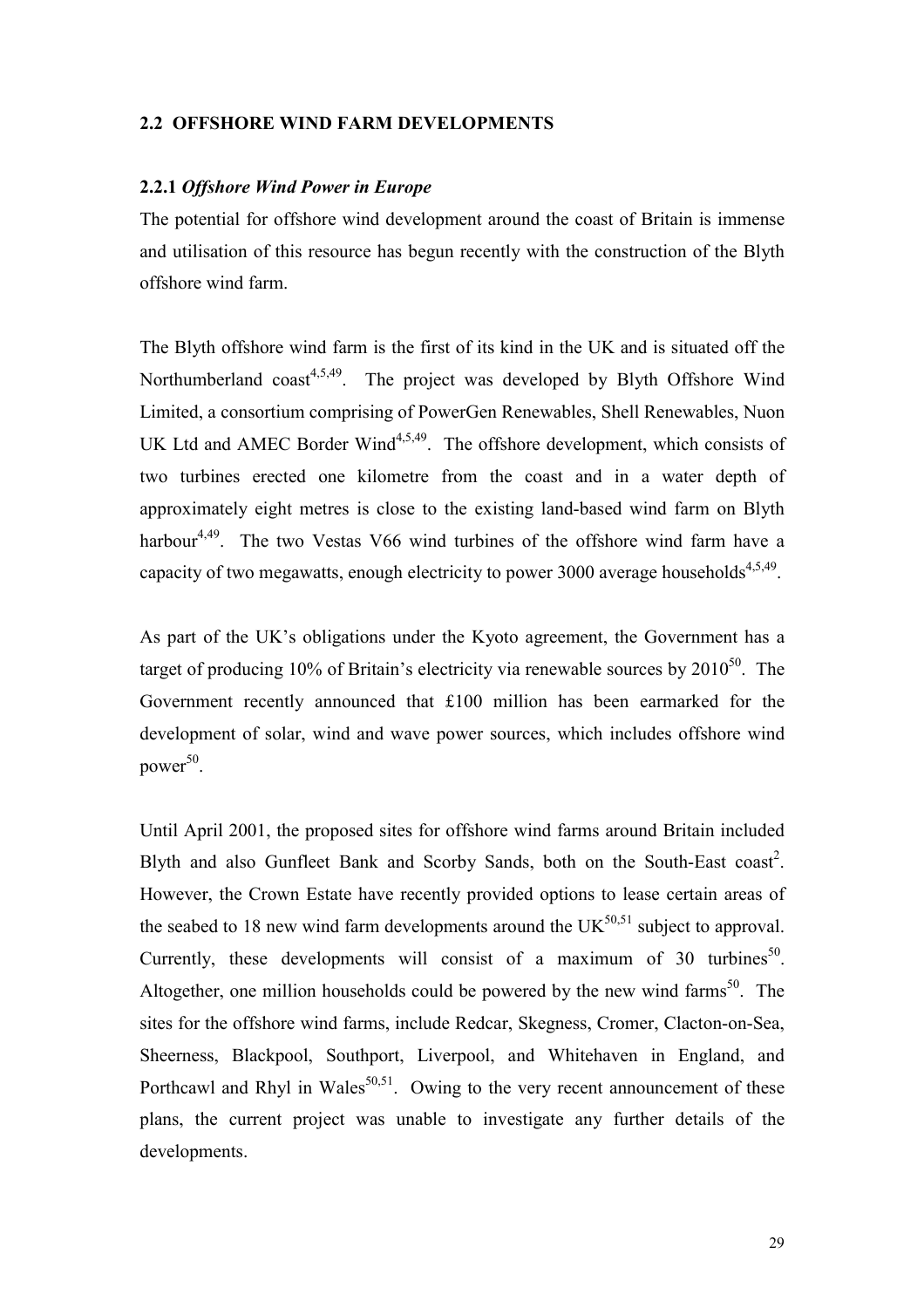### **2.2.2** *Power Output*

Wind power turbines produce megawatts of power and their final specifications rely on the amount of power to be produced by the wind farm<sup>1</sup>. An example of the variation possible is the difference between the design for the Blyth offshore wind farm, where two 2 MW turbines were used; and a proposed wind farm at Horns Rev in Denmark, which could consist of a grid of 80 turbines, each with a minimum electrical output of 1.8  $MW<sup>17</sup>$ .

#### **2.2.3** *Power Transmission*

The potential effects of electrical connection via cabling of offshore wind turbines to the mainland is the main concern of this report, but it should be noted that underwater power cables already exist, for example, cross-channel High Voltage DC power links, and the recently installed AC cable between England and the Isle-of-Man<sup>53</sup>.

Many land-based wind farms now use 33 kV cables, rather than 11 kV cables, owing to their reduced electrical losses and the economy of eliminating the main wind farm transformer used for grid connection<sup>54</sup>. This option is also available for offshore wind farm connection and has the advantage of removing the need for a transformer on site, which would be difficult to maintain<sup>54</sup>. 33 kV cables can link a number of wind turbines together as a network, or "block", which will then require one, three core, 33 kV cable each to transmit the power to shore<sup>54</sup>.

Other alternatives include a single 132 kV link to the shore, which has a higher power transmission, but would require an offshore substation for conversion<sup>54</sup>. A High Voltage DC (HVDC) cable link to the shore is another option, which would allow sites to be located further offshore, more power to be transmitted and has less electrical losses than AC, but this option is expensive for distances less than 25 kilometres from shore<sup>16,54,55</sup>.

An example of the cabling networks that may be used for larger developments can be seen in the Horns Rev offshore wind farm proposal<sup>17</sup>. The internal network of cables will consist of three core, 33 kV Cross Linked Poly-Ethylene (XLPE) insulated cables<sup>17,56</sup>. XPLE cables have widespread use on land and require an impermeable barrier over their insulation for use underwater<sup>54</sup>. The internal network will be linked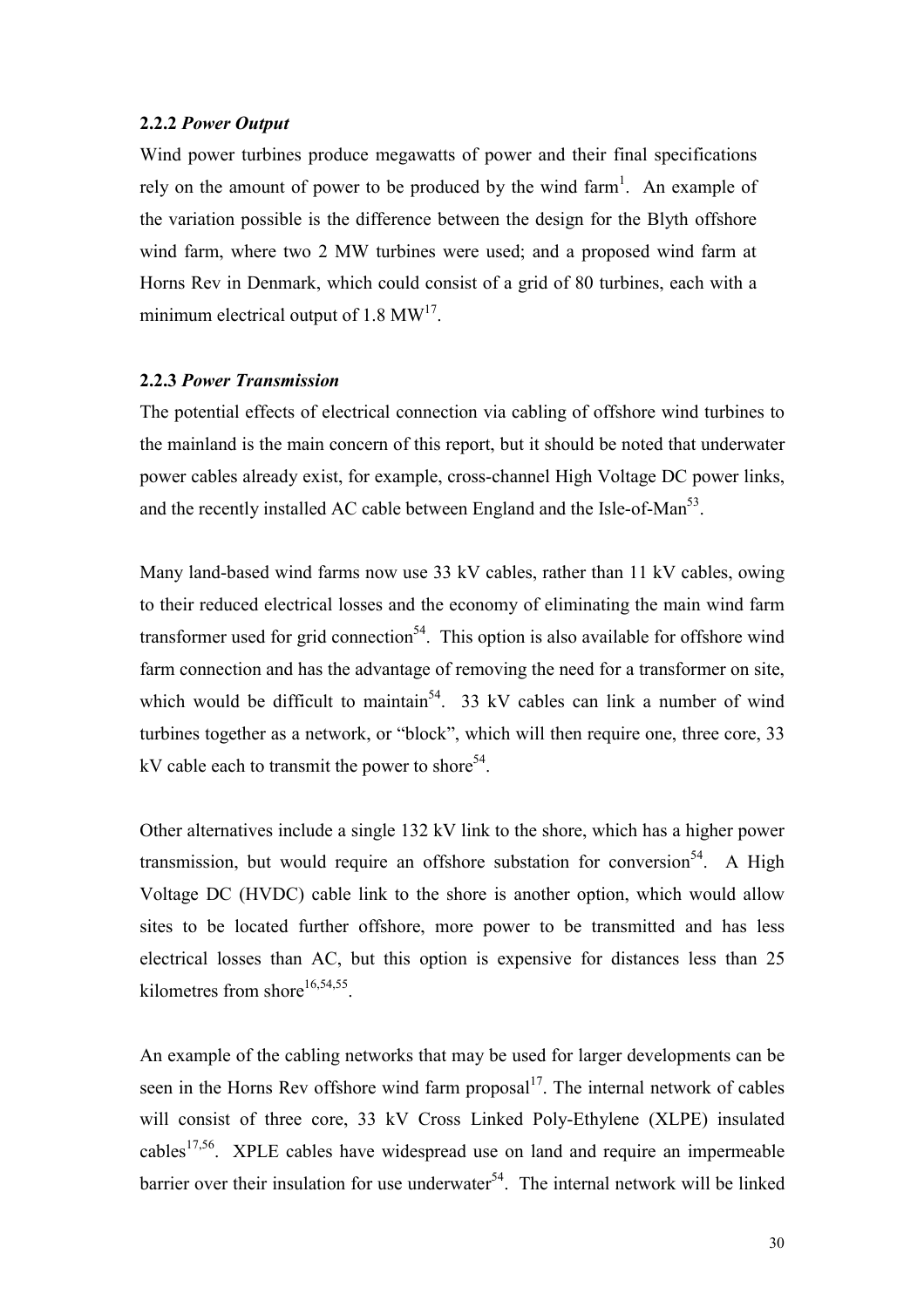to a central platform, which will transform the power in order for it to be transmitted to shore by a three core,  $150 \text{ kV}$  oil, or XPLE insulated, cable  $17,56$ . The cables will be buried to a depth of one metre in the seabed, but owing to the dynamic environment at the Horns Rev site, there is a possibility that cables may be exposed at the substratum surface for short periods of time<sup>53</sup>. Hence any electric fields emitted are likely to vary.

The turbines at Blyth, however, have been linked to the shore with 11 kV submarine cables, terminating at a control building at the Port of Blyth<sup>5</sup>. Tunoe Knob, in Denmark, also differs in power transmission, with a 10 kV medium voltage submarine cable connecting 10 Vestas V39 500 kW turbines to the shore<sup>16</sup>. Further offshore developments are expected to increase in size, distance from the shore, and power production (up to 1000 MW) due to the economies of scale, and so, will require connection to the shore via higher voltage lines, therefore, making it necessary to incorporate offshore substations into the developments $1,16,54$ .

Submarine cables installed for offshore developments will mostly be buried, depending on the properties of the seabed and ecological considerations<sup>52</sup>. Burial will protect cables from damage and prevent them from posing a physical barrier to fishing equipment and anchors<sup>52</sup>. To bury the cables, trenches may be dug prior to cable laying or, alternatively they can be water-jetted or ploughed into the seabed after they have been laid<sup>52</sup>. There will be a protection zone around the wind farm and cables, of 200-500 metres, within which no anchoring or fishing will be permitted<sup>17</sup>. An important question arises concerning the attenuation of the electric field from the cables by different substrata. This is particularly important when considering that many species have specific habitat preferences (including preferred substratum) at different times of their life history. The proposed protection zone could be important as a no take or refuge zone for commercial and bycatch species such as elasmobranchs, and may also provide protection from commercial fisheries for some nursery grounds.

# **2.2.4** *Electric and Magnetic Fields from Submarine Cables*

The current flow within submarine cables causes magnetic and electric fields around the cables which could have a potential effect on fish and sea mammals<sup>16,57</sup>. The sensitivity threshold of some species appears to be significantly lower than the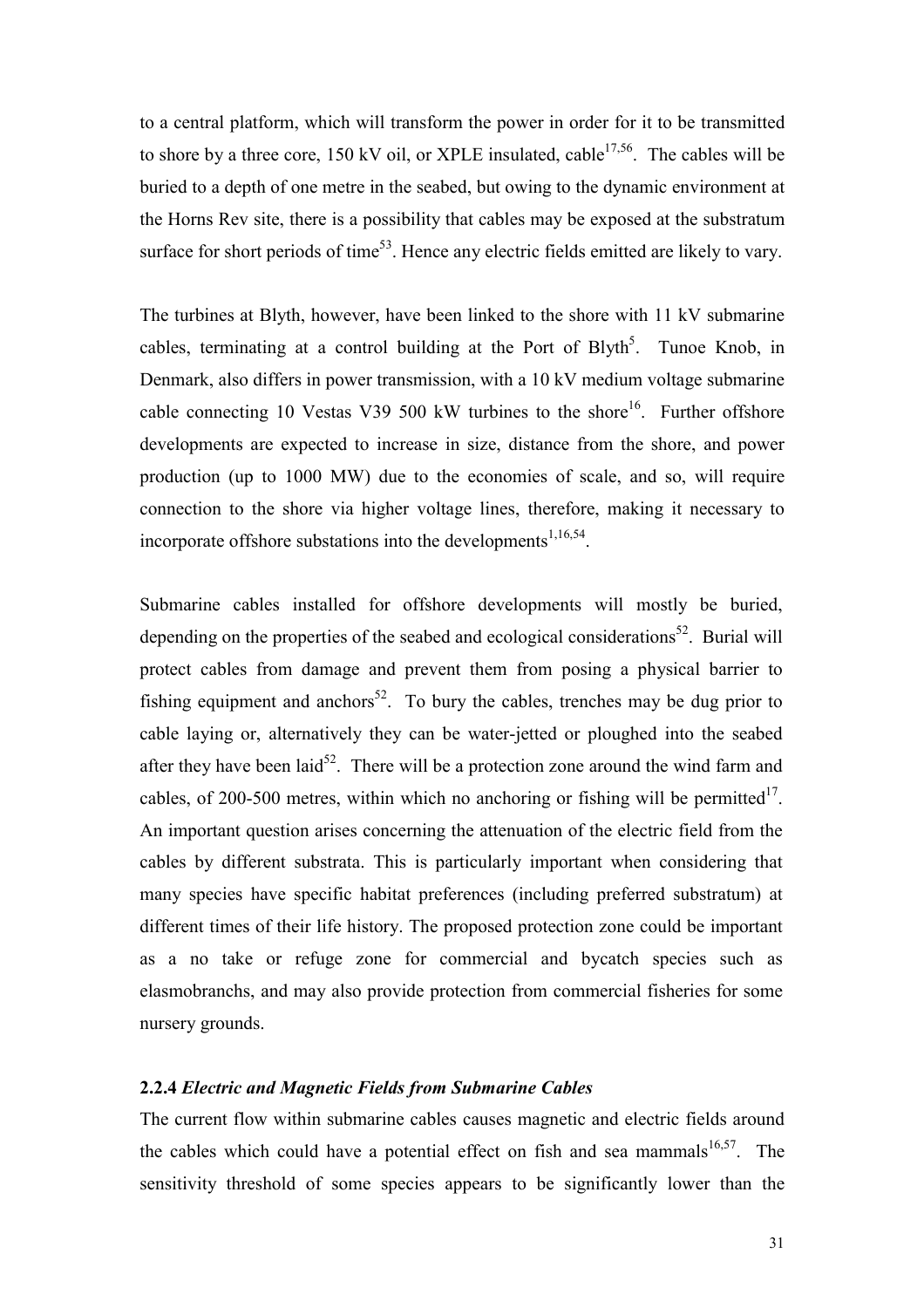electromagnetic field level close to a cable, therefore, increasing the opportunity for interference with natural behaviour<sup>57</sup>.

Geomagnetic fields are used for navigation by certain species and the production of similar magnetic fields by cables can affect these species and human navigation, too. For example, the Baltic HVDC cable between Sweden and Germany has a 600 MW capacity with currents up to 1330 amps<sup>16</sup>. At a distance of 6 metres from the cable the intensity of the magnetic field is equal to that of the natural geomagnetic field approximately 50 microtesla<sup>16</sup>. This value is sufficient to cause deviations on shipping compasses at the surface  $16$ .

In theory, the production of magnetic fields can be lowered by using a compensatory effect of "supply and return lines"<sup>16,57</sup>. Two lines with opposite currents laid parallel and close to each other should emit a lower magnetic field than a lone cable, the intensity of which depends upon the distance between the supply and the return  $\text{line}^{16}$ . Thus, a three-conductor cable emits a lower magnetic field than that produced by three single cables, but it also has a more limited transmission capacity<sup>16</sup>.

It has also been suggested that the shield and armour of the cable affect the electromagnetic field intensity around it and that a reduction of the field can be achieved by either using copper shield and armour, or by burying the cable  $57$ . In 1997, Voitovich and Kadamskaya demonstrated that medium voltage cables produce larger electromagnetic field intensities than high voltage cables<sup>57</sup>. The electromagnetic field of a cable is predicted to decrease with an increased voltage class (35 kV to 345 kV) and, therefore, increased current in the core (250 A to 1250  $(A)^{57}$ . For example, Voitovich and Kadamskaya calculated a decrease in the electromagnetic field from 1235 A/m to 45 A/m for 35 kV to 345 kV cables, with the largest electromagnetic field calculated for the 35 kV cables<sup>57</sup>. Therefore, it is entirely possible for medium voltage cables, which will be the common choice for offshore installations, to have the most pronounced effect on sea fauna<sup>57</sup>.

From a personal communication with Eltra, the Danish company who compiled the Horns Rev Environmental Impact Assessment report, the electric and magnetic field intensities of 33kV cables (used for internal networks) and 150 kV cables (used for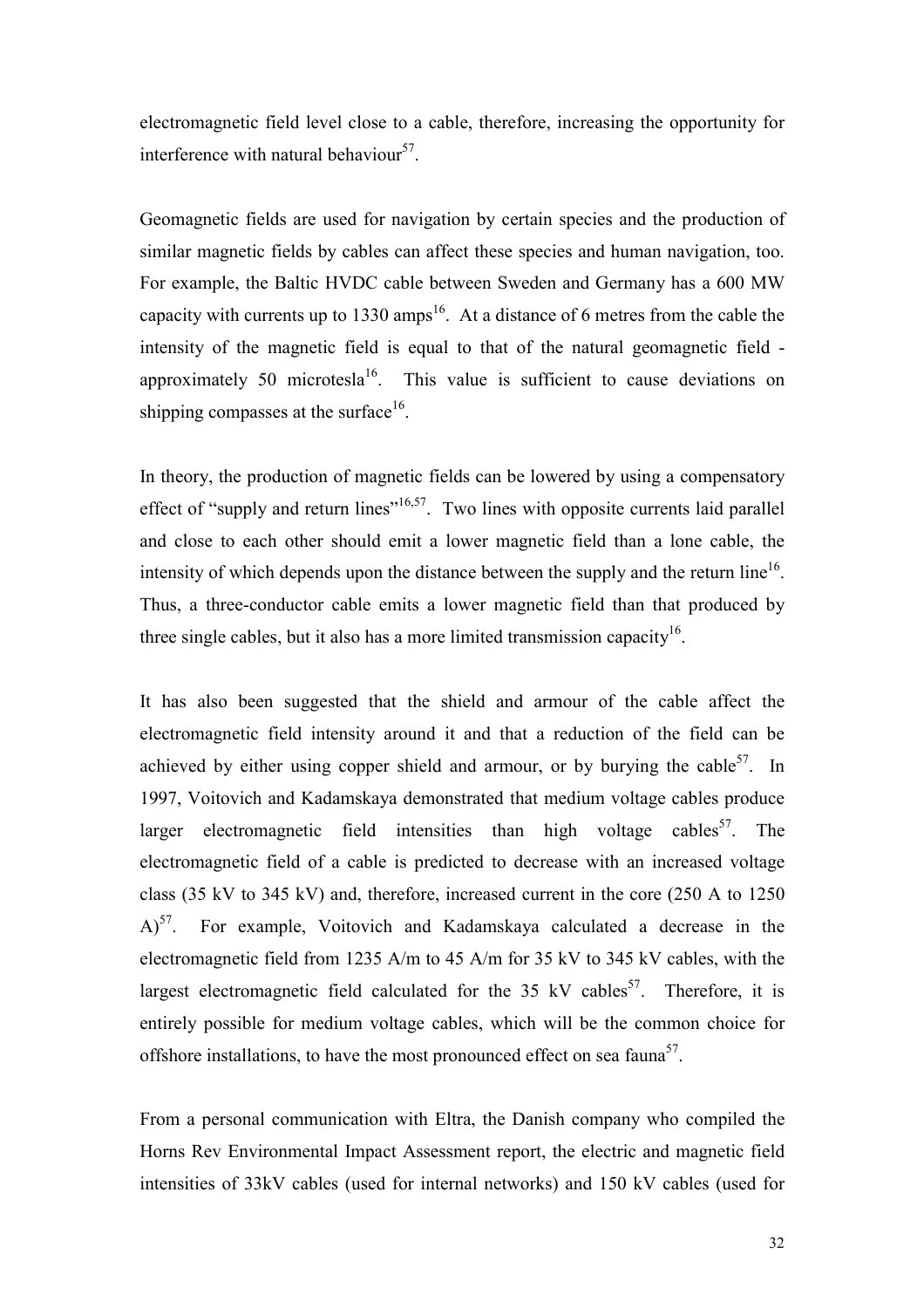transmission to shore) were estimated<sup>56</sup>. The 33 kV cables were considered to have a 400A current and the 150 kV cables a 600A current flowing through them for calculations. Owing to the relevance of the Horns Rev project, the electric field intensities predicted from their cable configurations were converted into graphical representations (Figs. 1, 2, 3, and 4). Figures 1-4 show the maximum electrical field around a 33 kV cable and a 150 kV cable, and the dissipation of the field with distance from the cable. This is considered for cables in saltwater with a seabed resistance of 0.7 ohms and also with a seabed resistance of 1.75 ohms, both in a maximum water depth of 25 metres<sup>56</sup>. The information obtained allowed the approximation of the maximum electrical field found around a power cable and therefore, the consequent experimental values.



**Figure 1.** Electric field intensity for a 33 kV cable (400 A current) with a seabed resistance of 0.7 ohms.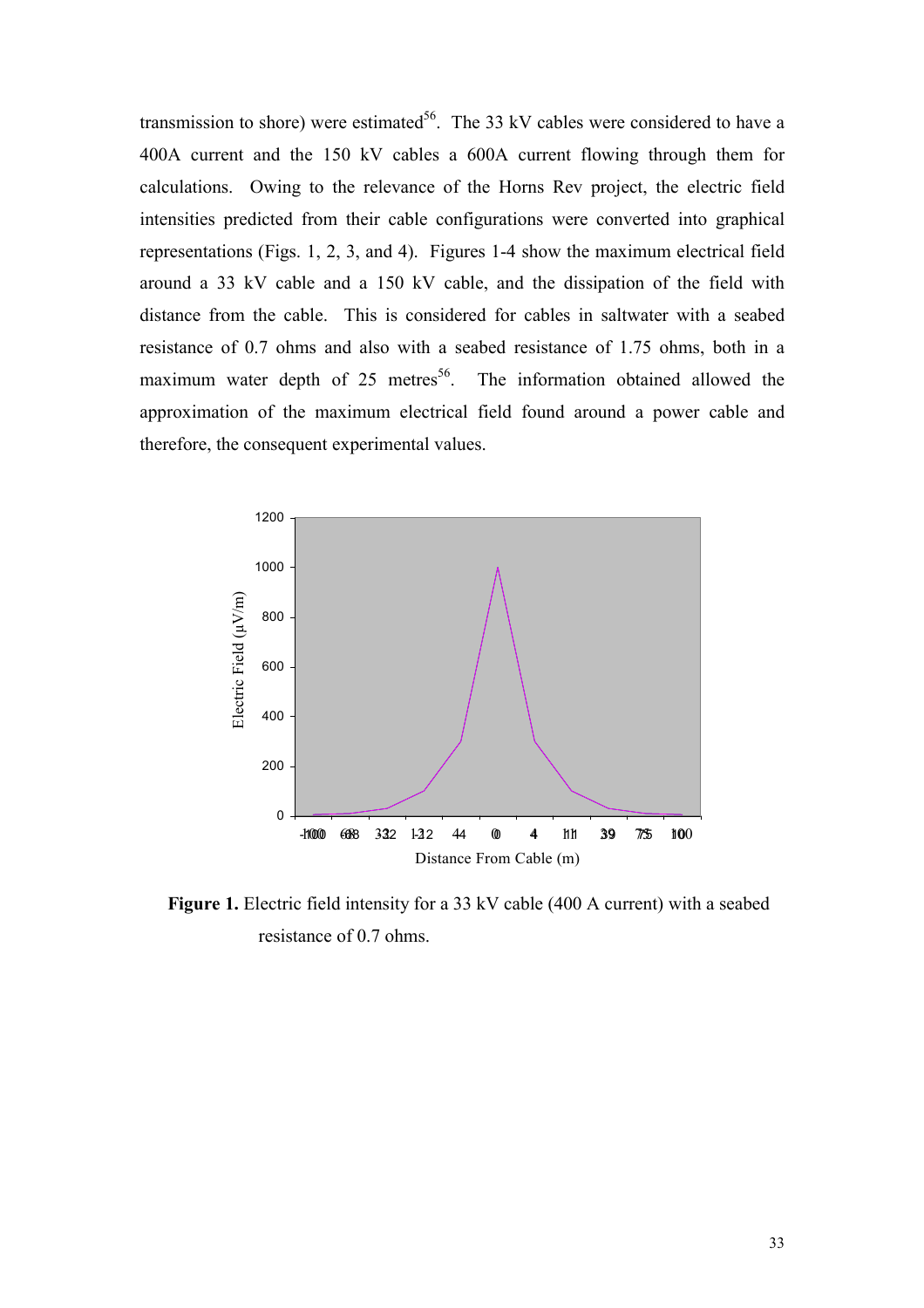

Distance From Cable (m)

Figure 2. Electric field intensity for a 33 kV cable (400 A current) with a seabed resistance of 1.75 ohms.



Figure 3. Electric field intensity for a 150 kV cable (600 A current) with a seabed resistance of 0.7 ohms.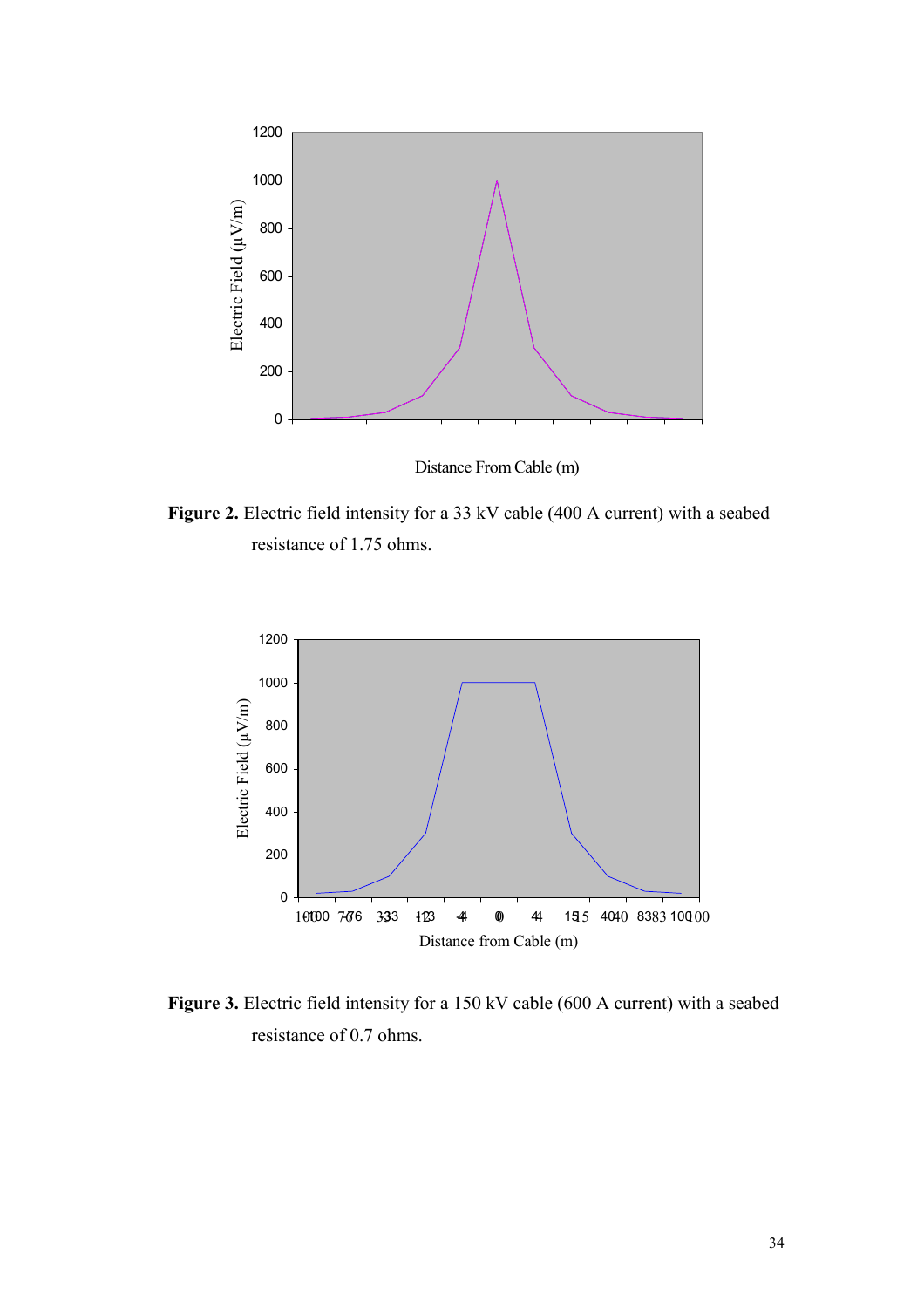

**Figure 4.** Electric field intensity for a 150 kV cable (600 A current) with a seabed resistance of 1.75 ohms.

### **2.2.5** *Potential Environmental Impact*

Although the environmental benefits of renewable energy are considerable, the need to assess the potential effects of any development is apparent. Here we concentrate on the effects of offshore developments on the biology and ecology of marine organisms, due to its relevance to the present project. Disturbance to organisms is considered for the two main phases of the life of an offshore wind farm, construction and operation, as the effects of decommissioning the wind farm are considered to be similar to those associated with construction, and so, are only briefly considered.

### *2.2.5.1 Disturbance during wind farm construction*

The seabed will be affected by the construction of the foundations of the turbines, associated substations and by the laying of underwater power cables<sup>16</sup>. Fauna and flora will be disturbed in the area, as sediments are removed and habitats are  $\text{lost}^{16,52}$ . In addition, the turbidity will increase owing to an increase in suspended solids. There is also the possibility of mobilisation of contaminants from the disturbance of the sediments present<sup>16</sup>. After completion of the work, suspended mud and sand will again be deposited over the area<sup>16</sup>. Cable laying will disturb the seabed during construction of the wind farm network, but connection to the grid will only be likely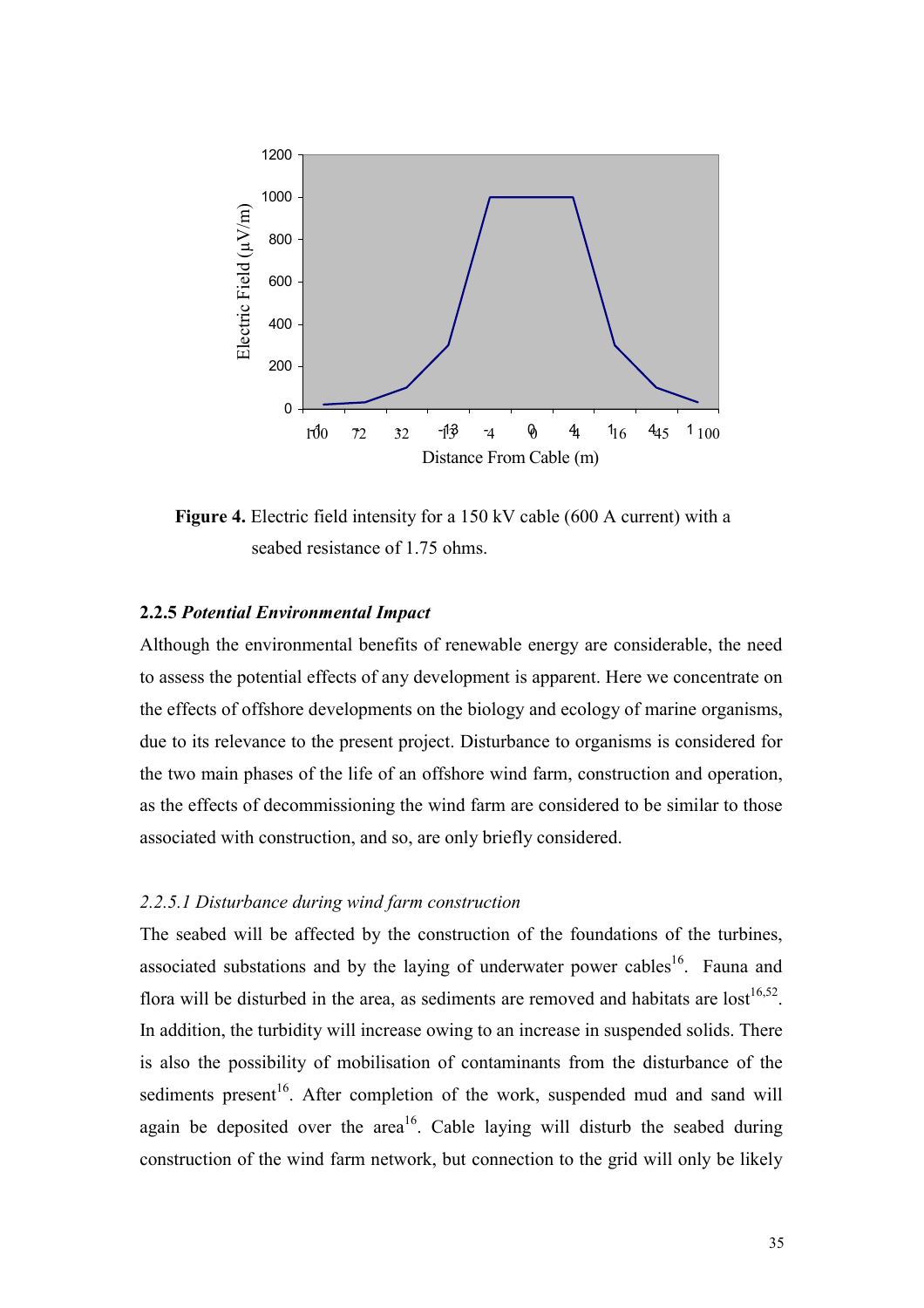to have an effect on the seabed within a narrow corridor<sup>16</sup>. It is considered that laying the cable may disturb a two metre wide zone on the seabed, but no major impact will occur from this<sup>16</sup>. There is also the possibility of long-term damage from construction, due to permanent changes in the current patterns and the transportation and deposition of sediments around the new structure on the seabed. Hence there are a number of potential effectors on aquatic species, which includes elasmobranches, during the construction phase. The scale of effect is, however, likely to be a function of the species diversity and abundance.

The proposed site for the construction of the Horns Rev offshore wind farm - in the North Sea - is considered to have a sparse fauna, with a low number of species and low numbers of members of those species<sup>17</sup>. Therefore, the impact of foundation construction and water-jetting cables into place will have a minimal effect on fauna and flora, when compared to the natural shifting of the seabed sediments<sup>17</sup>. The total loss of habitat is expected to affect less than 0.1 percent of the benthic fauna at the site $17$ . Other proposed sites may have a higher diversity of species, and therefore, construction may have an increased effect on the flora and fauna present. Thus, the construction of a wind farm should take into consideration from the outset the ecological communities present in the area.

Fish (including elasmobranchs) and sea mammals may be disturbed by construction due to the possible disruption of food supplies and the negative effects on less mobile stages of their life cycles (such as eggs and larvae) that may be buried or removed from the seabed<sup>16,52</sup>. Low frequency noise and vibrations from machinery could affect fish, seals, dolphins and whales, to the point where they leave the area<sup>16,52</sup>. Organisms may permanently leave the area if continued disturbance occurs from the turbines, when the wind farm is operation $52$ . Finally, the presence of cranes, vessels and eventually wind turbines, may also disturb seabirds by affecting migration patterns, food presence and by causing death $16,52$ .

## *2.2.5.2 Disturbance during normal operation of wind farms*

Once construction is completed, there is the potential for the foundations to become artificial reefs and support large communities. Evidence for the production of artificial reefs has been documented at the Vindeby offshore wind farm in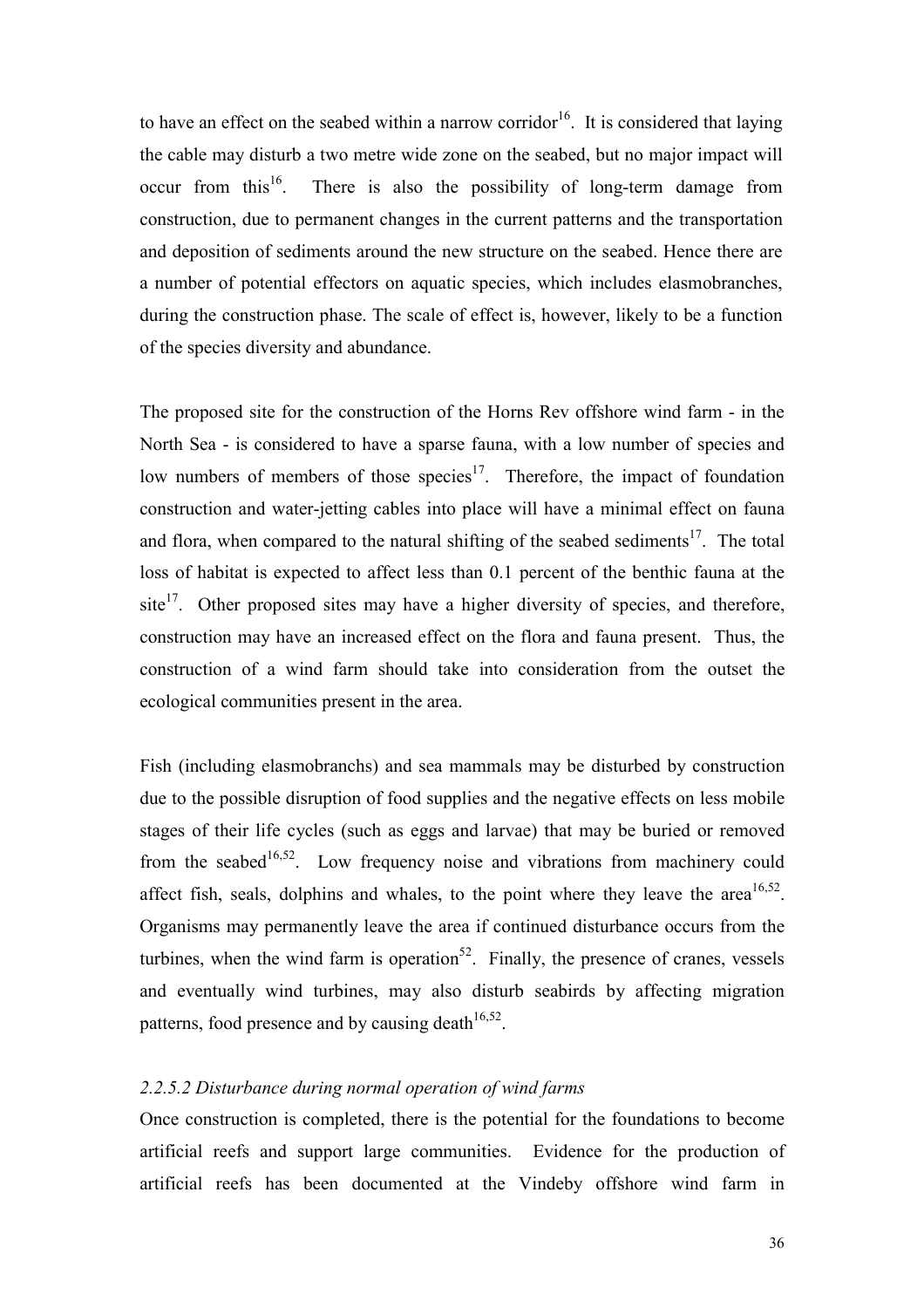Denmark<sup>1,2</sup>. Test fishing was conducted before and after the construction of the wind turbines and the results indicated an increase in fish yields post-construction<sup>1,2</sup>. The turbine foundations at Vindeby act as artificial stone reefs where bivalves and other fauna growing on them attract  $fish<sup>1,2</sup>$ . Therefore, it is considered that the flora and fauna at the Vindeby site has increased in diversity since the construction of the wind farm<sup>1,2</sup>. Despite this evidence, it is still a possibility that the benthic communities that colonise the foundations may not be native to the area of the wind farm, and so, may have an impact on the ecosystem<sup>16</sup>. However, due to the ban on commercial fishing around the site of the wind farm, there will be no impact on the benthos from trawling, so fish stocks may increase<sup>16</sup>.

Noise and vibrations generated by the operation of the wind turbines may disturb fish and sea mammals in the area. Research on the effects of noise transmitted through water on fish is currently absent in the UK, although at Vindeby fish appeared undisturbed by the noise and accumulated in the area<sup>1,52</sup>. Marine mammals rely on sound to communicate, find prey, and determine the environment around them<sup>52</sup>. Therefore, there is the potential for marine mammals, such as cetaceans, to be affected by noise from wind turbines, but studies at the Vindeby site do not conclude that there is any noticeable change in behaviour or numbers of animals present<sup>2</sup>.

Cables transmitting power to the mainland and between turbines have the potential to disturb marine animals that are sensitive to electric and magnetic fields. Electromagnetic fields produced by cables may affect fish, in particular the elasmobranchs and mammals that use the Earth's magnetic field to navigate or for species that may have their social behaviour and communications affected. For example, a magnetic field equal to that of the Earth's, can be detected from the Baltic HVDC cable at distance of 6 metres away<sup>16</sup>. This field can affect ship compasses, and has the potential to effect the navigation and orientation of any animal relying on the Earth's magnetic field in the area<sup>16</sup>.

The electric fields emanating from submarine cables may affect species which use electroreception to detect their prey, ie. the elasmobranchs. As demonstrated in section 2.1, sharks, skates and rays use the bioelectric fields of their prey to detect them under conditions, such as low light levels and burial. There is the potential for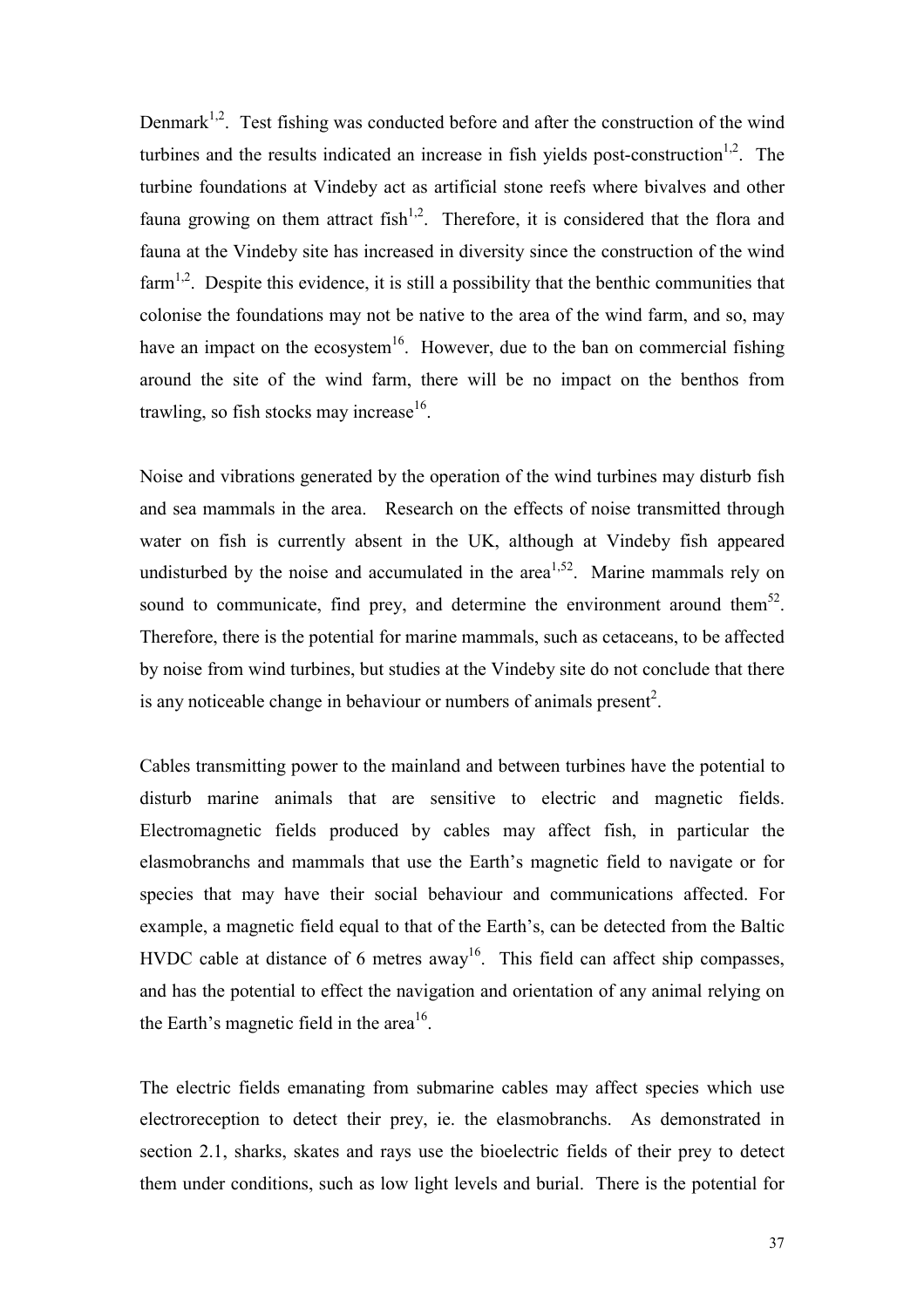the electrical fields produced by submarine cables to attract sensitive species at the point where the field intensity approximates the value of their natural prey. Whether, elasmobranchs will be attracted or repelled by stronger fields close to the cable is unknown and forms the basis for the experiment reported in the next section of this project. There is the potential for elasmobranchs to either congregate in the area, or leave it, owing to the presence of electric fields. The latter of these scenarios may particularly cause a problem if the cable runs through an important breeding ground.

There is no research to date on the effects of electric and magnetic fields on sensitive species, yet there is the potential for impact upon them<sup>16</sup>. Therefore, research on the effects of electromagnetic fields on the orientation, migration, and foraging of sensitive species is of importance to Environmental Impact Assessments<sup>16</sup>.

### *2.2.5.3 Disturbance caused by the decommission of wind farms*

During decommissioning the power cables will be completely removed from the site and the foundations of the monopiles will be terminated at least three metres beneath the seabed, when the wind farm is decomissioned<sup>16</sup>. The removal of the turbines will also eradicate any potential effects of noise and vibration on sensitive species in the area.

The removal of the cables and the foundations will disturb the seabed in a similar way to when the wind farm was constructed<sup>16</sup>. The seabed above the cables will be disturbed and this will potentially have effects on the benthos. However, the removal of the cables will mean the elimination of any electromagnetic fields in the area, which may have a potential effect on sensitive species, such as elasmobranchs.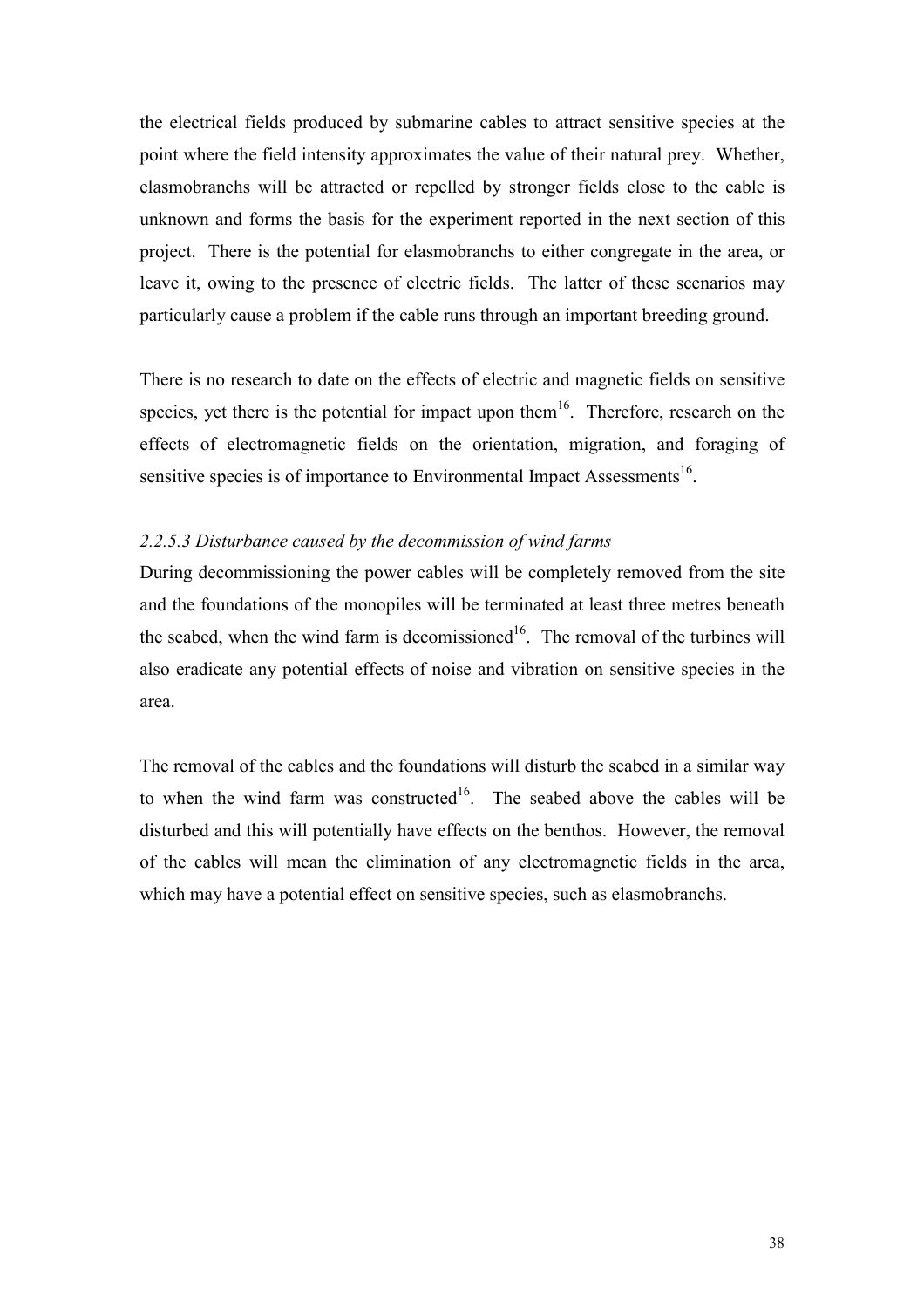#### **2.3 BRITISH ELASMOBRANCHS**

The class Elasmobranchii consists of the sharks, skates and rays, all of which have species that inhabit British coastal waters. This section of the report will consider the most relevant species of elasmobranch that may be affected by the electromagnetic fields of submarine power cables, associated with offshore wind farms particularly in Welsh waters. In addition to the electromagnetic fields the geographical location of the wind farms should be considered as many of the elasmobranches have species specific habitat requirements either for feeding or as breeding or nursery grounds.

## *2.3.1 Sharks*

Of the 350+ species of shark worldwide only 21 species are known to inhabit in the continental shelf waters of the British Isles<sup>59</sup>. Although varying greatly in size there are a few features that link all these species, namely an elongated body covered in rough, placoid scale skin with one or two dorsal fins and an asymmetric tail.

The elasmobranchs reproduce through internal fertilisation of a small number of eggs, a strategy which results in a high fertilisation success and protects the developing young. The eggs are either laid externally or they hatch internally and emerge from the mother's uterus into the water. This mode of reproduction differs greatly from most teleost fish (eg. Cod, *Gadus morhua*) which use external fertilisation whereby they introduce tens or hundreds of thousands of eggs and sperm in to the water column, where fertilised eggs have to survive on their own. These distinct differences are extremely important when considering the potential recruitment to populations of fish. The elasmobranchs take much longer than teleost fish to increase numbers owing to the small number of juveniles that are produced and the long period to mature into an adult. Hence, those elasmobranch species that were formerly an important fishery will not be able to recover to population levels sufficient for fishing for some time owing to the constraint of reproductive turnover.

Sharks eat a variety of food types often dependent on their dentary pattern and the habitat that they are adapted to live in, which may be the benthic substratum, mid water or at the surface.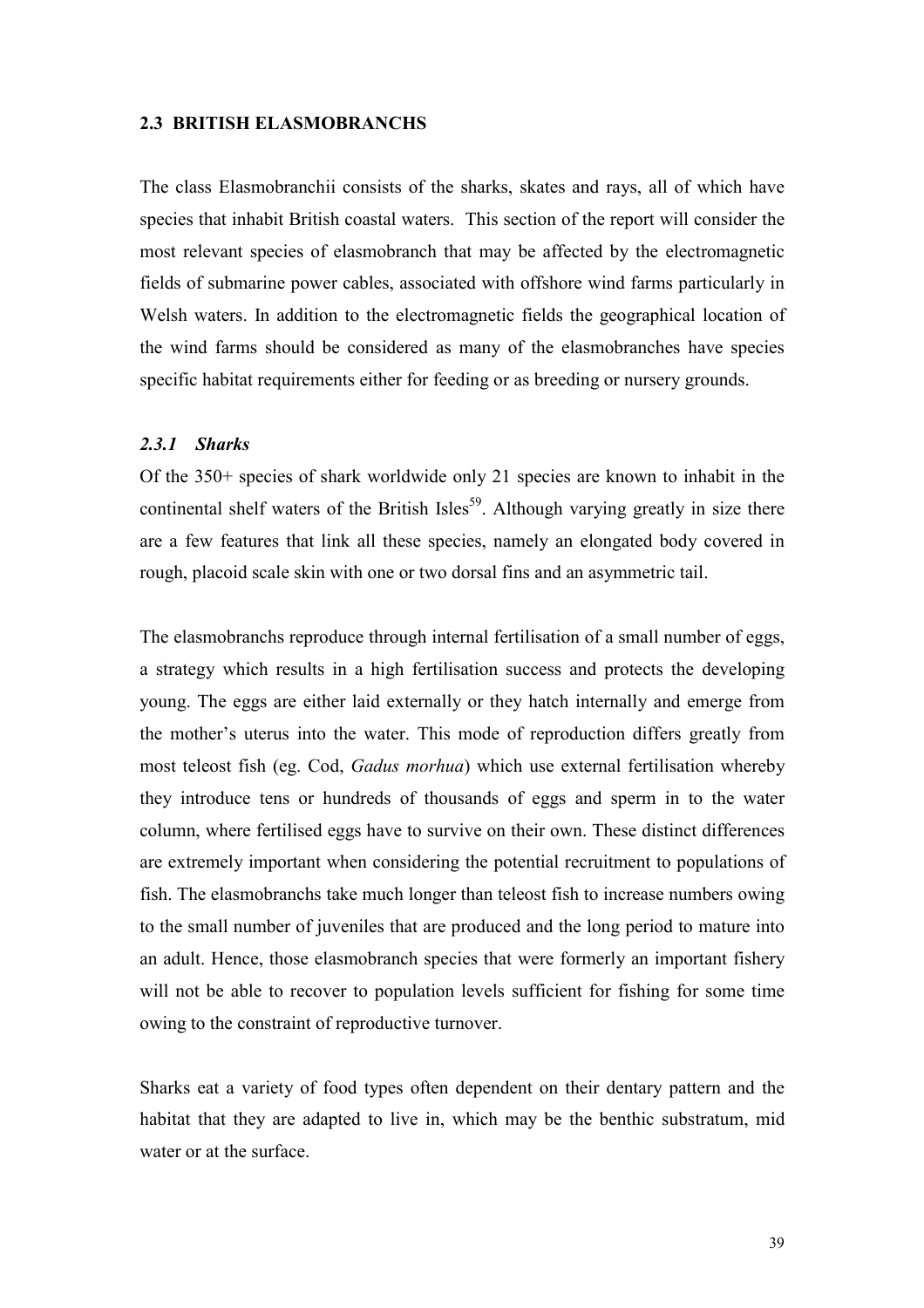- 1. The most common shark in British waters all year round is the lesser spotted dogfish, *Scyliorhinus canicula* (also known as the "sandy dog") 56. They generally feeds on benthic invertebrates and crustaceans, and occasionally on small cephalopods<sup>59,60</sup>. This relatively small species (80cm max length) is reported to be increasing in number possibly as a result of decreased competition from other species which have been reduced through fishing.
- 2. *Squalus acanthias* (otherwise known as the "spurdog," "piked dogfish," "spiny dogfish," or "common dogfish") is also a common predator of British waters<sup>59</sup>. It can be found off all British coasts, all year round<sup>59</sup>. Again a relatively small species (up to 130cm), which is primarily piscivorous and may hunt in shoals<sup>59</sup>. It is much depleted in European (and Welsh) coastal waters as a result of unregulated exploitation. It has a high commercial value and has a history of boom and bust fisheries.
- 3. The large spotted dogfish, *Scyliorhinus stellaris* (also known as the "bull huss," or "nurse hound") is less common than its relative, but can be found in the English Channel, the Irish Sea (including Liverpool Bay), and occasionally off the west coast of Scotland<sup>56</sup>. Adults of this species generally grow longer than  $100$ centimetres 56. This shark has been known to prey on the smaller *S. canicula*, but generally feeds on cephalopods, crustaceans, molluscs and teleosts<sup>59</sup>.
- 4. *Squatina squatina*, otherwise known as the "monkfish," or "angel shark," is a piscivore found in shallow waters off the British coast all year round where it can attain a size of  $180 \text{cm}^{59}$ . It is most common off the west coasts of Scotland, Ireland, England and Wales, but it is rare in the North Sea<sup>59</sup>. This formerly common species has declined significantly and is now on the IUCN Red List assessment.
- 5. The "Smoothhound," *Mustelus mustelus*, is not as common off the British coast as its relative *Mustelus asterias*, but can be found in shallow water in the English Channel, the Irish Sea (including Liverpool Bay) and very rarely in the North Sea<sup>59</sup>. This species preys on a mix of benthic invertebrates, including crustaceans, and is generally between 120 and 135 centimetres when fully mature<sup>59</sup>.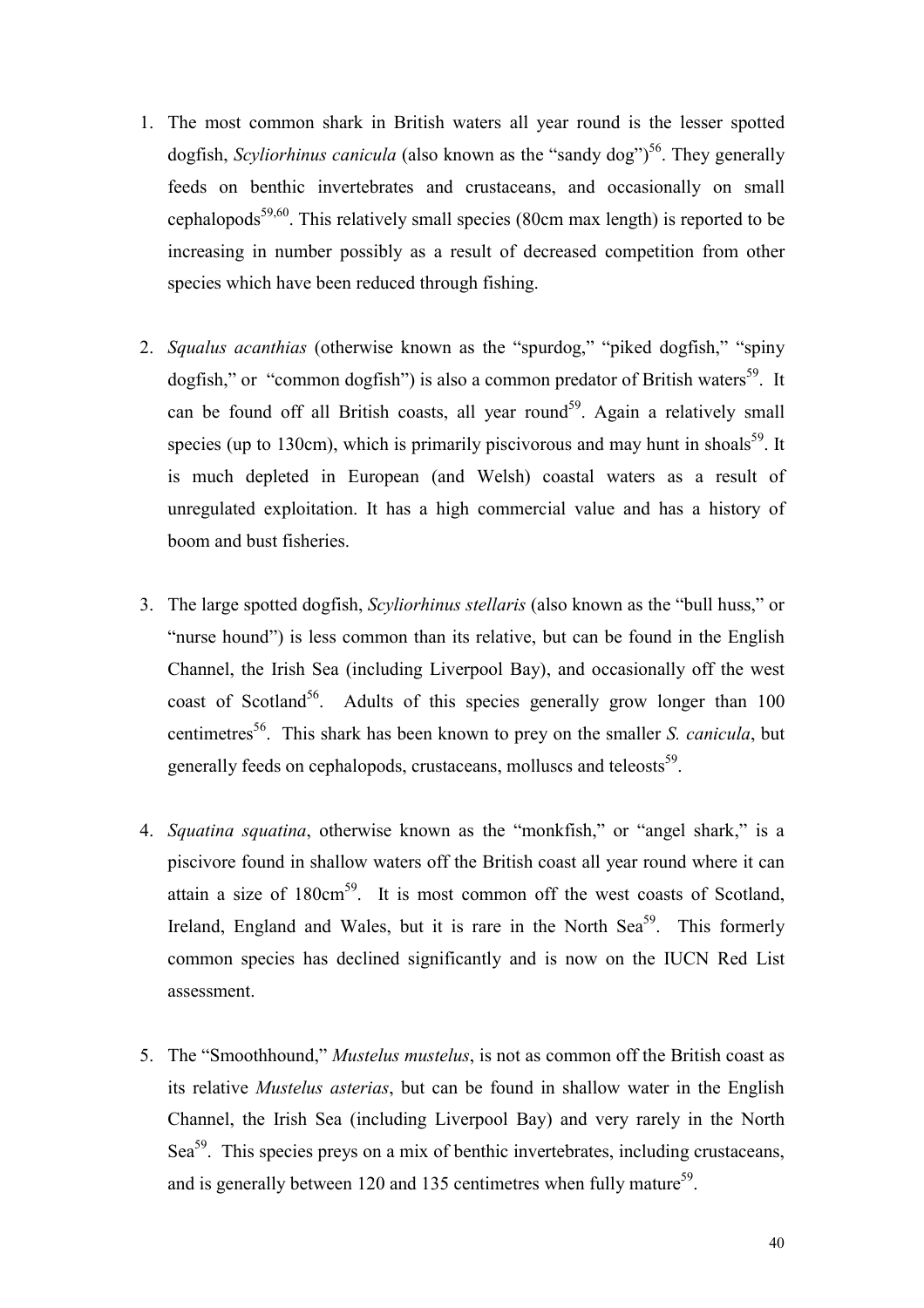- 6. *Mustelus asterias*, also known as the "starry smoothhound," or "stellate smoothhound," is common around the British Isles, except off the coast of west Scotland<sup>56</sup>. It grows to around 130cm and preys on benthic invertebrates, using plate-like teeth specifically for crushing crustaceans and molluscs<sup>59</sup>.
- 7. Larger sharks frequenting British waters include the tope (*Galeorhinus galeus*) which can attain lengths up to 175cm. This species uses inshore areas for pupping and nursery grounds and is a UK Biodiversity 'species of concern'.
- 8. One of the most famous inhabitants of British waters, the second largest shark in the world, is the 700+cm "basking shark" (*Cetorhinus maximus*) 59. It can be found in the surface waters off all coasts of the British Isles in the summer months, but is especially prevalent in the Irish Sea and off the Cornish coast<sup>59</sup>. The basking shark is legally protected and has an IUCN Red list status of vulnerable.
- 9. *Lamna nasus*, otherwise known as the "porbeagle shark," or the "mackerel shark," can be found in British coastal waters all year round<sup>59</sup>. This species eats mainly teleosts and cephalopods and can grow to  $300 \text{cm}$  in length<sup>59</sup>. This is a very valuable species commercially and recreationally. There is a history of boom and bust fisheries but there remains an important fishery species in Welsh waters. There may be important nursery grounds in the Bristol Channel. The IUCN status is the NE Atlantic population is more threatened than global population.

## *2.3.2 Skates and rays*

There are three main groups of these fish which are related to sharks: the Rajiids, stingrays and the electric rays all of which have a dorso-ventrally flattened body. In Britain, species with long snouts are usually called skates, whilst rays are considered to have shorter snouts<sup>61</sup>. Generally, skates and rays are benthic feeders, eating organisms such as small fish, molluscs, crustaceans and worms<sup>60</sup>. Like the sharks, they utilise internal fertilisation and either produce eggs which are laid externally or give birth to live young. Many species have habitat specific requirements often during the juvenile phase of life. These shallow coastal habitats such as sandy substratum are also preferred sites for the burial of underwater power cables.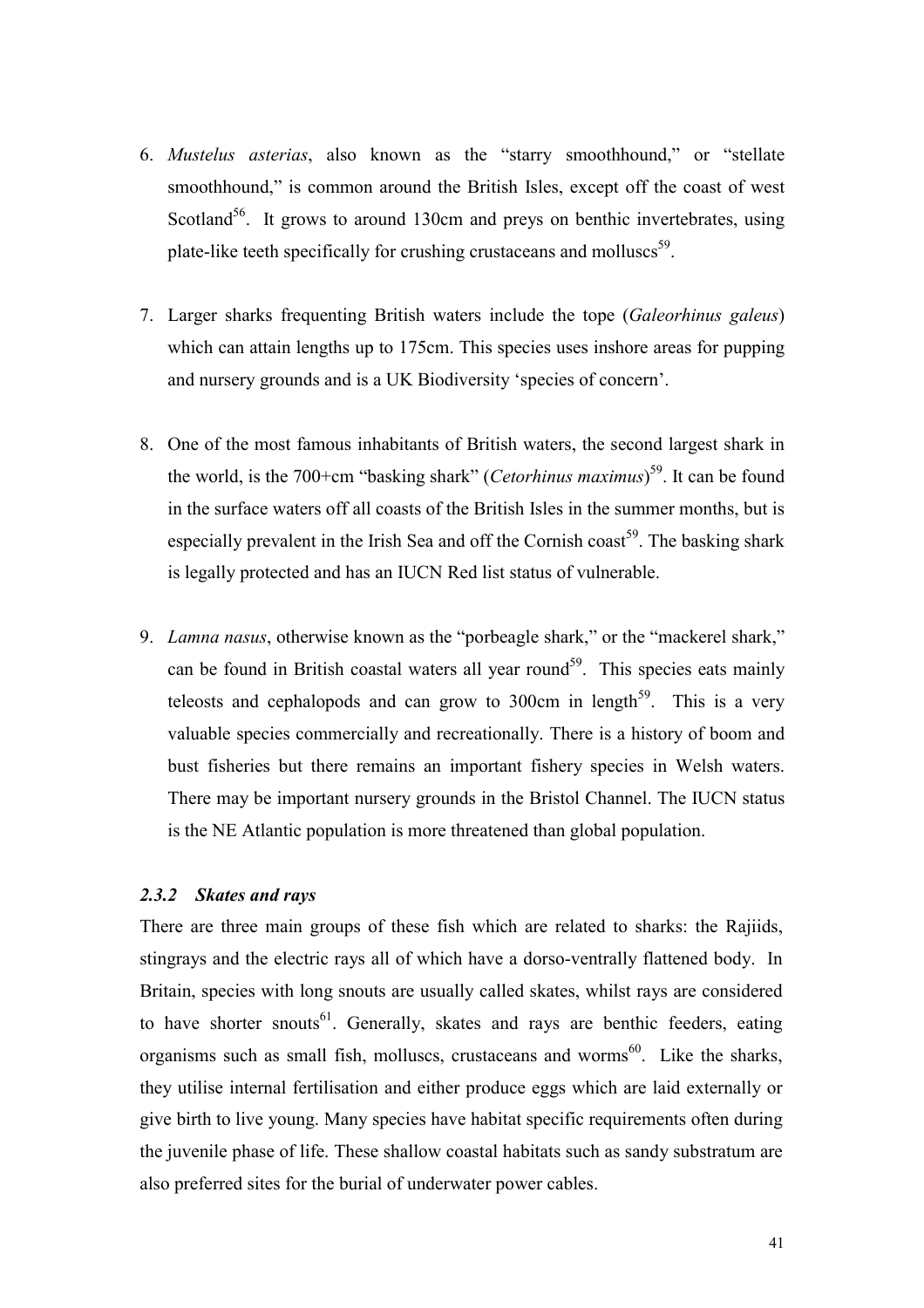Skates and rays are a highly valued catch for commercial and recreational fishermen. The largest species are the most valuable and consequently vulnerable to commercial extinction whilst smaller and more fecund species appear to be increasing  $62$ . However, there is a lack of species-specific data recording and a lack of catch per unit effort data.

- 1. The "common skate," *Dipturus batis*, is the largest skate in British waters. It is particularly vulnerable to overfishing, as males mature slowly at around 10 years of age at a size of 125cm, females mature even later producing only 40 eggs per year<sup>61</sup>. Their longevity is estimated at 50 years and they reach a maximum recorded length of 285cm ( $\circ$ ) and 205cm ( $\circ$ ). The common skate was one of the most abundant skates, but it was seriously overfished in Welsh waters and is now extinct off the Welsh and English coasts, being found only occasionally in Scotland and Ireland<sup>61</sup>. It is a BAP species. The IUCN status of this species is Endangered on a global scale (but Critically Endangered for inshore populations. It inhabits all substrata in coastal waters to 600m, favouring the 200m range.
- 2. The "thornback ray" (*Raja clavata)* is common in all British waters, most of the year, but is seriously declining off the Welsh coast due to overfishing, especially in the case of juveniles<sup>61</sup>. It grows to approximately 65 to 75 centimetres long, maturing at 9-12 years old with the females laying 50-100 eggs per year<sup>60,61</sup>. It inhabitats inshore muddy, sandy and gravel bottoms around 10-16m.
- 3. The "cuckoo ray," *Leucoraja naevus*, can be found all around Britain, but is more common in the Irish Sea, than in the North Sea $^{61}$ . It is found on all types of substrata at 20-250m.
- 4. The "shagreen ray" (*Leucoraja fullonica*) is an offshore species that can occasionally be found in Welsh waters $61$ . This species inhabit rough bottoms at 30-550m.
- 5. The "blonde ray," *Raja brachyura*, is a large ray, inhabiting most coastal waters, and is a popular target for sport fishing<sup>61</sup>. It prefers sandy and gravely banks at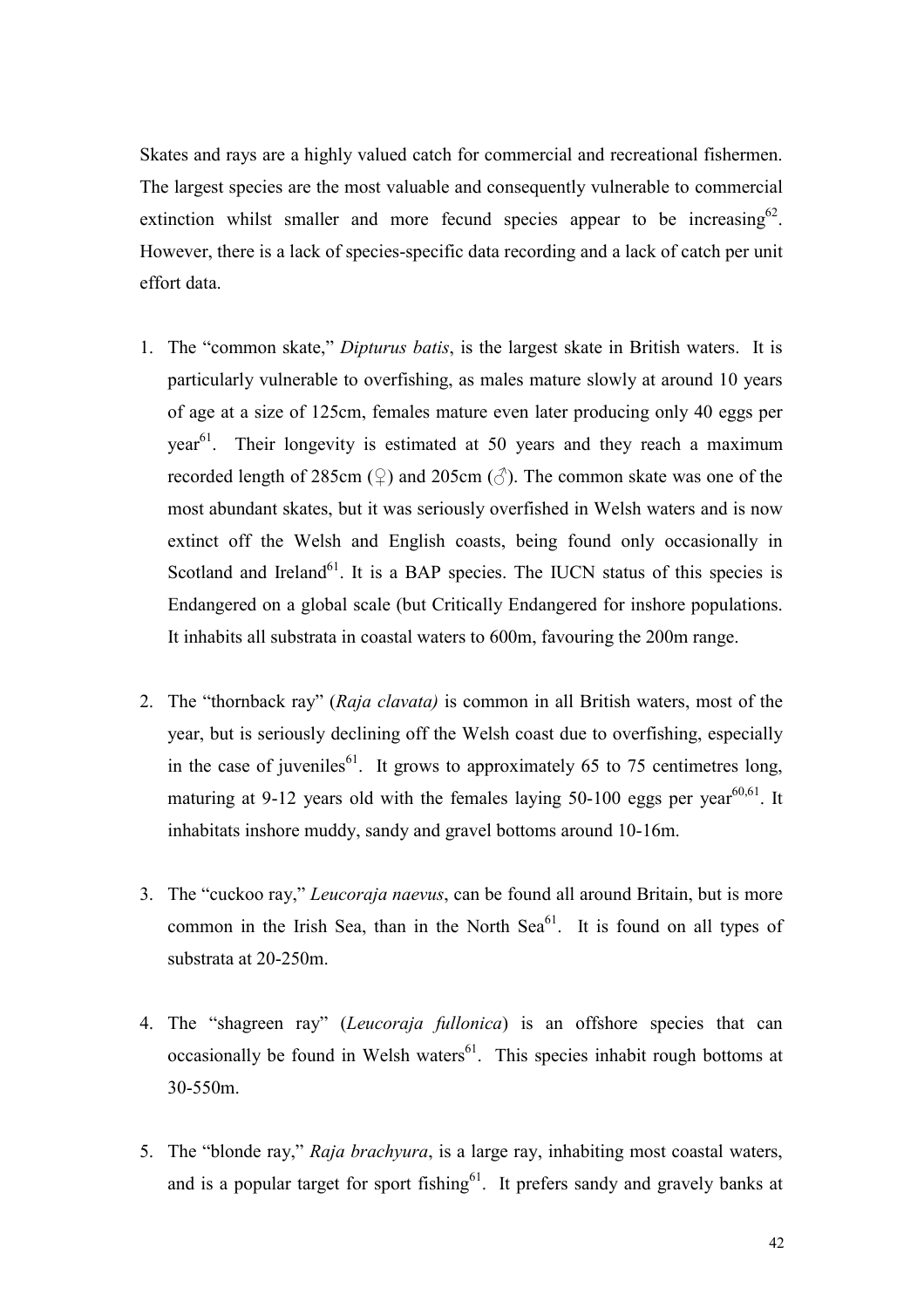depths around 40m.

- 6. *Raja microocellata*, otherwise known as the "small-eyed ray," is a frequent visitor to the coastal waters of South Wales<sup>61</sup>. It lives in shallow water to 100m, favouring sandy bottoms.
- 7. The "undulate ray," *Raja undulata*, is a species more common to the South of Britain (especially the English Channel), but can be found off the Welsh coast occasionally<sup>61</sup>. It can grow to 100cm in length in British waters<sup>60</sup> and inhabits inshore sandy bottoms at 45-110m.
- 8. *Raja montagui* (the "spotted ray") is abundant around the Welsh coast, possibly due to the decline of other, larger species of skate and  $ray<sup>61</sup>$ . These smaller rays, however, are less valuable for commercial fishermen and for anglers<sup>61</sup>. It inhabits inshore waters to 100m.
- 9. The "common stingray," *Dasyatis pastinaca*, occurs off southern British coasts in the summer  $^{61}$ . It has a slender, whip-like tail, with a serrated spine - the "sting" connected to poison glands, used for prey capture and defence  $60,61$ . This is a British example of a group that is generally found in tropical waters<sup>60,61</sup>. They give birth to 6 to 9 live young (as do electric rays), unlike other skates and rays which lay egg cases on the seafloor<sup>61</sup>. They inhabit soft sand or mud bottoms in 2-40m, favouring sheltered estuaries.
- 10. "Electric rays," are related to the true rays and skates (Rajidae), but are members of the family Torpedinidae<sup>60</sup>. Like the stingray these rays are uncommon in British waters. Two species of electric rays have been recorded in Welsh waters, the "electric ray," *Torpedo nobiliana*, and the "marbled electric ray," *Torpedo marmorata*<sup>60,61</sup>, where they inhabit sand or mud at a depth of 3-70m.

All the above shark, skate and ray species frequent British waters, including the Welsh coast, and they are all electrosensitive species. Evidence of the use of electroreception for prey detection or navigation may be lacking in certain species, but all species possess electroreceptors and, therefore, have the potential to be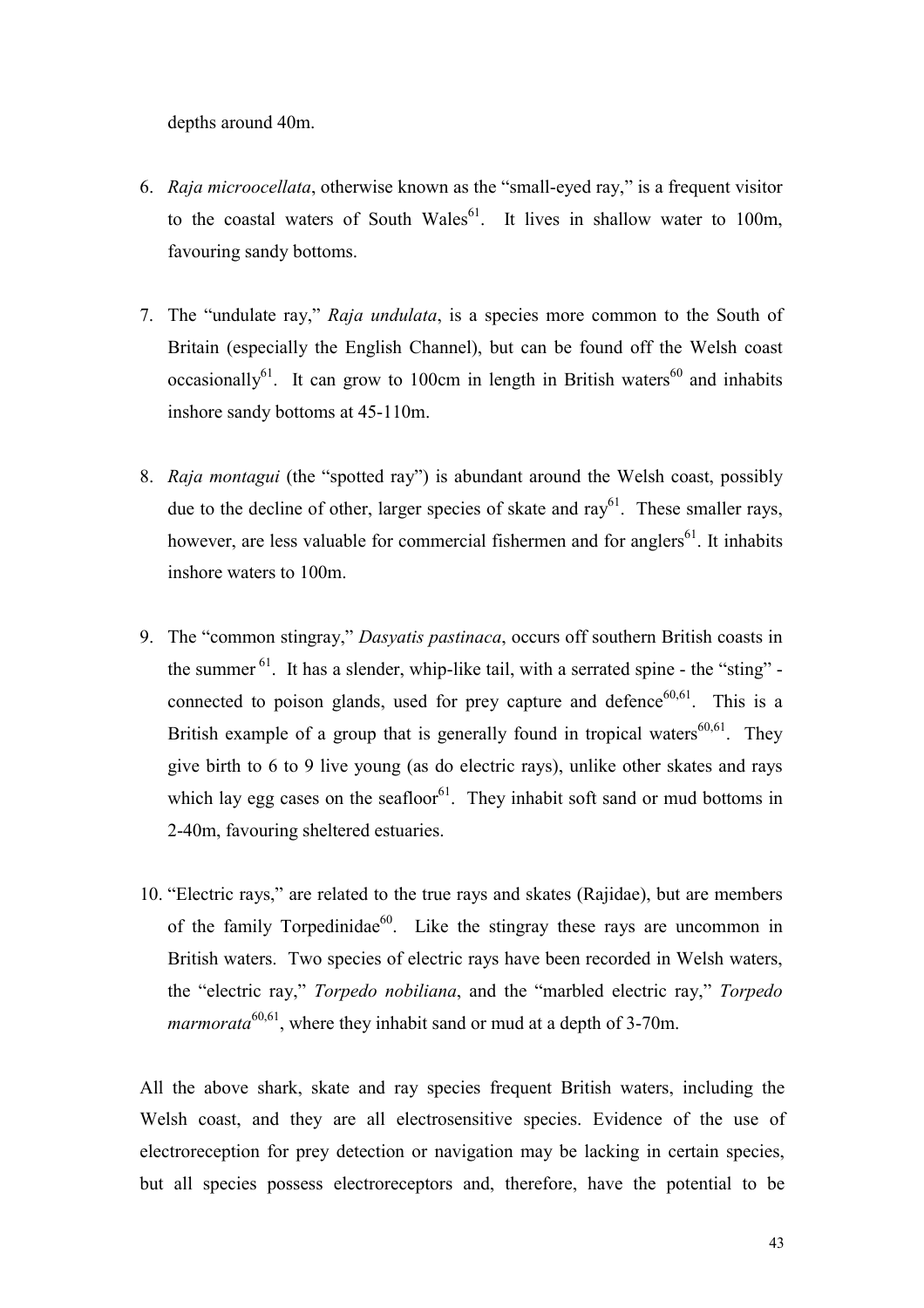affected by electromagnetic fields emanating from underwater power cables. This potential has been further investigated by the experiment reported in the next section (3.0) using simulated bioelectric fields and electric field intensities similar to those emanating from submarine power cabling.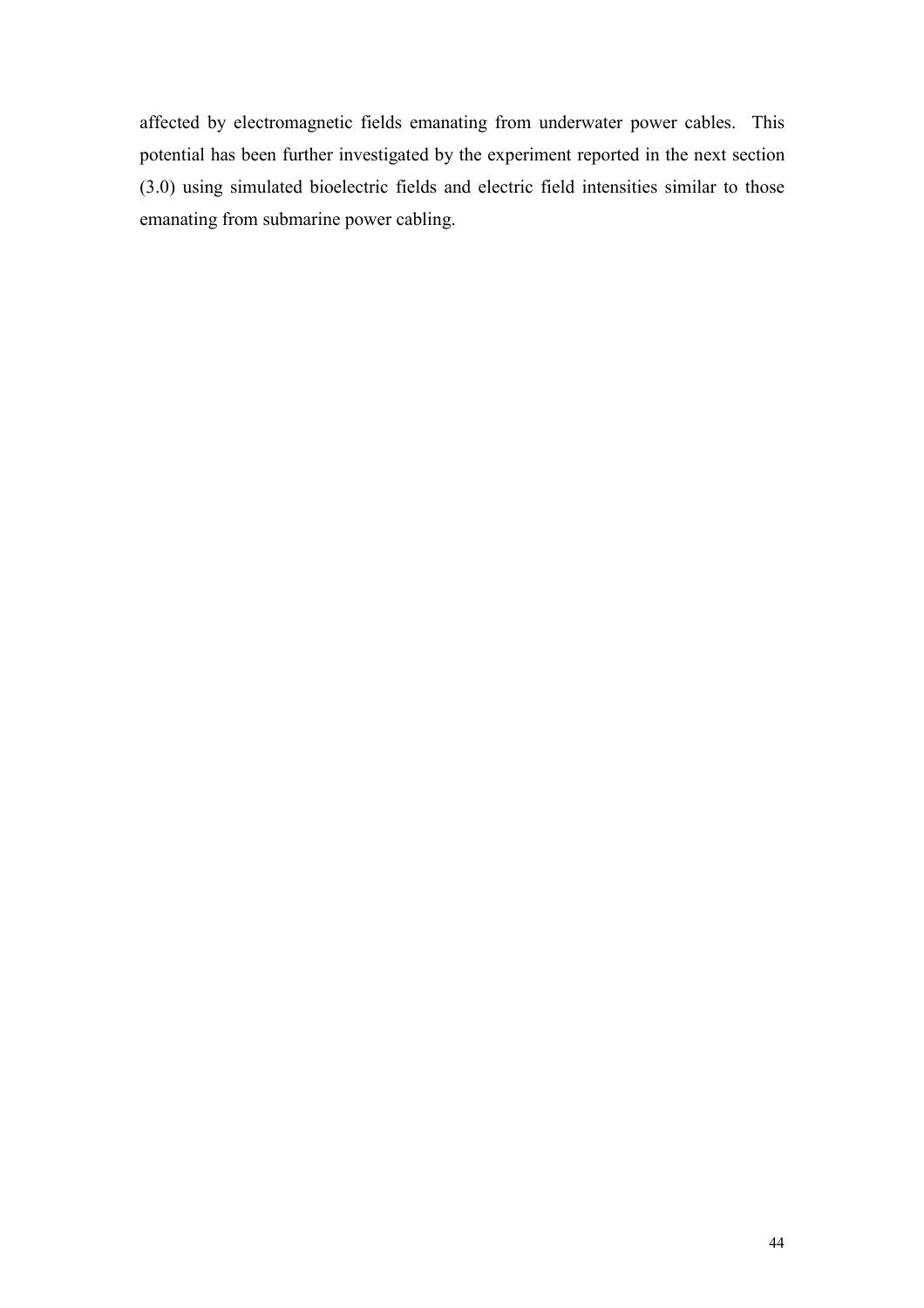# **3. EXPERIMENTAL STUDY OF THE POTENTIAL EFFECTS OF CABLING ON ELECTRORECEPTION IN ELASMOBRANCHS**

*Note: The original aim was to study the electroreceptive behaviour of the Thornback ray (Raja clavata) owing to its benthic lifestyle and commercial and recreational importance around the Welsh coast, however, the timing of the study prevented easy collection of this species, which only moves inshore in the spring.* 

### **3.1 Introduction**

The experimental study was undertaken to determine if there were any potential effects on the electroreceptive behaviour of elasmobranchs encountering electric fields similar in magnitude to those that would be produced by cabling from offshore wind farms. Existing wind power installations produce the maximum electric field adjacent to an unburied cable when utilising  $150$ kV cables with a current of  $600A^{56}$ . Previous studies have demonstrated that dogfish are attracted towards electric fields created by dipoles passing an 8 $\mu$ A current which simulate prev<sup>15,63</sup>. Hence the potential effects of the maximum predicted electrical fields emitted by an unburied underwater cable could be compared with the effects of electric fields similar in magnitude to those produced by dogfish prey.

## **3.2 Aim of the Study**

The central aim was to compare and contrast the behavioural response of dogfish when presented with two artificially created electric fields, one simulating the electric field of a prey item and the other the field associated with a power transmission cable of standard specification.

## **3.3 Methods**

## **3.3.1** *Study Species*

Lesser spotted dogfish*, S. canicula* (hereafter referred to as 'dogfish'), were obtained by trawl fishing by the University Research Vessel Roagan in the near shore waters around the University of Liverpool Port Erin Marine Biological Station, Isle of Man during February 2001.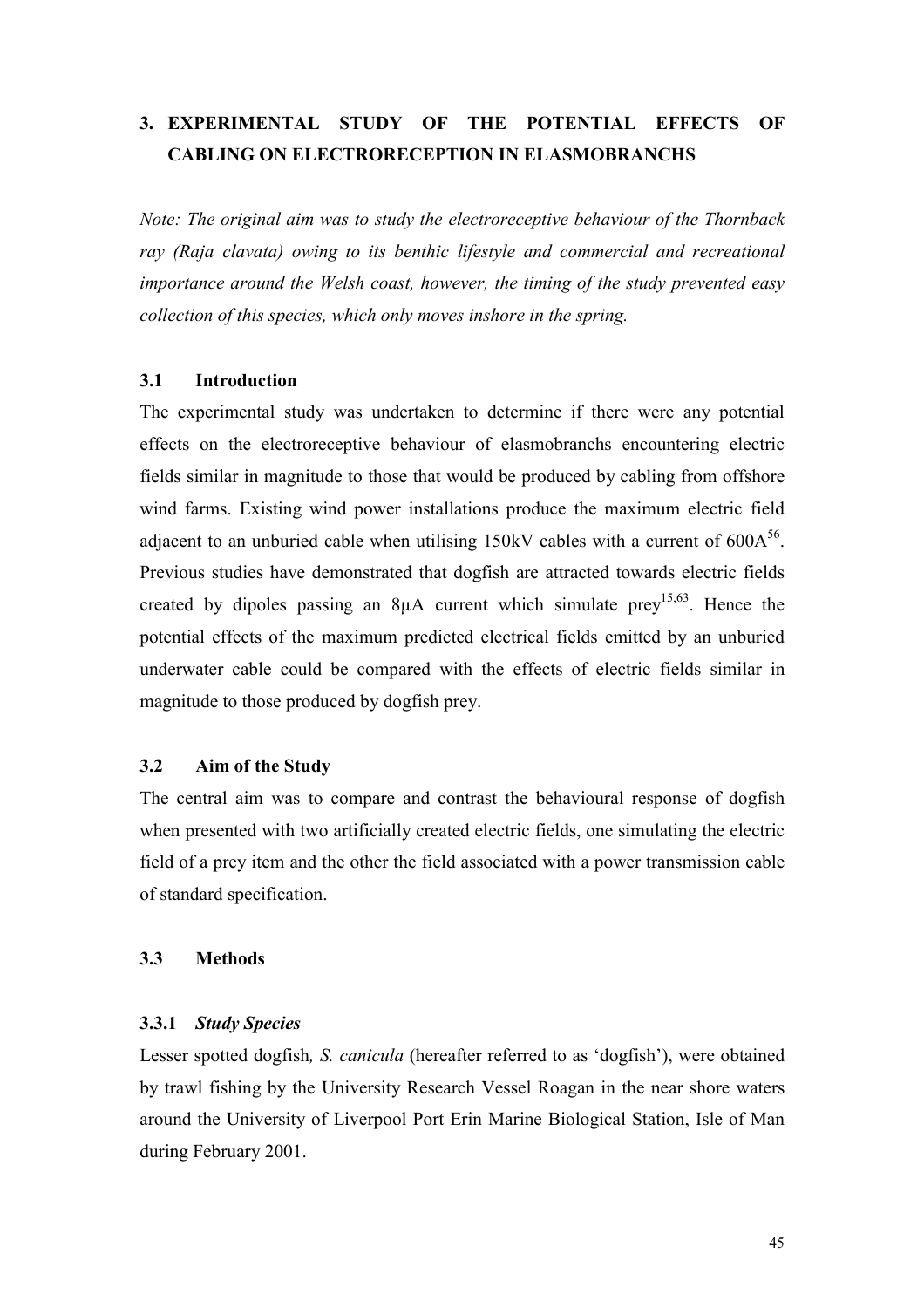Although a benthic species, the dogfish is a small, slender shark with a tapering body and a rounded snout<sup>60</sup>. There is, therefore, a basic morphological difference between the dorso-ventrally flattened rays and the dogfish, which results in electroreceptive pores being spaced over a smaller surface area at the anterior of the dogfish, which may have consequences for species specific electrosensitivity. Other studies have demonstrated interspecific differences in response within the Rajidae and between the Rajidae and Scyliorhinidae<sup>63,65</sup>.

#### *3.3.2 Experimental Equipment*

Three 1.5m diameter black, acrylic tanks with a water depth of 75cm were set up with a flow through system of water fed directly from Port Erin Bay. 24 adult dogfish, estimated at 65cm total length, were distributed between the tanks.

To produce electric fields in the experimental tanks an electric circuit was constructed consisting of a 9v battery power source, a variable resistor, a multimeter to record the electric current and a set of cables terminating in two electrodes set within plastic aquarium tubing to form a salt bridge. To simulate the electric field of a prey we used a current of 8µA, which was recorded by the multimeter.

Electric fields emanating from a 150kV electric cable with a 600A current were predicted from finite element numerical analysis based on Maxwell's equations for electric fields and their mutual coupling, kindly provided by S.D. Mikkelson<sup>56</sup>. To produce the predicted maximum field of  $1000\mu\text{V/m}$  (or  $10\mu\text{V/cm}$ ), we assumed that a field of this strength would be reliably located at a distance of 20cm from the electrodes following the mathematical rationale and equation used by Kalmijn $^8$  (again derived from Maxwell's equations). From the equation we then predicted the current required. With a power source measured at 8.2V and a predicted current of 6.8mA we calculated, according to Ohm's Law, that the circuit required a  $1.2 \text{k}\Omega$  resistor. Owing to the resistance of the multimeter available we were not able to measure the current expected during the experiment without altering the electric field significantly, we therefore took the meter out of the circuit.

The salt bridge electrode cabling was held within a plastic piping framework, which was haphazardly placed on the bottom at a distance of 60cm from the centre of the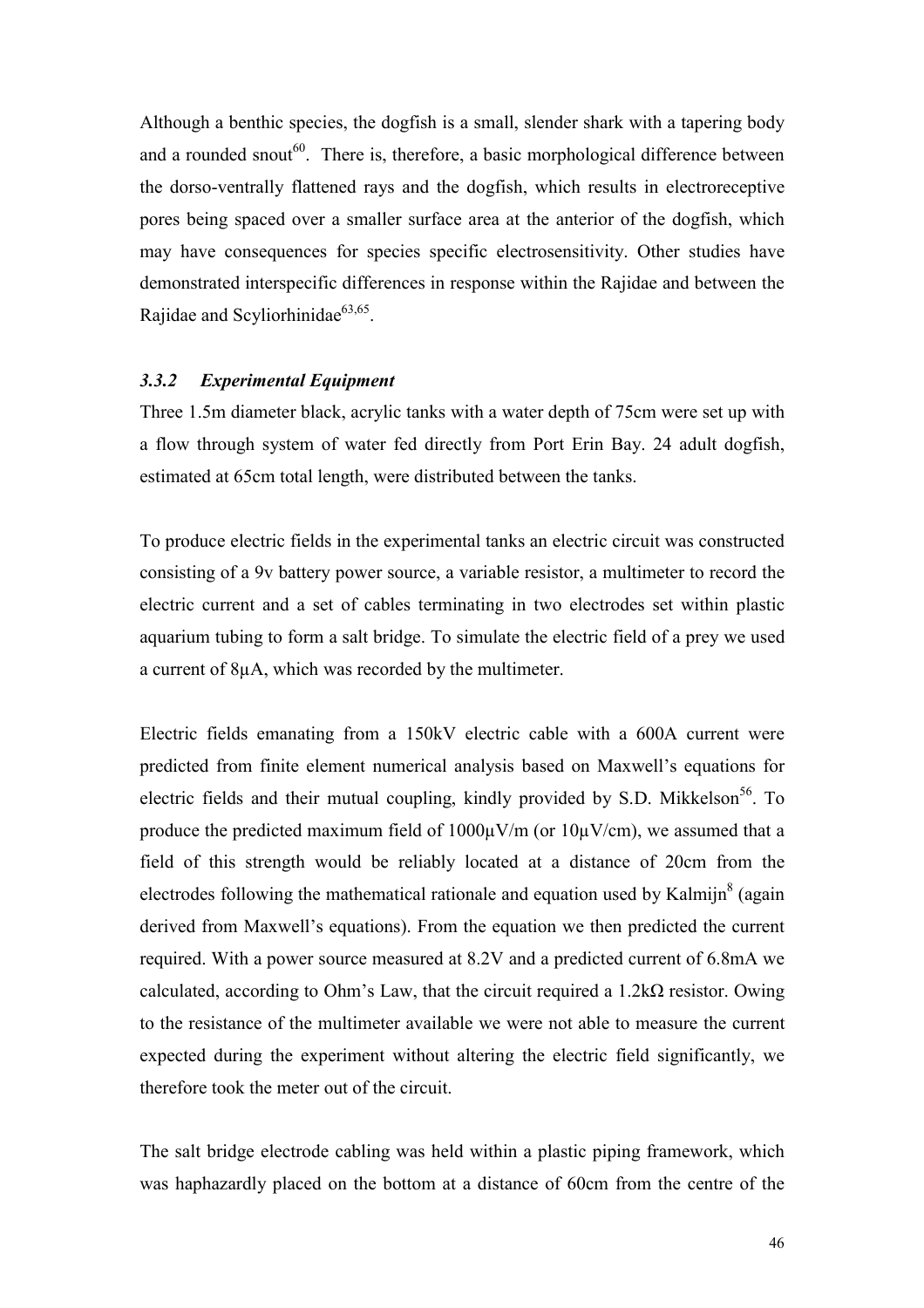tank. The openings of the salt bridge electrode lay on the base of the tank, which had a thin covering of sand. An aquarium piping circle of 10cm radius was attached with the electrodes at the centre. This circle was used as a visual reference separating the predicted location of the maximum and the 8µA electric field. In addition, the plastic pipe framework that lay across the base of the tank was marked off at 5cm intervals to provide a visual estimate of distance away from the electrode that the sharks responded.

The dogfish encountered three experimental treatments:

- 8µA electric field
- Max predicted electric field
- Control using all the equipment but without a power connection.

The tanks were visually isolated by a surrounding barrier of black plastic to prevent any disturbance from outside the tanks. The experimental observer remained stationary at the side of the tank during each sample period.

## *3.3.3 Behavioural Observations*

## *3.3.3.1 Pilot phase*

Prior to the experiments we conducted pilot observations to determine a suite of quantifiable, unambiguous behaviours which could measure whether the sharks responded differentially to the experimental treatments. During the pilot phase we noted an increase in movement of the dogfish when food, queen scallop flesh *(Aequipecten opercularis*), was available. Such induced movement became necessary to increase the probability that the dogfish would encounter the experimental apparatus. Sharks are well know to use a hierarchical sense response with olfaction predominating at a distance and electroreception taking a major role in the final 20- 30cm of a reaction to a stimulus source<sup>66</sup>. We therefore introduced 30ml of liquid, obtained from macerated scallop*,* into the water during the experiments to induce movement and recorded the time to the first movement response of the dogfish.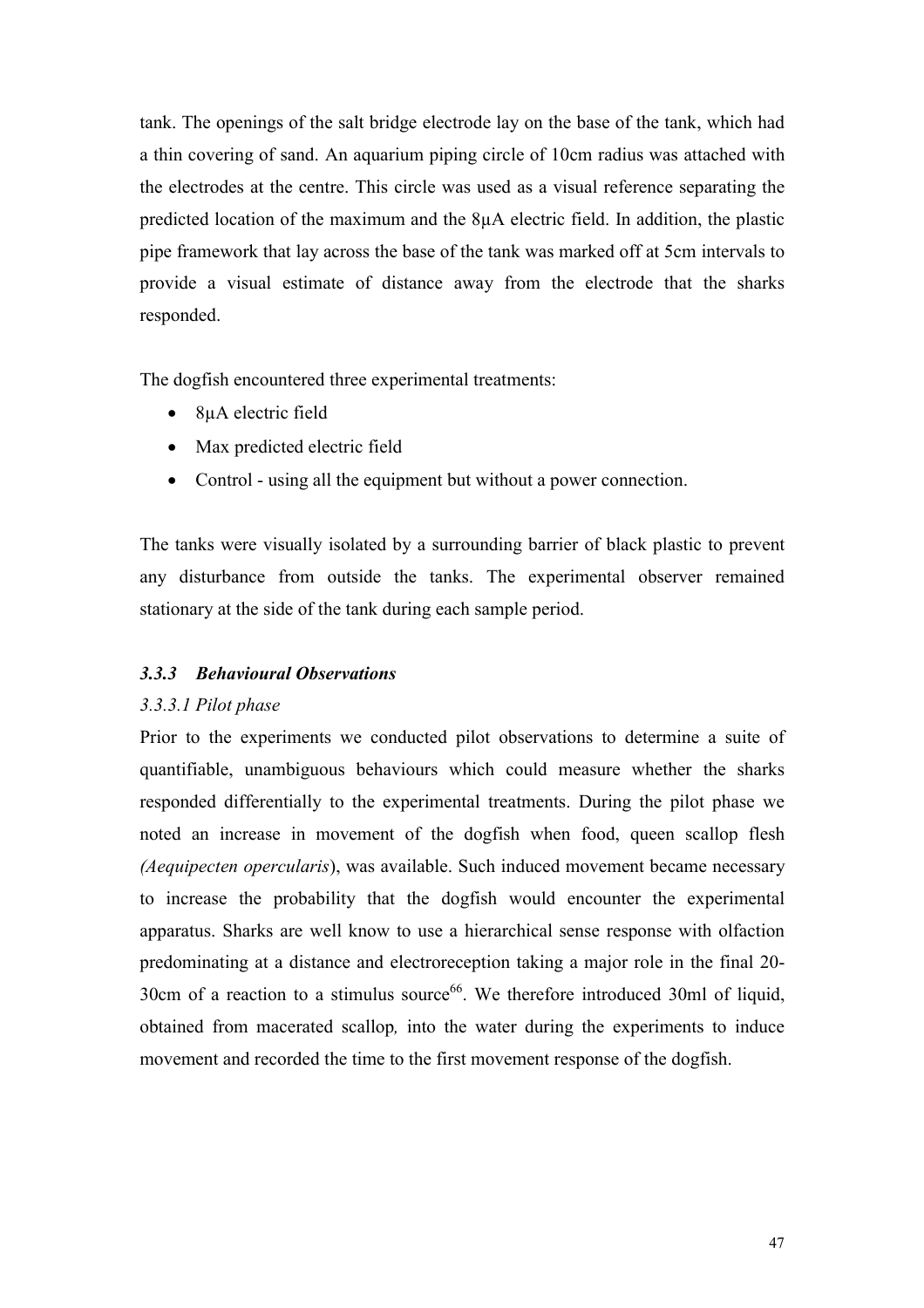#### *3.3.3.2 Temperature considerations*

The response of the dogfish to the scallop scent was relatively low, possibly due to low motivation as a result of recent feeding and/or slow metabolism in response to the low temperature of the water. Studies undertaken at The Blue Planet Aquarium, Ellesmere Port, have demonstrated a high proportion of response to mollusc scent by Scyliorhinid dogfish at temperatures of  $12^{\circ}$ C+  $^{63}$ . We therefore factored in an increase in temperature to one of the tanks, however, owing to logistical constraints and available time we were only able to raise the water temperature by approximately  $3^{\circ}$ C. This temperature differential has been considered in our analyses (see section 3.4.2). During the experiments we did not feed the dogfish to standardise motivation between individuals and to increase the potential for response as previously shown by Kalminin<sup>15</sup>.

We were able to unambiguously define the following variables by observing the dogfish:

- 1. Response to scent introduction per number of fish in each tank and therefore each temperature
- 2. Response in/out of 10cm radius circle  $+$  time spent within circle
- 3. 3-D position within tank in relation to circle
	- At the surface
	- In the water column
	- On the bottom of the tank
- 4. Positive reaction towards the electrodes
- 5. Avoidance reaction to the electrodes + the avoidance distance

### *3.3.4 Experimental Design*

In the project proposal some of the experiments were outlined to use different depths of substratum. Subsequent to the pilot phase the study was altered to determine if there was a behavioural difference between a known electric field attractant and an electric field predicted to be associated with electric cabling at maximum strength. Considering the time period available the depth experiment was omitted to include the new experiment.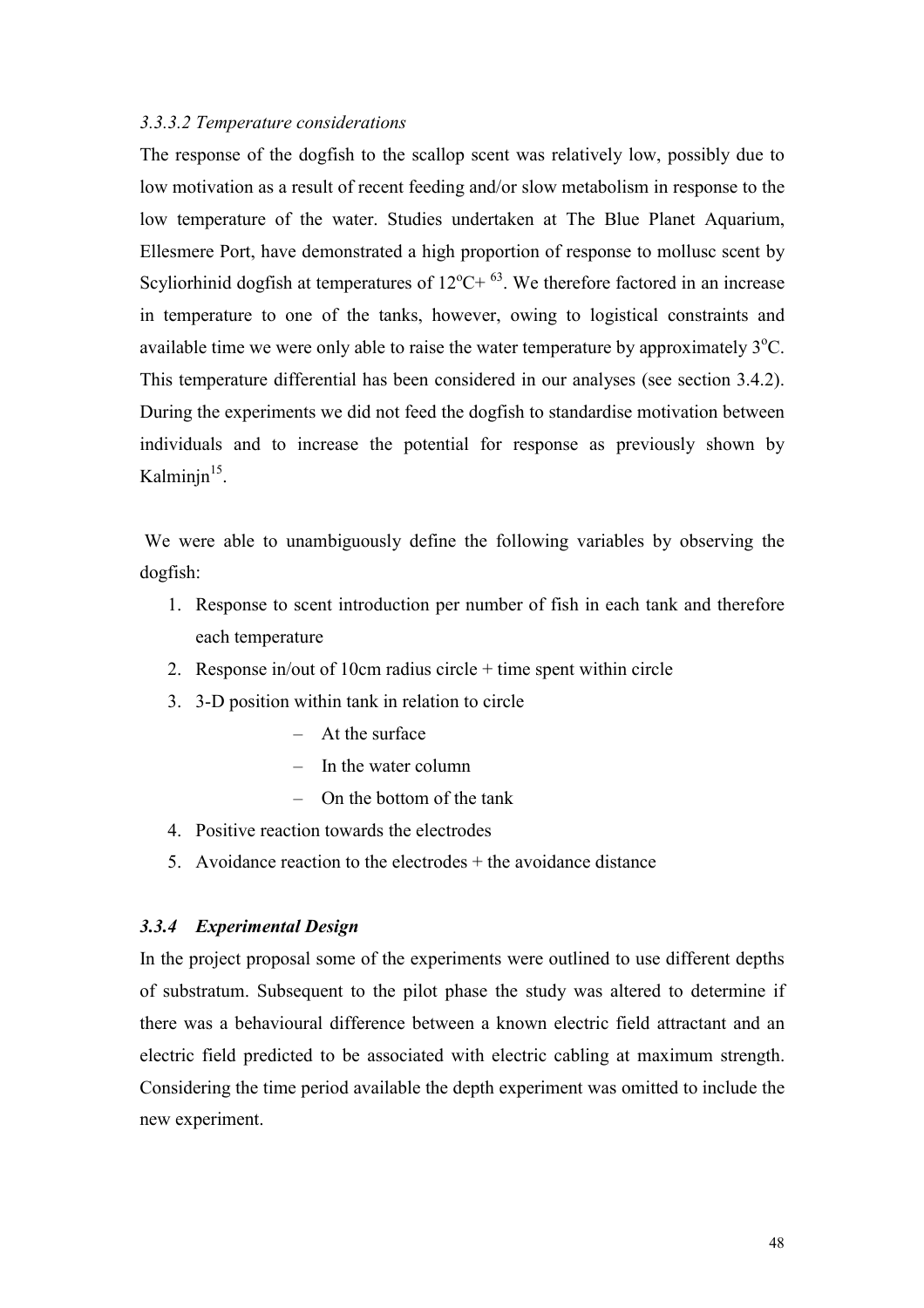Each experiment consisted of a 15 minute equipment adjustment phase, a 15 minute experiment with the water circulation turned off, a 30 minute rest phase with the water circulation turned on to remove the previously introduced scent followed by the next treatment in the sequence of three (Table 2). One of the three sequences was randomly presented to the dogfish in a tank to reduce potential learning and sequential effects between each experiment.

Experiments were conducted over the period 7/3/2001 to 16/3/2001.

| First    | Second   | Third    | No. of experiments |
|----------|----------|----------|--------------------|
| Ctrl     | $8\mu A$ | Max      |                    |
| $8\mu A$ | Max      | Ctrl     |                    |
| Max      | Ctrl     | $8\mu A$ |                    |

**Table 2**. Three sequences of the experimental treatments.

The number of experiments conducted for each sequence of treatments (Table 2) was limited by logistical problems and the time allotted to the project. The mean temperature ( $\pm$ S.D.) in tanks 1 and 3 was 7.2 ( $\pm$ 0.2)<sup>o</sup>C whilst in tank 2 the temperature was raised to  $9.1 \ (\pm 0.9)^{\circ}C$ .

## *3.3.5 Analyses*

Frequency data were converted into proportions based on the number of individuals that responded. These proportions were then arcsine transformed to normalise the results before ANOVA. Ordinal data were analysed by ANOVA without transformation. All data were analysed using the Statistica software package.

## *3.3.6 Detection of Electric Fields in situ*

In the original proposal electric fields emitted by a simulated cable set up at different depths were to be measured. Although this was deemed possible in principle, subsequent construction and testing of an appropriate electrometer by the Electrical Engineering Electronics workshop was hampered owing to the sensitivity of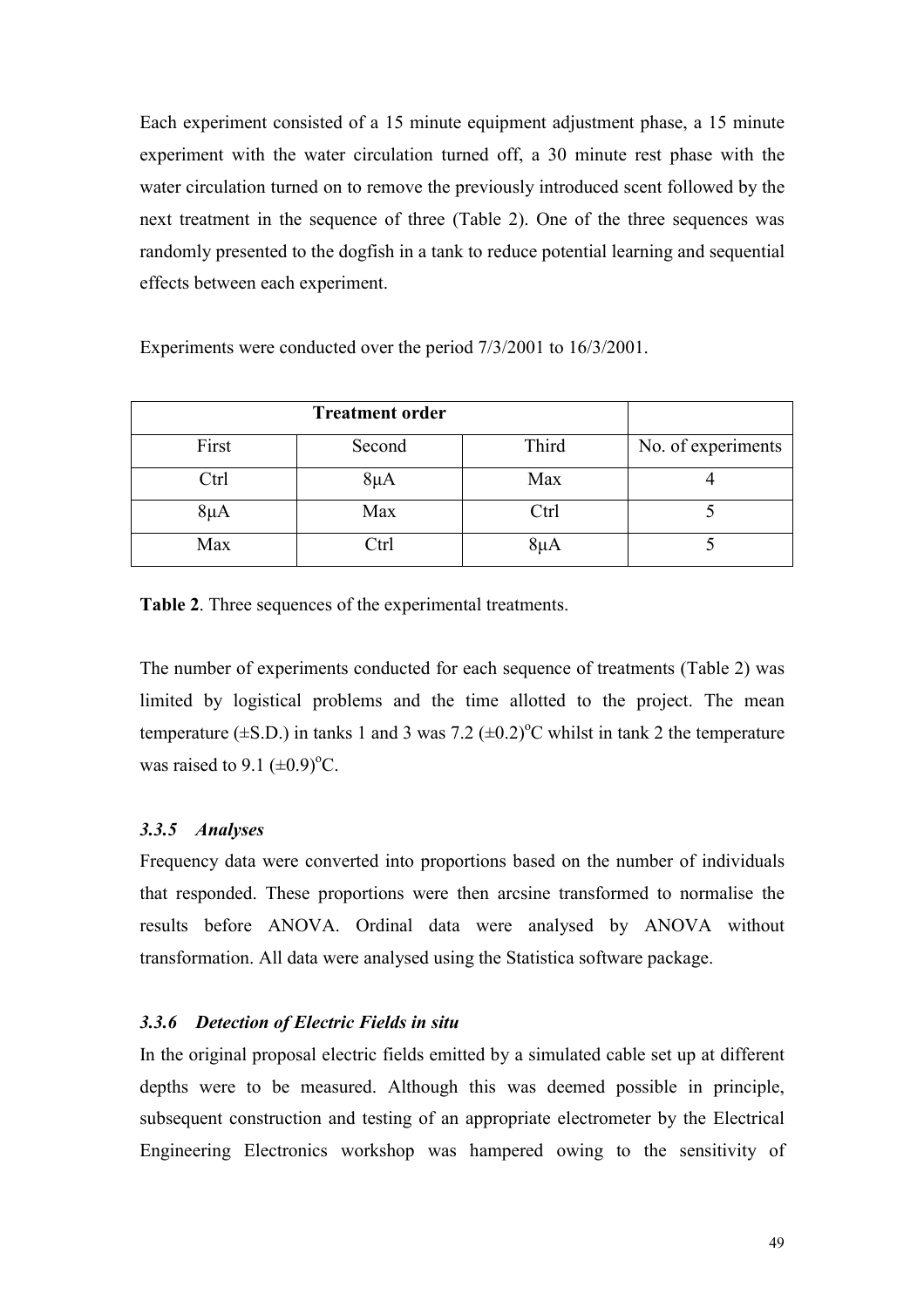measurement required. Owing to project time constraints we were unable to fulfil this component of the work.

#### *3.3.7 Animal Welfare Considerations*

The principal investigator is a Home Office approved licence holder within the field of animal behaviour and conducted the experiments in accordance with Guidelines laid down by the Association for the Study of Animal Behaviour. Although the experiments undertaken did not appear to harm or distress the dogfish it is important to establish an approved protocol to ensure that any welfare issues do not arise. This aspect of the work needs careful consideration in future projects.

Following the experiments the dogfish were killed according to Schedule 1, Home Office Licencing procedures. These fish will subsequently be used in anatomical training programmes.

## **3.4 Results of Research**

#### *3.4.1 Dogfish Response*

A response was recorded when the fish were induced to move following the introduction of fish scent. A response always resulted in entry into the 10cm circle (Table 3) except during the Max treatment where the fish would sometimes avoid the area of the circle (see section 3.4.4).

The time of first response did not differ between treatments beginning at a mean of 2.3 ( $\pm$ 2.9 S.D.) minutes after the scent was introduced (ANOVA F<sub>2,40</sub>=0.64, p<0.53). The overall duration of response of 9.9  $(\pm 3.9 \text{ S.D.})$  minutes within the 15 minute experimental observational period was not significantly different between treatments,  $(ANOVA F<sub>2,40</sub>=0.56, p<0.58).$ 

Of the 24 dogfish that were the subjects of study we found significant individual variability in response. We attempted a tagging procedure on some individuals but the disturbance to the animals was considered to be unnecessary considering the scope of the project. Therefore, we recorded the number of fish responding per 15 minute experimental treatment. The maximum and minimum number of individual fish in a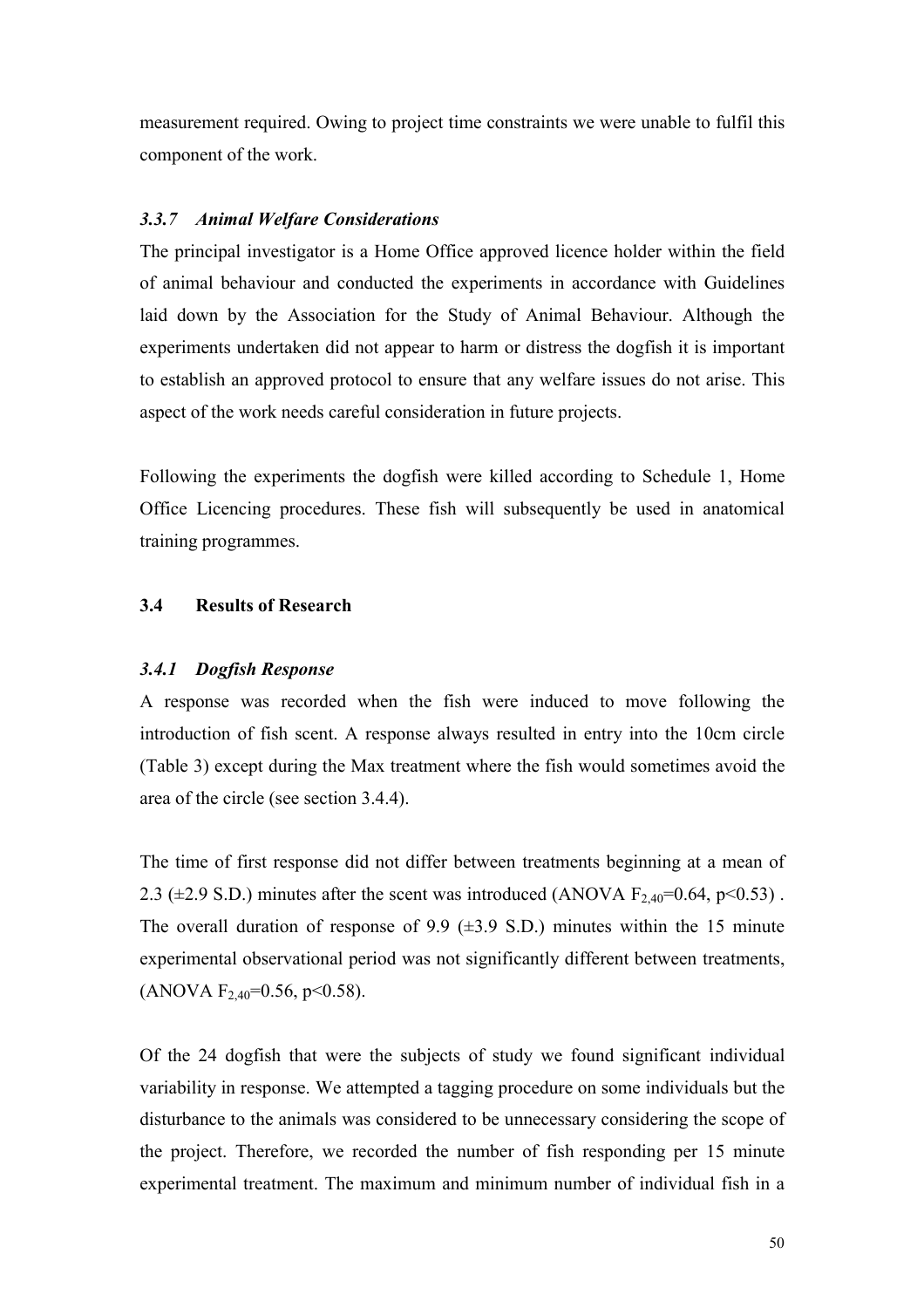tank which responded during an experiment was similar for all the treatments (Table 3). This is an important result demonstrating that not all the fish respond in a similar manner to an olfactory stimulus and subsequently encounter an electric field.

|                | <b>Treatment</b> |            |      |  |
|----------------|------------------|------------|------|--|
| # Dogfish      | $8\mu A$         | <b>Max</b> | Ctrl |  |
| <b>Maximum</b> |                  | h          |      |  |
| <b>Minimum</b> |                  |            |      |  |
| % responses    | 100              | 75         | 100  |  |
| within circle  |                  |            |      |  |



### *3.4.2 Effect of Temperature*

In an attempt to increase the number of responses by the fish the water temperature of one of the tanks was increased. The number of responses by the fish per treatment at high (9.1 $\pm$ 0.9°C) and low (7.2 $\pm$ 0.2°C) temperature was not significantly different (ttest: 8 $\mu$ A t=-0.724, d.f.=13, p=0.48; Max t=-1.063, d.f.=13, p=0.31; t=-0.52, d.f.=11,  $p=0.61$ ).

Of those fish responding we were able to further subdivide their behaviour in relation to the experimental apparatus.

### *3.4.3 Positive Reaction to the Electrode*

When a dogfish approached the electrode we recorded their behaviour. Only for 2% of the responses did we observe a positive attraction to the electrodes. This result needs to be considered in the context of the electric field produced by an 8µA current and the depth of the water. Dogfish are able to detect this field at a maximum distance of approximately 25cm<sup>8</sup>, hence there was a large volume of the tank where they would not have encountered the electric field present. Notwithstanding the low activity of the fish and individual variability that existed, a highly significant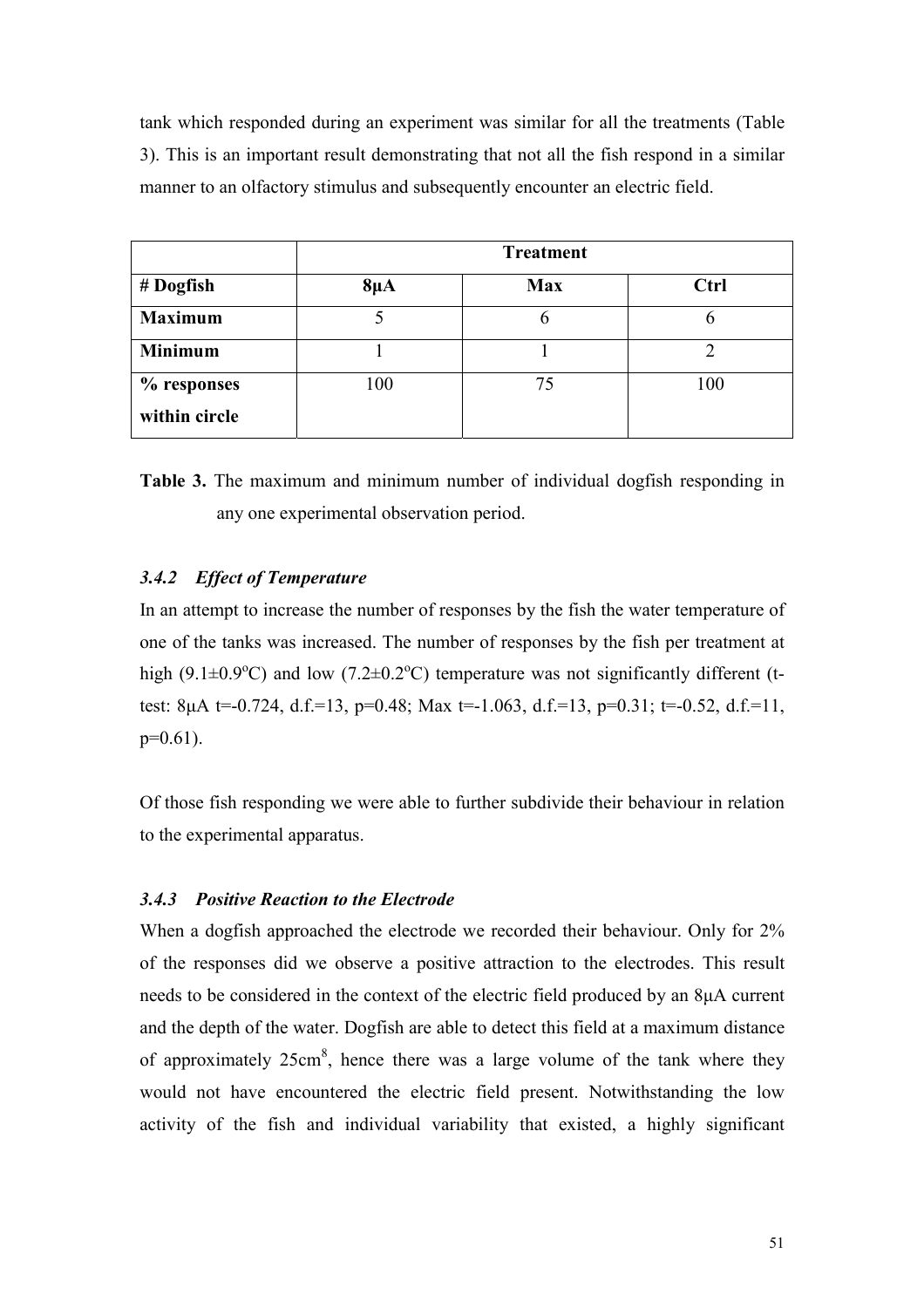percentage of the positive reactions (94%) occurred when the 8µA current was encountered (Fig. 5;  $\chi^2$  = 22.31, d.f.=5, p<0.0005).



**Figure 5**. The number of positive  $\Box$ ) and avoidance  $\Box$ ) reactions of dogfish in relation to experimental treatment.

#### *3.4.4 Avoidance response*

Owing to constraints linked to the experimental set up we set the maximum electric field to be more than 10cm from the electrodes. Hence, if the fish responded it was likely that they would react to the electrodes outside of the circle. We therefore recorded data both within and outside the circle. This alteration to the data recording procedure was a result of the obvious change in behaviour of the fish when nearing the circle. An avoidance reaction occurred when the fish markedly deviated from their forward swimming path away from the circle and the electrodes. 8% of the reactions recorded were avoidance behaviour. All of these reactions occurred during the Max treatment (Fig. 5;  $\chi^2$ =206.15, d.f.=5, p<0.000001) with a mean distance of avoidance  $= 10.4$ cm ( $\pm 8.2$  S.D.).

#### *3.4.5 Depth related behaviour*

Electric fields generated by an electric dipole spread out in the water column as an inverse cubic function of the axial distance from the dipole if all other parameters are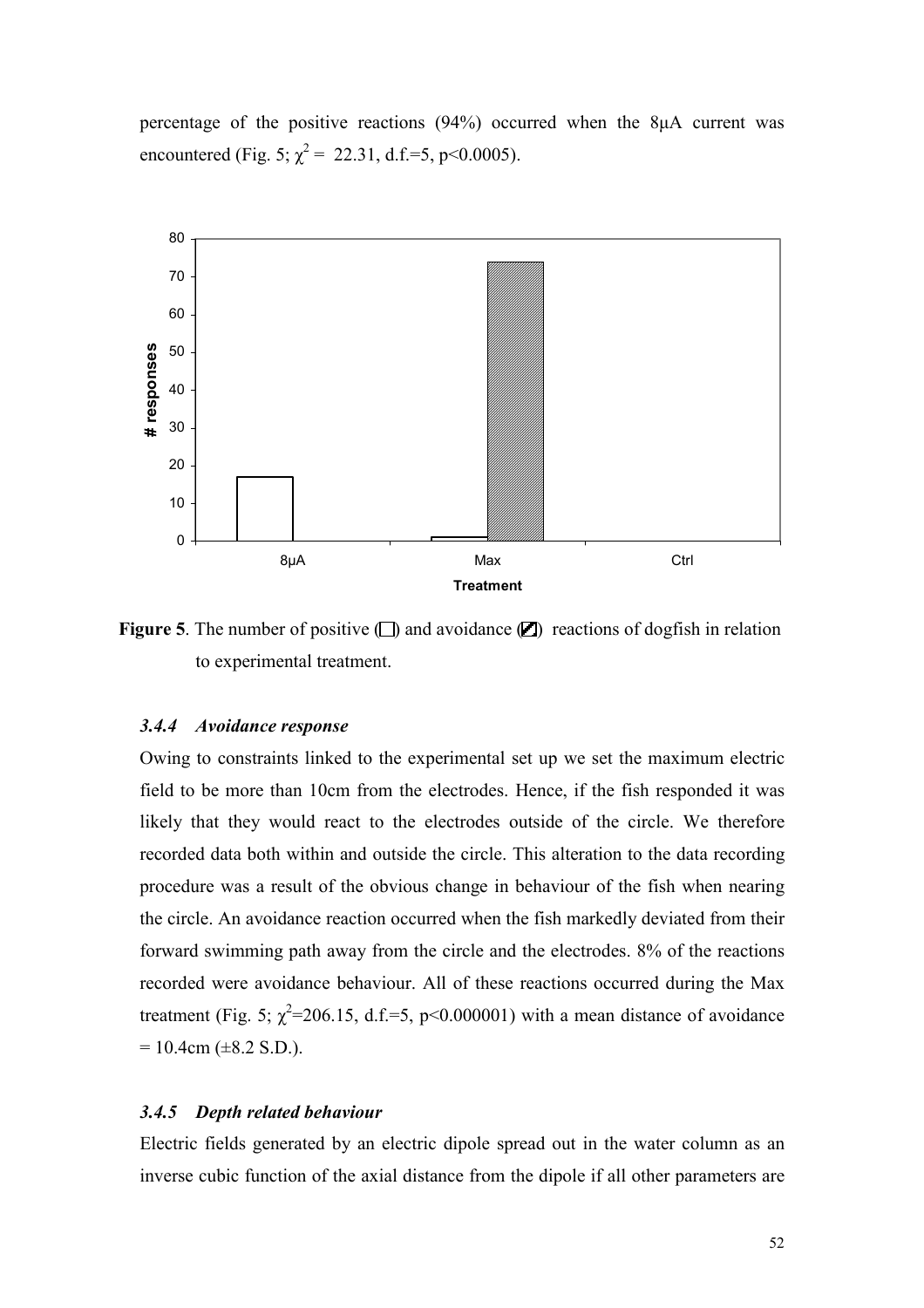kept constant<sup>8</sup>. We, therefore, subdivided the behavioural response of the fish by position within the water. Table 5 and Figure 6 show the three spatial categories that were used by the fish. The fish passed directly above the circle at the surface significantly more during the Max treatment than the 8µA (Table 5, Fig. 6; ANOVA F=3.35, d.f.=2,  $p=0.045$ ; Tukey post-hoc  $p=0.042$ ).

|                         | <b>Treatment</b> |      |            |      |      |      |  |  |
|-------------------------|------------------|------|------------|------|------|------|--|--|
|                         | $8\mu$ A         |      | <b>Max</b> |      | Ctrl |      |  |  |
| <b>Spatial position</b> |                  | S.D. |            | S.D. |      | S.D. |  |  |
| At surface              | 0.08             | 0.14 | 0.27       | 0.27 | 0.15 | 0.17 |  |  |
| Water column            | 0.26             | 0.22 | 0.40       | 0.34 | 0.31 | 0.19 |  |  |
| <b>Tank Bottom</b>      | 0.66             | 0.26 | 0.33       | 0.32 | 0.55 | 0.21 |  |  |

**Table 5.** Spatial position in the water in relation to the 10cm radius circle around the electrodes, shown as mean  $(\pm S.D.)$  proportions for each treatment.



Figure 6. The spatial use of the water column directly over the electrodes expressed as a percentage of all occurrences. Categories:  $\Box$  - At surface;  $\Box$  - Water column;  $\square$  - Tank bottom.

The responses recorded within the water column were not significantly different between treatments (Table 5, Fig. 6; ANOVA F=1.15, d.f.=2,  $p=0.325$ ).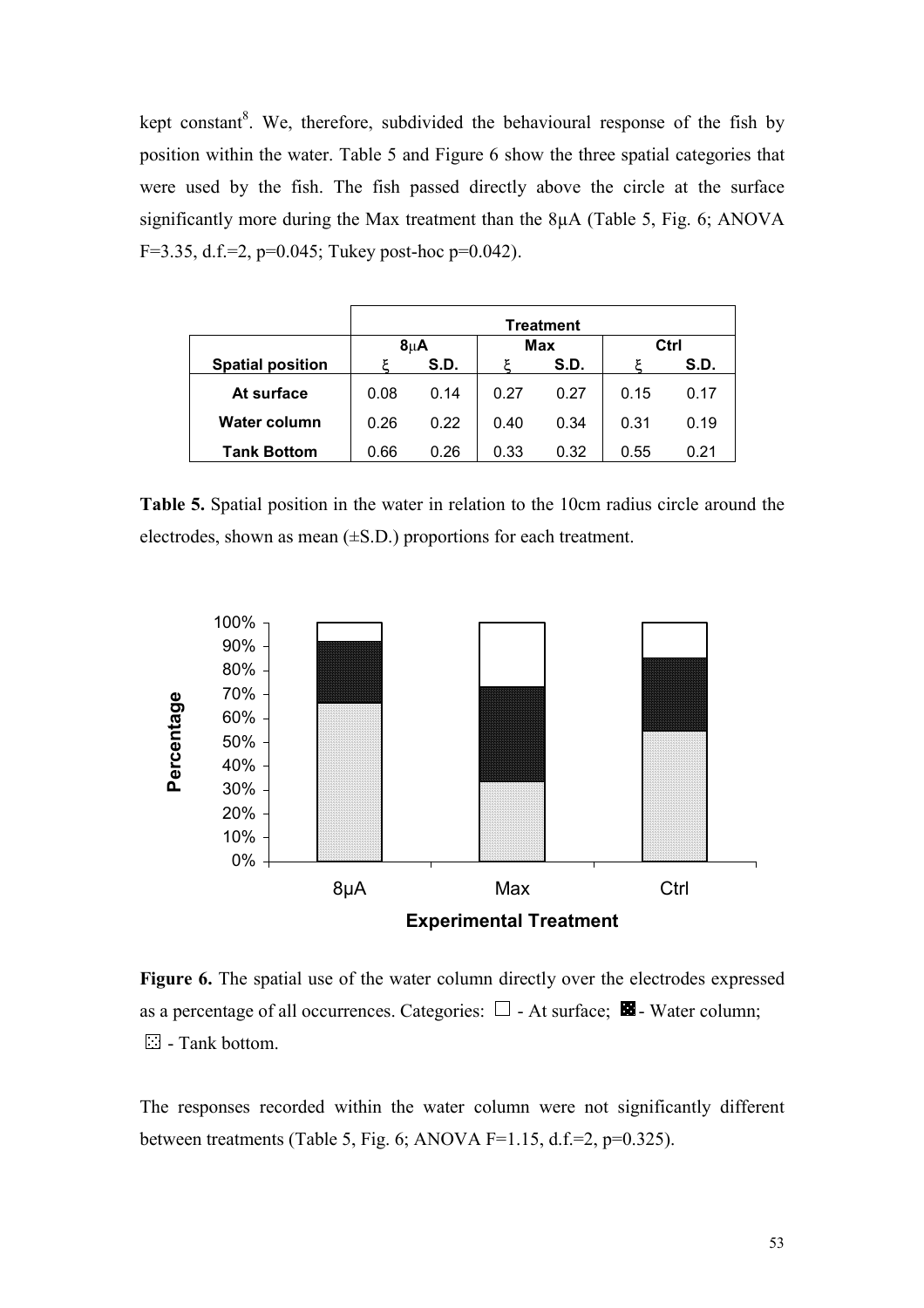There was, however, a significantly greater use of the bottom of the tank by the fish in the vicinity of the experimental equipment during the 8µA treatment compared to their use during the Max treatment (Table 5, Fig. 6; ANOVA F=5.59, d.f.=2,  $p=0.007$ ; Tukey post-hoc p=0.007).

## **3.5 Project Constraints**

### *3.5.1 Time*

The project was set up to review and undertake a pilot study into the potential effects of electric fields on elasmobranchs and to provide recommendations for further work within a three month period.

We split the project between the literature review to assess the current state of knowledge of offshore wind power generation and the electric fields produced by their undersea electric cables; current knowledge relating to electric fields in relation to elasmobranches; and a complimentary pilot experimental study.

For the experiments we encountered some difficulties which were a result of time limitation and the following factors.

### *3.5.2 Temperature*

The water taken from the coastal Irish Sea during February and March was approximately  $6\text{-}7\text{°C}$ , therefore the dogfish will have had a low metabolism and a low level of activity. Although we did attempt to raise the temperature of the water in one of the tanks we were limited by practical and time constraints. The issue of raised temperature may be important as we have data from other experimental studies at approximately  $12^{\circ}$ C where we found a significant response by Scyliorhinid dogfish to a range of artificial bioelectric fields $<sup>63</sup>$ .</sup>

### *3.5.3 Species*

The species that we used was again a factor of the timing of the project. The availability of elasmobranch species is different throughout the year owing to species specific life histories. In the initial proposal we aimed to test the electric fields on a ray species owing to their perceived greater requirement for electroreception in relation to their body form. Later in the year (eg. Spring) there would be an increased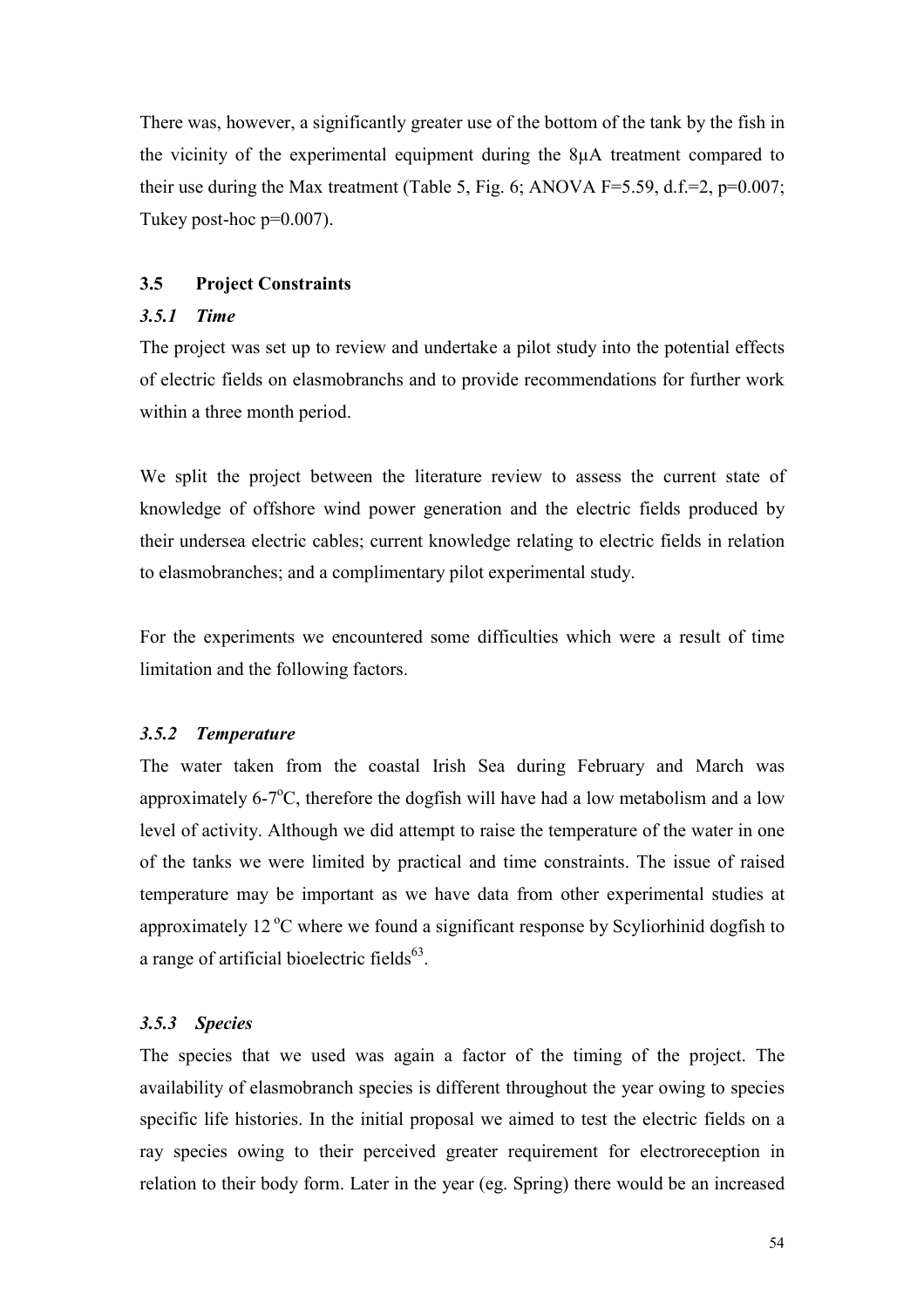likelihood of obtaining sufficient numbers of a ray species. We already know, again from aquarium studies, that rays are highly sensitive to electric fields and are likely to have a species specific range of response  $63,65$ .

## *3.5.4 Electric fields & Electrometer*

During preliminary discussions with technical staff within the Department of Electrical and Electronic Engineering it was suggested that electric fields emanating from underwater cables could be directly measured if the appropriate recording instrument was constructed and adjusted during testing. Following further investigation and design it appears more difficult than first anticipated. The alternative to direct measurement is to use predictive mathematical tools to determine the electric fields produced by underwater dipoles and cables.

Hence, at present mathematical prediction is the most appropriate method to use to provide a measure of electric fields. Our attempts to produce and directly measure the electric fields failed.

### **3.6 Conclusions**

Although the project was undertaken over a relatively short period of time there are a number of conclusions that come as a consequence of the research:

- 1. There is a dearth of objective and definitive published information relating to the question of whether electric fields produced by underwater cables have any effect on electrosensitive species (see Table 1)
- 2. Preliminary research has demonstrated that the benthic shark, *Scyliorhinus canicula,* avoids electric fields at 1000µV/m (or 10µV/cm) which are the maximum predicted to be emitted from 3-core undersea 150kV, 600A cables
- 3. The avoidance response by the dogfish of  $1000\mu\text{V/m}$  (or  $10\mu\text{V/cm}$ ) electric fields was highly variable amongst individuals and had a relatively low probability of occurring in the conditions presented in these experiments
- 4. The same species individuals were attracted to a current of 8µA (representing an electric field of field of  $0.1\mu$ V/cm at 10cm from the source), which is consistent with the predicted bioelectric field emitted by prey species.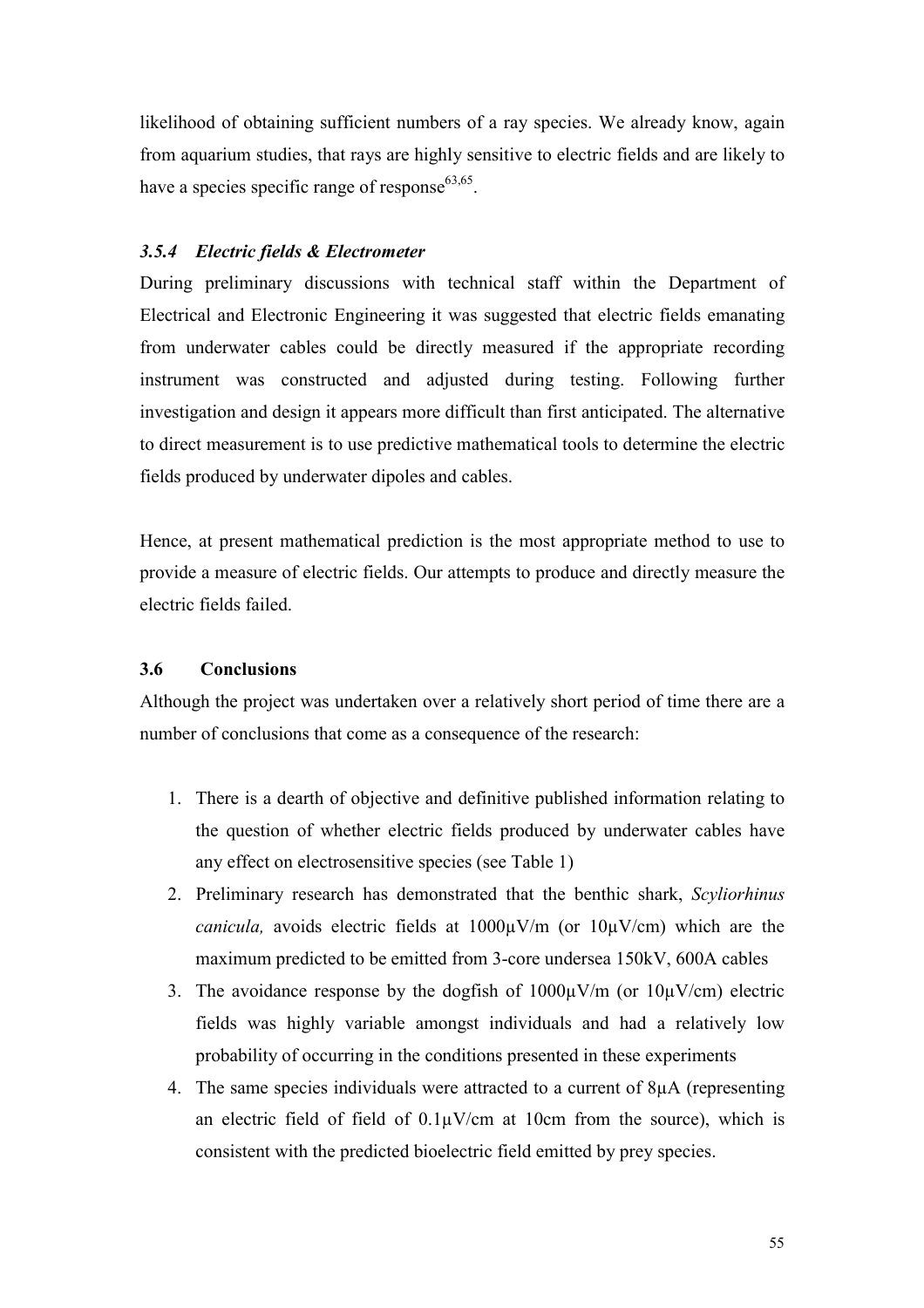### **4. FURTHER WORK**

The primary aim of this research was to determine if the electromagnetic fields emitted by undersea power cables are likely to be detected and affect electrosensitive species. Although the research has demonstrated that there is an effect in terms of the behavioural response of the dogfish there remain a number of very important questions that need to be addressed to determine the potential importance of the effect. This should now become the primary aim of further work.

There are two perspectives that need to be taken into account in an unbiased and balanced manner. Firstly, in light of the current and future importance placed on renewable energy resources we need to be confident that associated human activity will not be significantly detrimental to a component of the global ecosystem not previously considered. Secondly we need to be conscious of the real need for alternative energy resources and not use effects predicted from limited, controlled laboratory investigations as conclusive evidence to heavily influence the prioritisation of renewable energy resource utilisation.

To these ends we suggest the following avenues of investigation:

## **4.1 Biological Projects**

- $\bullet$  Definitive longer term studies (at least 3-5 years) are required to ascertain the relevance of avoidance behaviour by elasmobranchs from an ecological perspective ie. If certain individuals are affected does this reduce/increase their likelihood of survival, gaining resources and/or reproduction and potential recruitment. These are inevitable questions that arise from these types of investigations but they should remain the central focus of studies into the 'effects of wind power derived electricity'.
- - Shorter term species specific studies to determine the potential degree of response of the Irish Sea species to electric fields produced by underwater cables. This may also include other species if the study is to be geographically extended.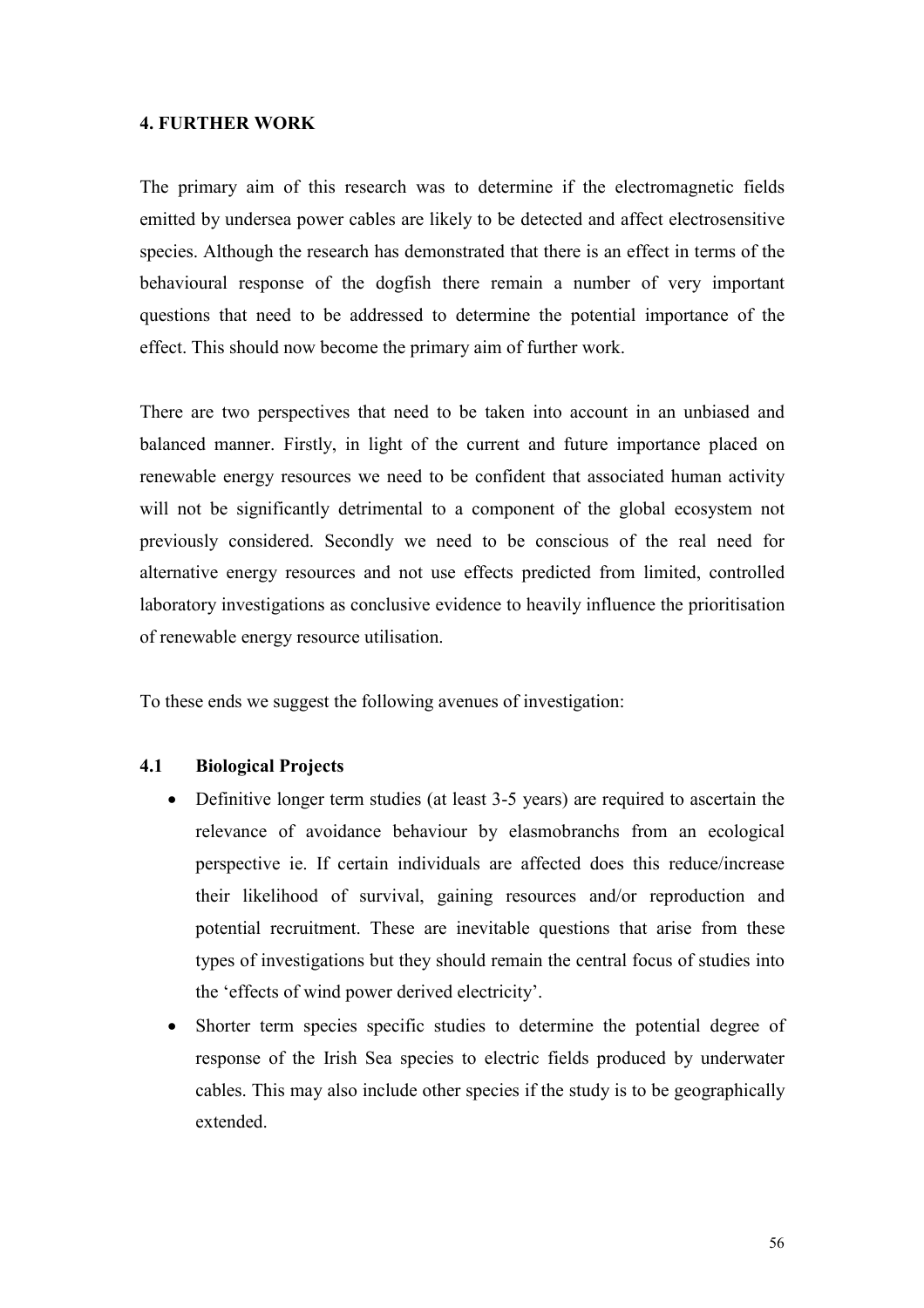- - Intraspecific investigations to determine the extent of individual variability in response to electric fields. In addition, these studies can look towards reasons for the variability and provide a foundation for interspecific comparisons. Intra- and Interspecific studies will require carefully planned studies potentially utilising modern individual marking/tagging techniques.
- $\bullet$  Temperature dependent studies to investigate how electroreceptive fish respond to electric fields under different temperature regimes. Temperature also has an influence on the extent to which electric fields dissipate in water hence these studies can address two important variables in the overall project.
- - Season dependent studies will be required owing to differential ecological requirements of species individuals, which are likely to be more or less sensitive to the predicted electric fields.
- $\bullet$  Habitat use by the different species at different life stages. These studies would consider whether species are likely to be attracted to a particular geographic location at any point in the lifecycle or at specific times of the day/year. These data would be a crucial aspect within the process of site location and cable laying routes and operations, as these may have to be reconsidered or timed appropriately. In addition, there is potential that there will be differential sensitivity with ontogenetic stage particularly in shallow nursery areas where the electric cables are likely to cross or be buried.

*Important note: laboratory based studies will require animal welfare licensing approval.* 

## **4.2 Electric Field Projects**

Through the present project it has become apparent that the greater use of undersea cables and the proposed increase in offshore structures associated with energy transmission has to take into consideration the potential effects on electrosensitive species. Many of the topics that need to be considered (such as effects on different species, temperature effects, depth effects, substratum effects, cabling combinations etc.) require the input of marine electrical engineers. The physics and mathematics involved with electromagnetic fields in the aquatic environment are central to our understanding hence there needs to be a significant component of the analyses of any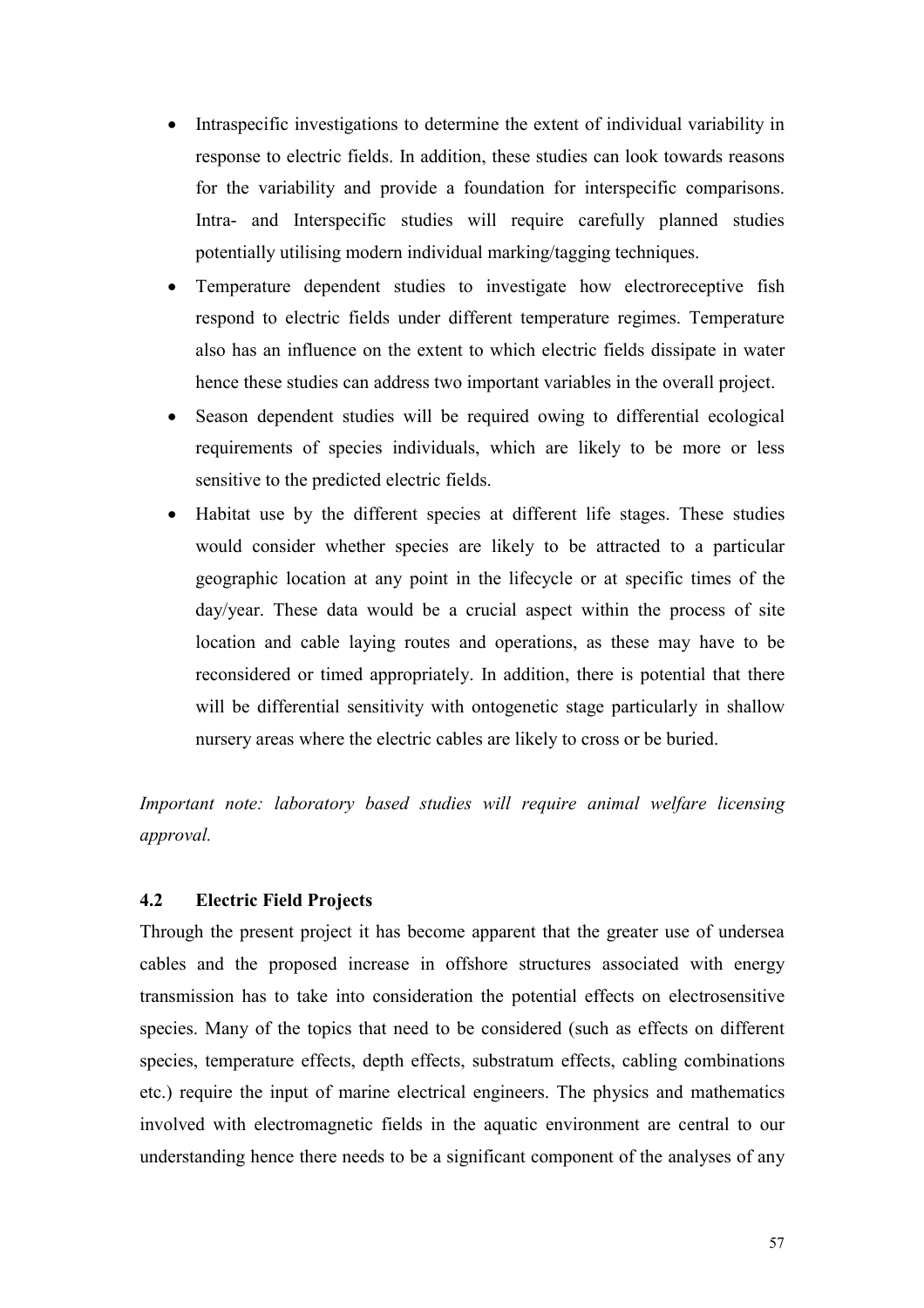effects of these fields to be discussed and considered by appropriately qualified personnel who are sympathetic to environmental considerations. Hence, a bidisciplinary study is required to significantly promote the project bringing a marine biologist and marine electrical engineer into close collaboration to address the specific objectives.

A major potential exists for projects to continue the development of methods for predicting and directly measuring the electromagnetic fields within the experimental tanks and also *in situ*. A project of this nature can investigate the variability of field strength in relation to such factors as temperature and substratum, which would provide a close link with the biological projects.

In addition, there is a requirement to further investigate how power generated offshore is transmitted through underwater cables, for example:

- What are the maximum and minimum currents required to pass through the cables and is there a peak at a particular time of day?
- If maxima and minima occur can the timing of electricity transmission be partitioned to reduce the likely effects owing to differences in time of year and/or diurnal variation in response of electrosensitive organisms?
- What is the potential for storage facilities or staging posts to regulate the transmission of the electricity?
- Which cable configurations are the best to minimise the potential effect of the electric fields generated and also maximise efficiency of power transmission?
- What types of substratum are the best to reduce the electric field effect in relation to the practicalities of actual burial? This aspect is also important in relation to species habitat preferences and the potential conflict of preferred burial substratum.
- Are magnetic fields a potential confounding influence on the electric fields emitted by undersea cables and therefore the response of electrosensitive species?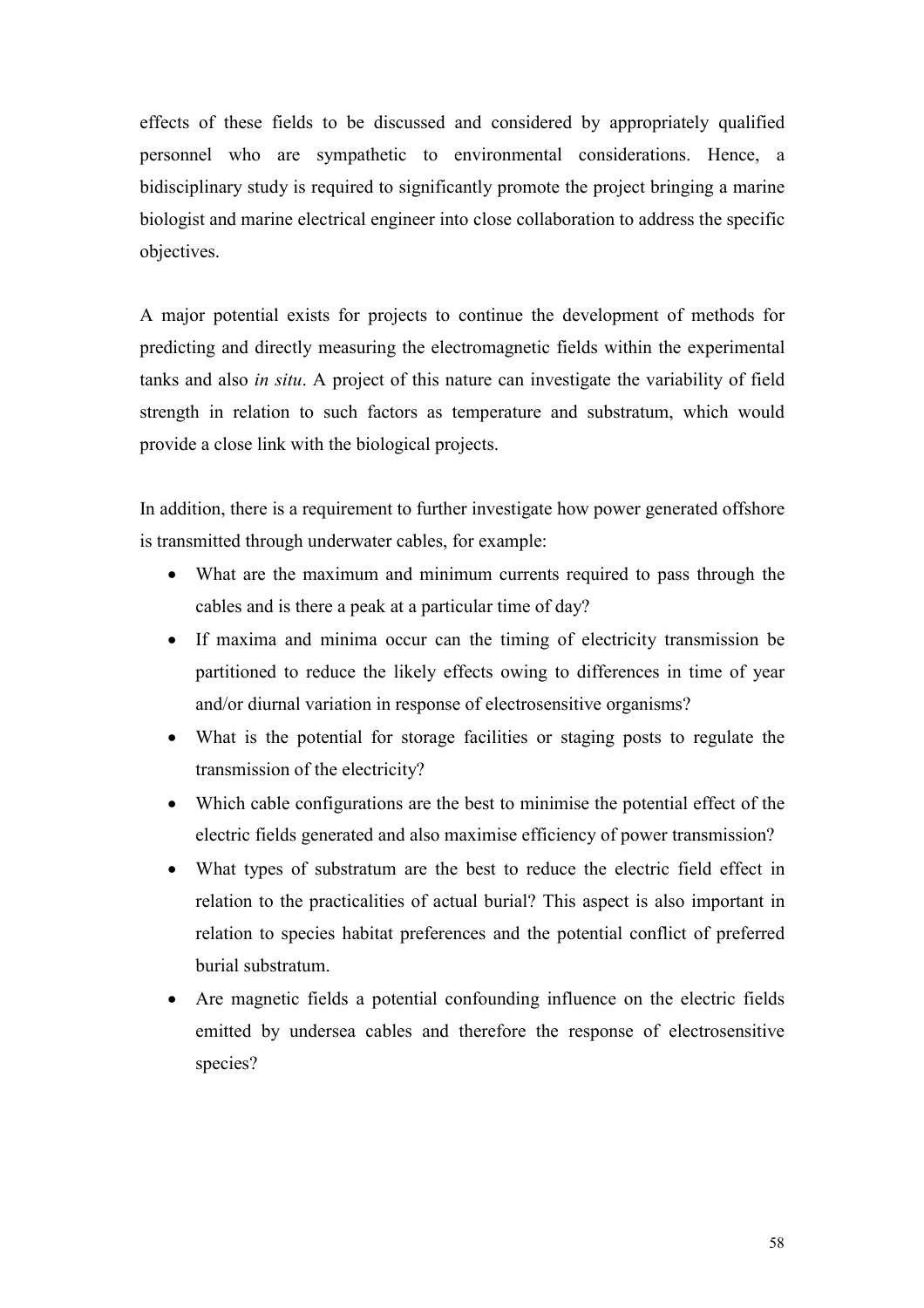## **4.3 Geographic Information System (GIS) Based Projects**

If the biological work demonstrates a significant effect on the fish then there needs to be due consideration of the need to dampen this effect possibly through burial of the cable which is responsible for emitting the electric field. The electric fields emitted from undersea cables are a function of the depth of burial of the cables. Therefore burial depth and substratum type form a very important component of future work which is likely to significantly influence logistic and economic considerations of any offshore development. The types of benthic, marine substrata that exist between the offshore installation and the onshore collection point will have ramifications for any development.

The benthic habitat types, therefore, require classification for each prospective site for wind power installation. Through the application of GIS, plans for prospective installations and cabling routes can be superimposed on benthic habitat classification maps. This information can then be interrogated in relation to benthic habitat that is used by electrosensitive species. The data can be partitioned into species, habitat/substratum preference, time of year and life history stage to determine potential conflicts that may arise by proposed offshore developments and cabling routes. In addition, navigation routes, other environmental interests and prevailing wind paths can also be overlain within a GIS (subject to available information) to provide the best options for the location of windpower sites.

In summary there are three areas of work that need addressed and resourced based on the findings of this preliminary study:

- Further directed biological research, especially focussing on species use of the inshore habitats and behavioural responses to electric fields.
- Electric field research, in particular the quantification of fields within different substrata and *in situ* measurement.
- GIS mapping and interrogation, to provide a database, which can guide decisions on the location of offshore windpower sites taking into account potential conflicts with elasmobranchs.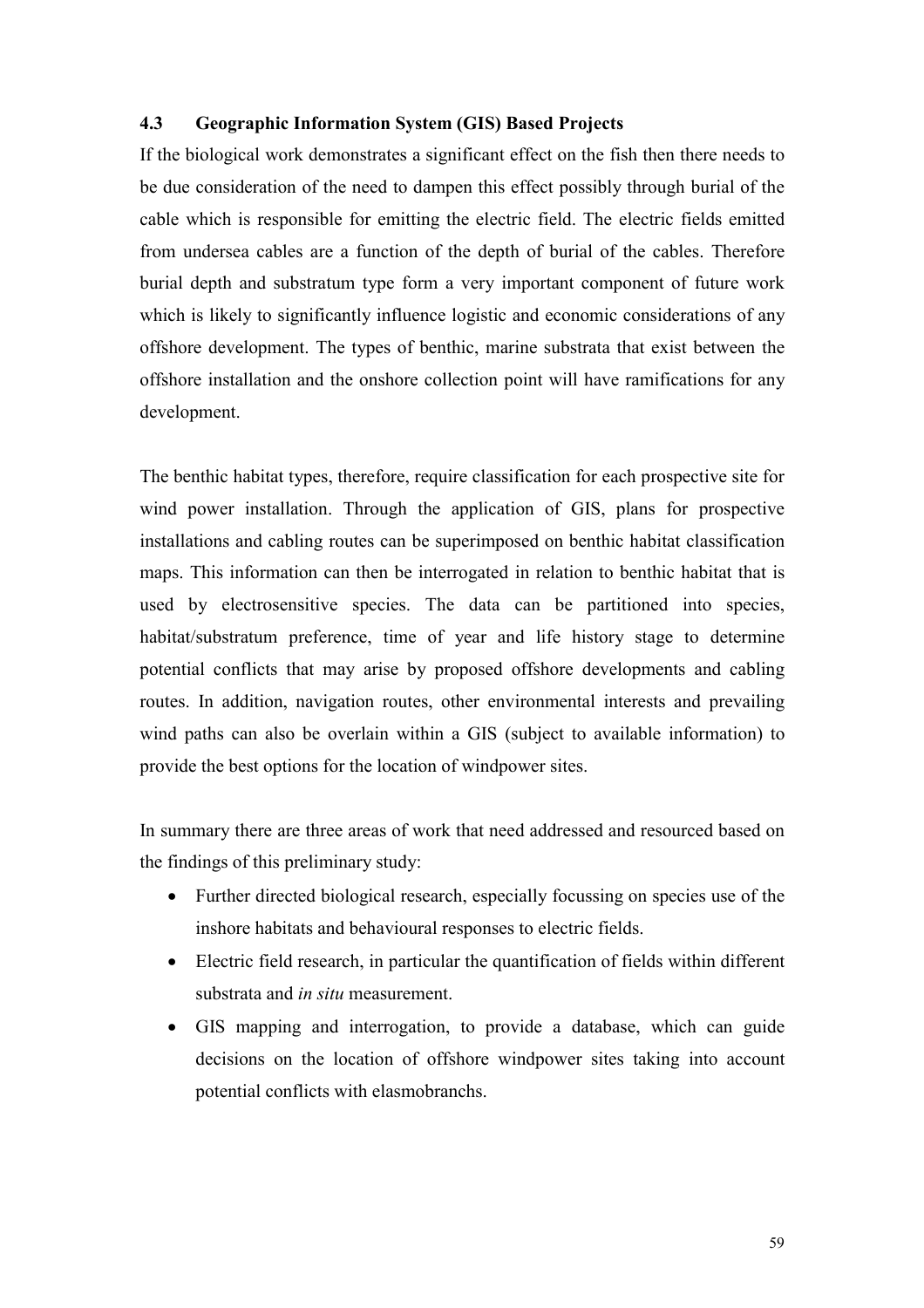## **4.4 Resource Requirements**

The potential for utilising offshore wind resources is undeniable and promotion of renewable resources is crucial for our future. It is, however, imperative that the development of new technology such as offshore wind power is sympathetic to other environmental considerations.

The projects identified above and the fact that offshore wind power technology is in its infancy, embraced by just six countries worldwide, promotes the requirement for substantial support and investment into the development of renewable resource utilisation and understanding its role within the natural ecosystem. For example, the benefits of windfarms in the protection of some critical habitats from fisheries activities may outweigh their disbenefits, provided that the effects of cables on electroreception can be minimised.

## **4.5 The Future?**

In the short to medium term there should be a concerted consideration of the environmental effects of increased wind power technology development in our coastal seas and promotion and support for initiatives that investigate offshore wind power and its role in the modern environment. This will not only increase our ability to predict environmental perturbation and improve the process leading to environmental regulations and legislation but will provide a platform to show how new technology can work with and around the natural constraints on the system.

### 5. REFERENCES

- 1. Krohn, S. (2000) Offshore Wind Energy: Full Speed Ahead. <http://www.windpower.dk/articles/offshore.htm>
- 2. Border Wind (1998) Offshore Wind Energy Building a New Industry for Britain. Report for Greenpeace by Border Wind. <http://www.britishwindenergy.co.uk/offshore/gpbw.pdf>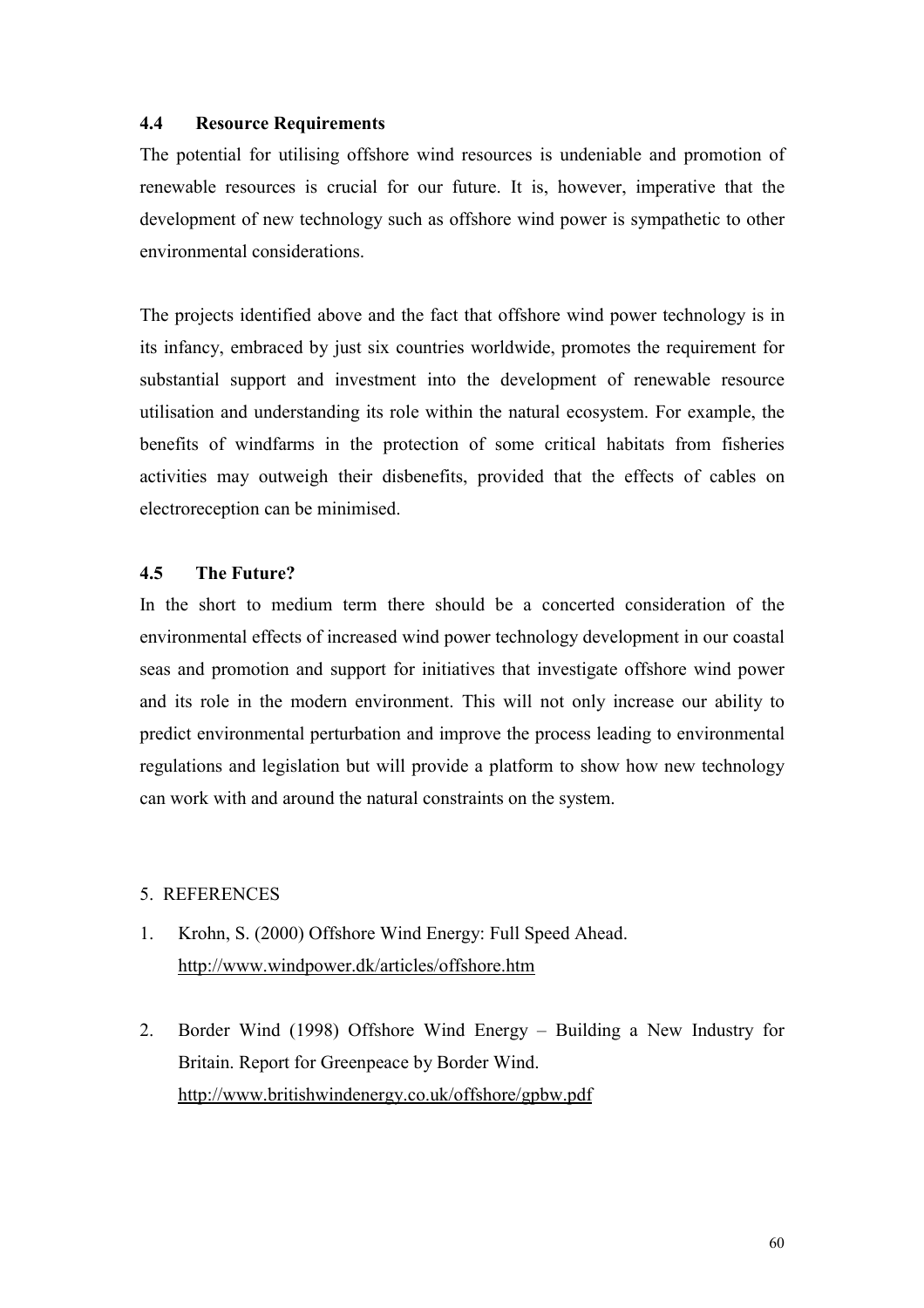- 3. ETSU (2000) European View Wind Energy and Denmark's New Plan for Renewables. New Review 44. http://www.dti.gov.uk/NewReview/nr44/html/denmark\_5\_new\_plan.html
- 4. DTI (2001) Blyth Offshore Wind Farm Introduction. <http://www.blyth-offshore.co.uk/intro.htm>
- 5. ETSU (2000) State of the Art Wind Goes to Sea. New Review 45. [http://www.dti.gov.uk/NewReview/nr45/html/State\\_of\\_the\\_art.htm](http://www.dti.gov.uk/NewReview/nr45/html/State_of_the_art.htm)
- 6. DTI (2001) Wind Power. <http://www.dti.gov.uk/renewable/wind.html>
- 7. British Wind Energy Association (2001) http://www.britishwindenergy.co.uk
- 8. Kalmijn, A.J. (1982) Electric and Magnetic Field Detection in Elasmobranch Fishes. Science 218, 916-918
- 9. Bullock, T.H. (1973) Seeing the World through a New Sense: Electroreception in Fish. Am. Sci. 61, 316-325
- 10. Camhi, M., Fowler, S., Musick, J., Bräutigam, A. and Fordham, S. (1998) Sharks and their relatives. Ecology and Conservation, IUCN/SSC Occassional Paper.
- 11. Shark Specialist Group. (2001). <http://www.flmnh.ufl.edu/fish/Organizations/SSG/SSGDefault.html>
- 12. Food and Agriculture Organisation. (2001). <http://www.fao.org/fi/>
- 13. Schmidt-Nielson, K. (1997) *Animal Physiology: Adaptation and Environment* 5th Edition. Cambridge University Press, UK
- 14. Lisney, T. (1999) Electroreception and Foraging Behaviour in Captive Bonnethead Sharks, *Sphyrna tiburo* (L.). Unpublished Honours thesis, University of Liverpool.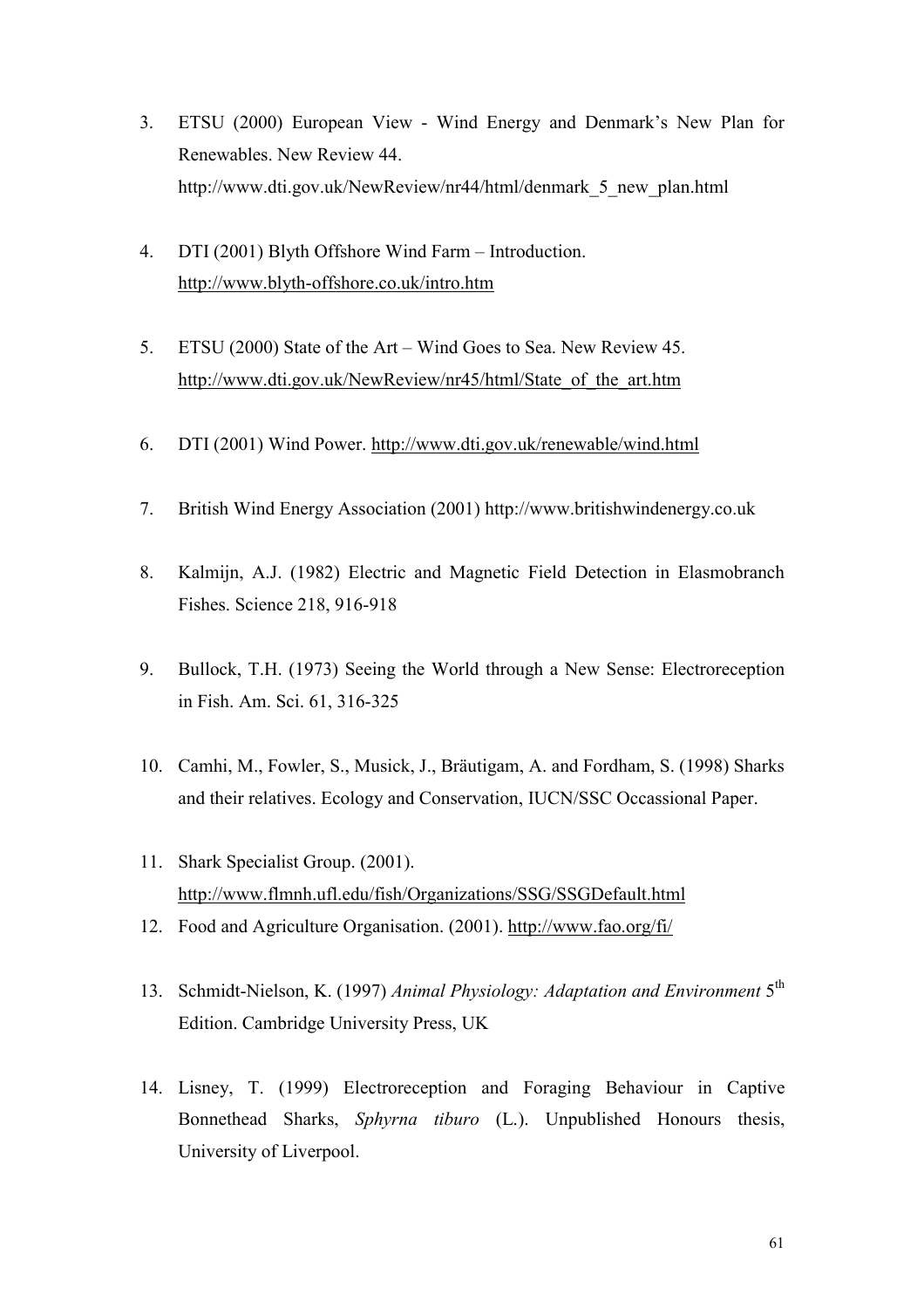- 15. Kalmijn, A.J. (1971) The Electric Sense of Sharks and Rays. J. Exp. Biol. 55, 371-383
- 16. Greenpeace (2000) North Sea Offshore Wind A Powerhouse for Europe. Technical Possibilities and Ecological Considerations (Study). [http://www.greeenpeace.de/GP\\_DOK\\_3P/STU\\_LANG/CO4STO5.PDF](http://www.greeenpeace.de/GP_DOK_3P/STU_LANG/CO4STO5.PDF)
- 17. Elsamprojekt (2000) Horns Rev Offshore Wind Farm Environmental Impact Assessment. Summary of EIA Report.
- 18. von der Emde, G. (1998) Electroreception. In *The Physiology of Fishes* 2nd Edition. Ed. D.H. Evans. CRC press, pp 313-343
- 19. Kalmijn, A.J. (1987) Detection of Weak Electric Fields. In *Social Communication in Aquatic Environments*. Eds. J. Atema, R.R. Fay, A.N. Popper, W.N. Tavolga. Springer-Verlag, NY, pp 151-186
- 20. Kalmijn, A.J. (1974) The Detection of Electric Fields from Inanimate and Animate Sources other than Electric Organs. In *Handbook of Sensory Physiology Vol. III/3: Electroreceptors and Other Specialized Receptors in Lower Vertebrates*. Ed. A. Fessard. Springer-Verlag, NY, pp 147-200
- 21. Davis, E.A., Hopkins, C.D. (1988) Behavioural analysis of electric signal localization in the electric fish, *Gymnotus carapo* (Gymnotiformes). Anim. Behav. 36, 1658-1671
- 22. Stevens, J.D. (1987) *Sharks*. Eds. C. Creagh, R. Coupe. Merehurst Press, GB.
- 23. Tricas, T.C. (1982) Bioelectric Mediated Predation by Swell Sharks, *Cephaloscyllium ventriosum*. Copeia 4, 948-952
- 24. Bullock, T.H. (1982) Electroreception. Ann. Rev. Neurosci. 5, 121-170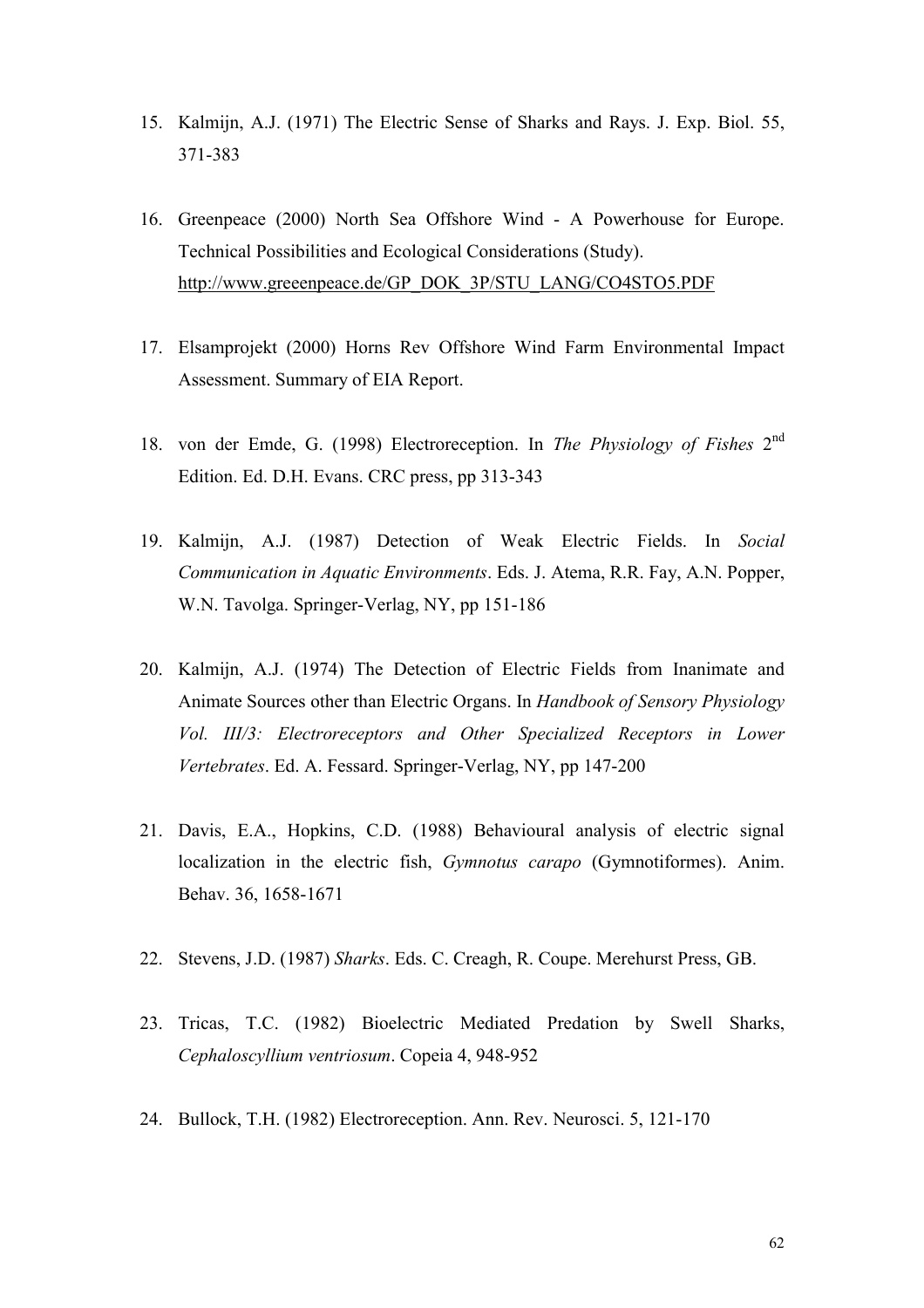- 25. Szabo, T. (1974) Anatomy of the Specialized Lateral Line Organs of Electroreception. In *Handbook of Sensory Physiology Vol. III/3: Electroreceptors and Other Specialized Receptors in Lower Vertebrates*. Ed. A. Fessard. Springer-Verlag, NY, pp 13-58
- 26. Reader's Digest (1990) Sharks: Silent Hunters of the Deep. 1<sup>st</sup> Edition, 2<sup>nd</sup> revise. Contributors: A. Alston, I. Close, P.W. Gilbert, P. Goadby, C.S. Johnson, N.R. Kemp, N. Otway, J.G. Pepperell, R. Pullan, O. Ruhen, R. Taylor, V. Taylor, S. Turner. Capricorn Press, NSW
- 27. Murray, R.W. (1974) The Ampullae of Lorenzini. In: *Handbook of Sensory Physiology Vol. III/3: Electroreceptors and Other Sepcialized Organs in Lower Vertebrates*. Ed. A. Fessard. Springer-Verlag, NY, pp 125-146
- 28. Obara, S., Bennett, M.V.C. (1972) Mode of Operation of Ampullae of Lorenzini of the Skate, *Raja*. J. Gen. Physiol. 60, 534-557
- 29. Zakon, H.H. (1986) The Electroreceptive Periphery. In *Electroreception*. Wiley Series in Neurobiology. Eds. T.H. Bullock, W. Heiligenberg. John Wiley & Sons, NY, pp 103-156
- 30. Adair, R.K., Astumian, R.D., Weaver, J.C. (1998) Detection of weak electric fields by sharks, rays, and skates. Chaos 8(3), 576-587
- 31. Boord, R.L., Campbell, C.B.G. (1997) Structural and Functional Organization of the Lateral Line System of Sharks. Amer. Zool. 17, 431-441
- 32. Murray, R.W. (1962) The Response of the Ampullae of Lorenzini of Elasmobranchs to Electrical Stimulation. J. Exp. Biol. 39, 119-128
- 33. Raschi, W. (1978) Notes on the gross functional morphology of the ampullary system in two similar species of skates, *Raja erinacea* and *R. ocellata*. Copeia 1, 48-53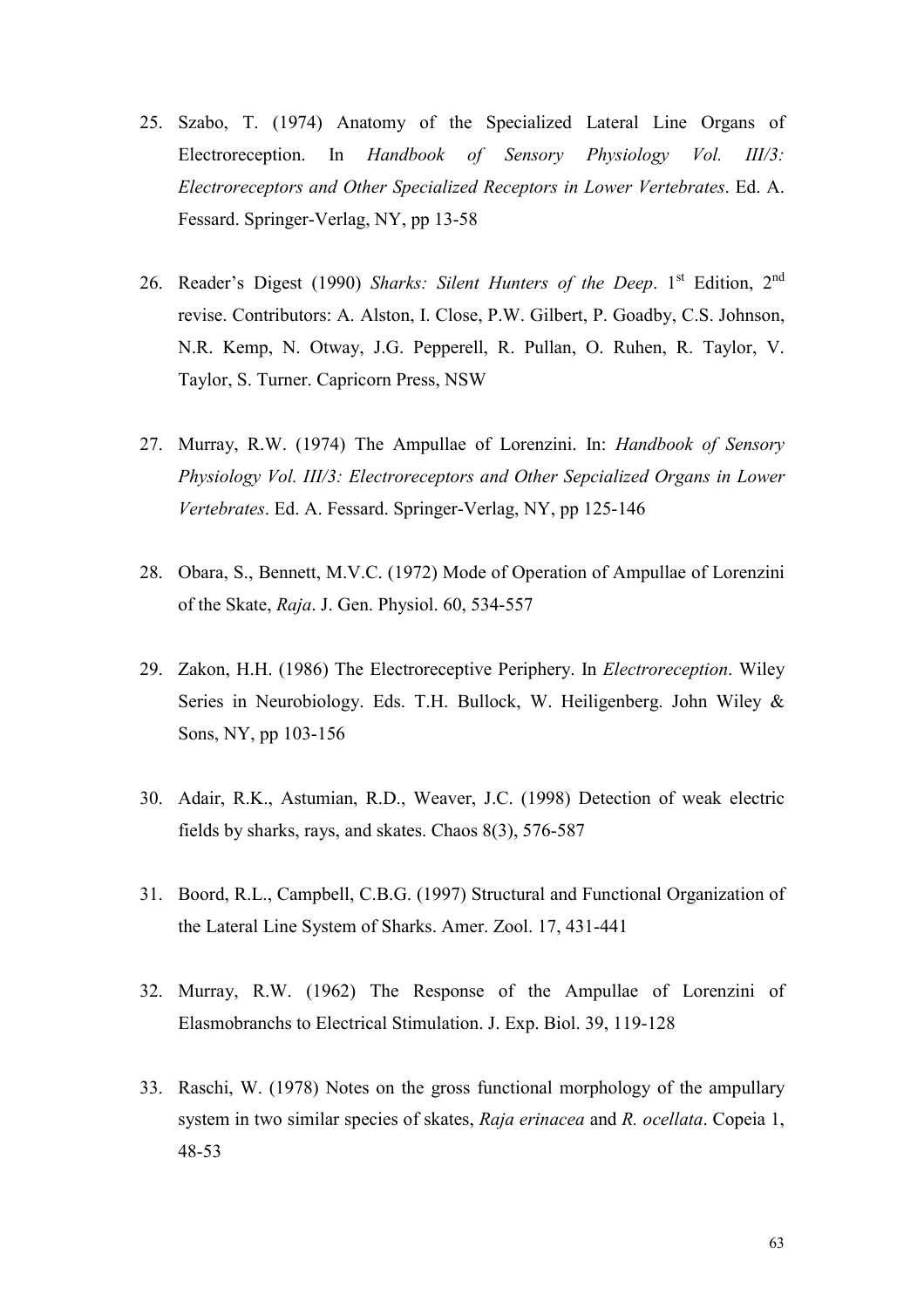- 34. Bodznick, D., Boord, R.L. (1986) Electroreception in Chondrichthyes: Central Anatomy and Physiology. In *Electroreception*. Wiley Series in Neurobiology. Eds. T.H. Bullock, W. Heiligenberg. John Wiley & Sons, NY, pp 225-256
- 35. Raschi, W., Adams, W.H. (1988) Depth-related Modifications in the Electroreceptive System of the Eurybathic Skate, *Raja radiata* (Chondrichthyes: Rajidae). Copeia 1, 116-123
- 36. Montgomery, J.C., Bodznick, D. (1999) Signals and Noise in the Elasmobranch Electrosensory System. J. Exp. Biol. 202, 1349-1355
- 37. Bodznick, D., Montgomery, J.C., Bradley, D.J. (1992) Suppression of Common Mode Signals within the Electrosensory System of the Little Skate *Raja Erinacea*. J. Exp. Biol. 171, 107-125
- 38. Montgomery, J.C. (1984) Noise cancellation in the electrosensory system of the thornback ray; common mode rejection of input produced by the animal's own ventilatory movement. J. Comp. Physiol. A. 155, 103-111
- 39. Bodznick, D., Montgomery, J.C., Carey, M. (1999) Adaptive Mechanisms in the Elasmobranch Hindbrain. J. Exp. Biol. 202, 1357-1364
- 40. Finger, T.E. (1986) Electroreception in Catfish: Behavior, Anatomy, and Electrophysiology. In *Electroreception*. Wiley Series in Neurobiology. Eds. T.H. Bullock, W. Heiligenberg. John Wiley & Sons, NY, pp 287-318
- 41. Dawson, B.G., Heyes, G.W., Eppi, R.E., Kalmijn, A.J. (1980) Field Experiments on Electrically Evoked Feeding Responses in the Dogfish Shark, *Mustelus canis*. Biol. Bull. 159, 482
- 42. Blonder, B., Alevizon, W. (1988) Prey Discrimination and Electroreception in the Stingray, *Dasyatis sabina*. Copeia 1, 33-36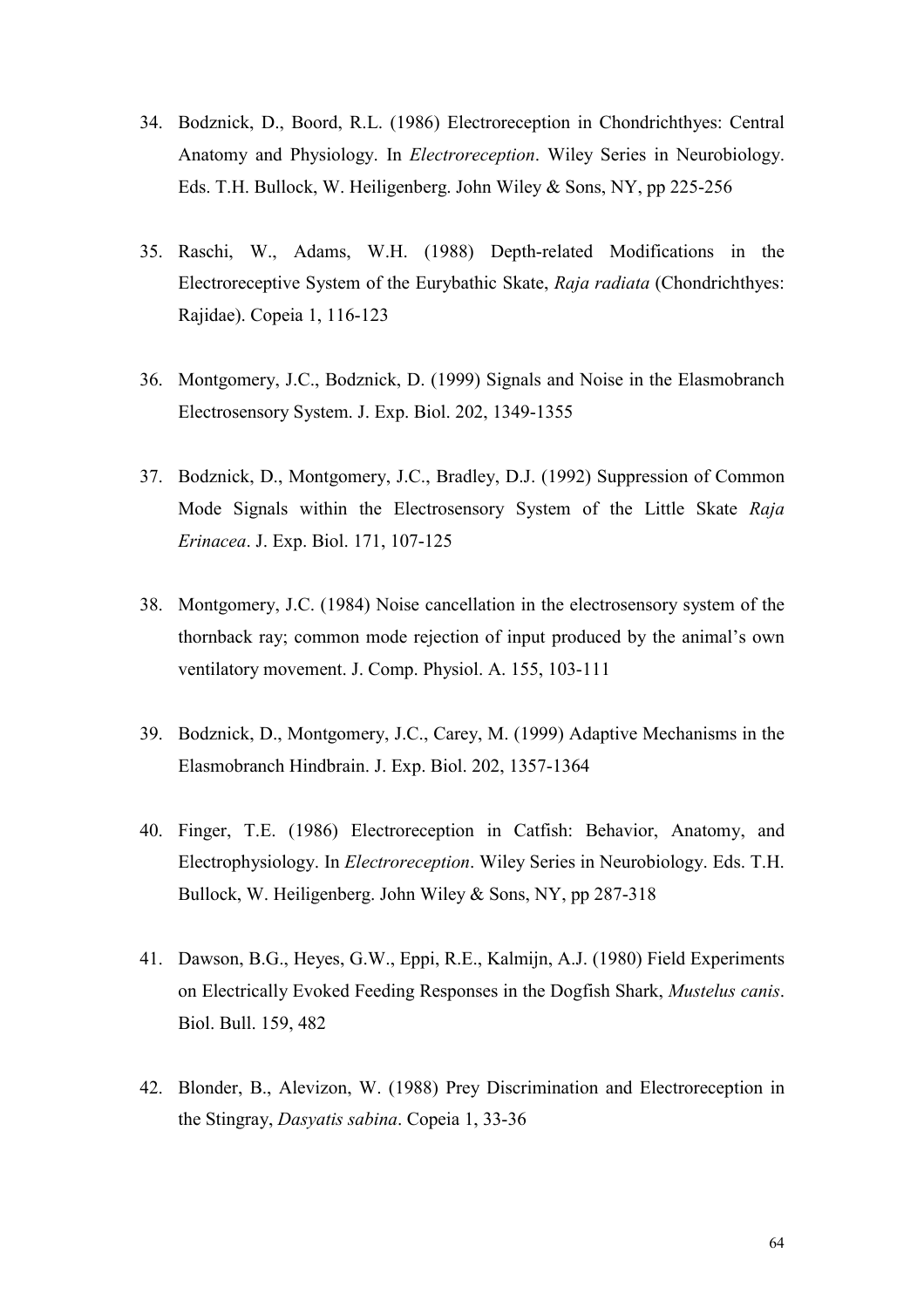- 43. von der Emde, G. (1999) Active Electrolocation of Objects in Weakly Electric Fish. J. Exp. Biol. 202, 1205-1215
- 44. von der Emde, G., Schwarz, S., Gomez, L., Budelli, R., Grant, K. (1998) Electric fish measure distance in the dark. Nature 395, 890-893
- 45. Paulin, M.G. (1995) Electroreception and the Compass Sense of Sharks. J. Theor. Biol. 174, 325-339
- 46. Kalmijn, A.J. (1984) Theory of electromagnetic orientation: a further analysis. In *Comparative Physiology of Sensory Systems*. Eds. L. Bolis, R.D. Keynes, S.H.P. Maddrell. Cambridge University Press, GB, pp 525-560
- 47. Klimley, A.P. (1993) Highly directional swimming by scalloped hammerhead sharks, *Sphyrna lewini*, and subsurface irradiance, temperature, bathymetry, and geomagnetic field. Mar. Biol. 117(1), 1-22
- 48. ETSU (1999) Offshore Wind Makes Progress in Denmark. New Review 42. [http://www.dti.gov.uk/NewReview/nr42/html/offshore\\_wind.html](http://www.dti.gov.uk/NewReview/nr42/html/offshore_wind.html)
- 49. Global Marine (2000) Global Marine completes first offshore wind installation. Press Release.<http://www.globalmarinesystems.com/Blythoffshore.pdf>
- 50. BBC News Online (2001) UK to get 18 wind farms. [http://news.bbc.co.uk/hi/english/uk\\_politics/newsid\\_1261000/1261759.stm](http://news.bbc.co.uk/hi/english/uk_politics/newsid_1261000/1261759.stm)
- 51. Belcher, I. (2001) Potential Offshore Wind Farm Sites Announced by the Crown Estate. Crown Estate Press Release. <http://www.crownestate.co.uk/news/pr20010405.shtml>
- 52. Metoc Plc (2000) An Assessment of the Environmental Effects of Offshore Wind Farms. Report for DTI. [http://www.dti.gov.uk/renewable/pdf/35-](http://www.dti.gov.uk/renewable/pdf/35-00543.pdf) [00543.pdf](http://www.dti.gov.uk/renewable/pdf/35-00543.pdf)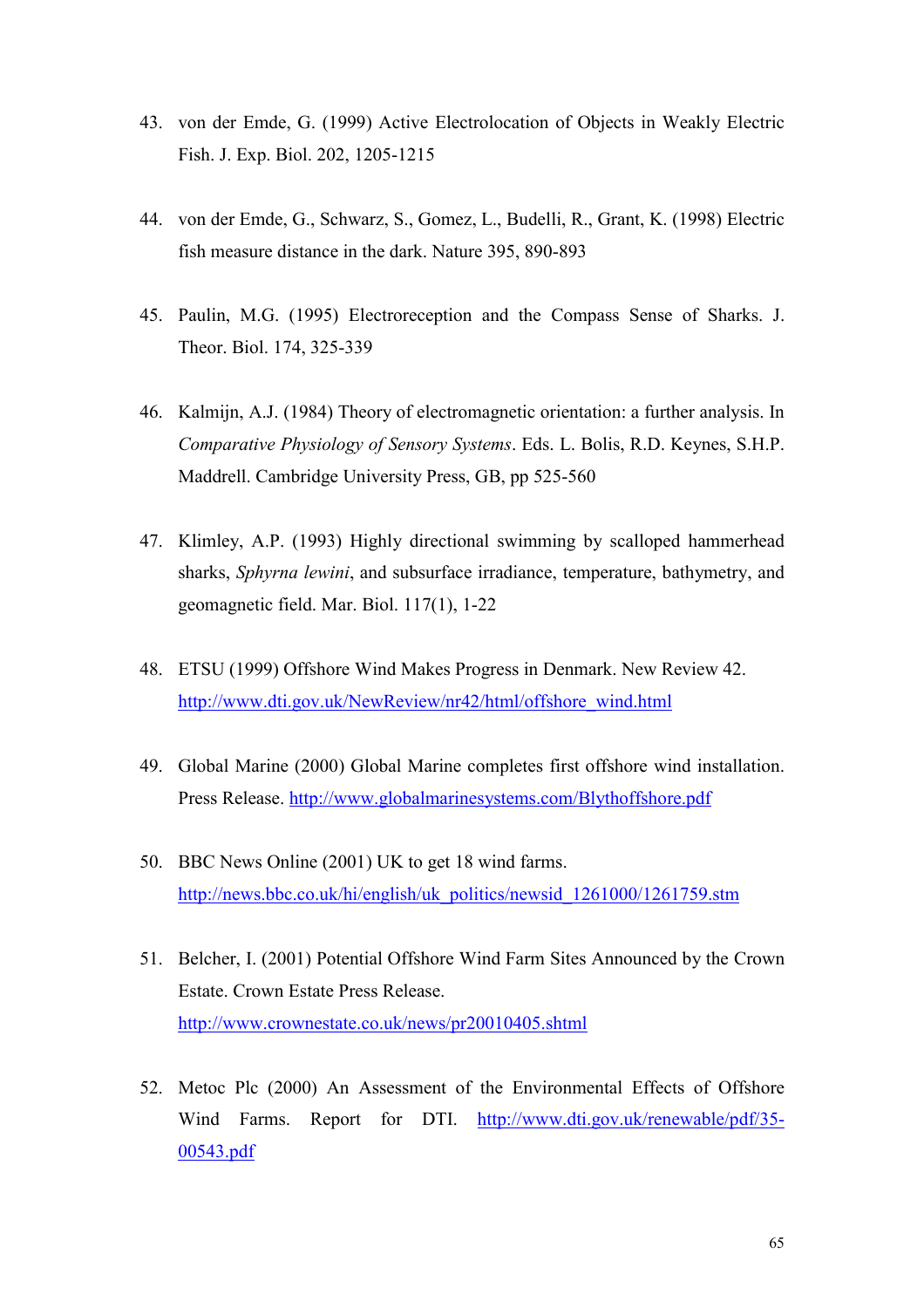- 53. Beiboer, F., Mair, K. Grimshaw, R. (2001) Personal communication regarding submarine cabling for offshore wind farms. (Metoc Plc, UK)
- 54. Grainger, W., Jenkins, N. (2001) Offshore Wind Farm Electrical Connection Options. [http://www.owen.org.uk/documents/bwea20\\_46.pdf](http://www.owen.org.uk/documents/bwea20_46.pdf)
- 55. University of Strathclyde (2001) Electricity. <http://esru.strath.ac.uk/projects/EandE/98-9/offshore/elec.htm>
- 56. Mikkelson, S.D. (2001) Personal communication regarding submarine cabling of offshore wind farms. (Techwise, Denmark)
- 57. Voitovich, R.A., Kadomskaya, K.P. (1997) Influence of the design parameters of high-voltage underwater power cables on the electromagnetic field intensity in an aqueous medium. Electrical Technology 2,11-21
- 58. Carryer, R., Deeming, K. (2001) Environmental risk for offshore wind farm developers: lessons from other industries. [http://www.owen.org.uk/document/bwea20\\_40.pdf](http://www.owen.org.uk/document/bwea20_40.pdf)
- 59. Vas, P. (1991) *A Field Guide to the Sharks of British Coastal Waters*. Field Studies 7, 651-686. FSC Publications, UK.
- 60. Dipper, F. (1987) *British Sea Fishes*. Underworld Publications Ltd, UK
- 61. Welsh Ray Initiative (2001) Personal Communication Notes from the Fourth Welsh Ray Meeting.
- 62. Stevens, J.D., Bonfil, R., Dulvy, N.K. and Walker, P.A. (2000). The effects of fishing on sharks, rays, and chimaeras (chondrichthyans), and the implications for marine ecosystems. ICES Journal of Marine Science 57 (3): 476-494.
- 63. Whitworth, L. (2000) Electroreception in Elasmobranchs. Unpublished Honours thesis, University of Liverpool.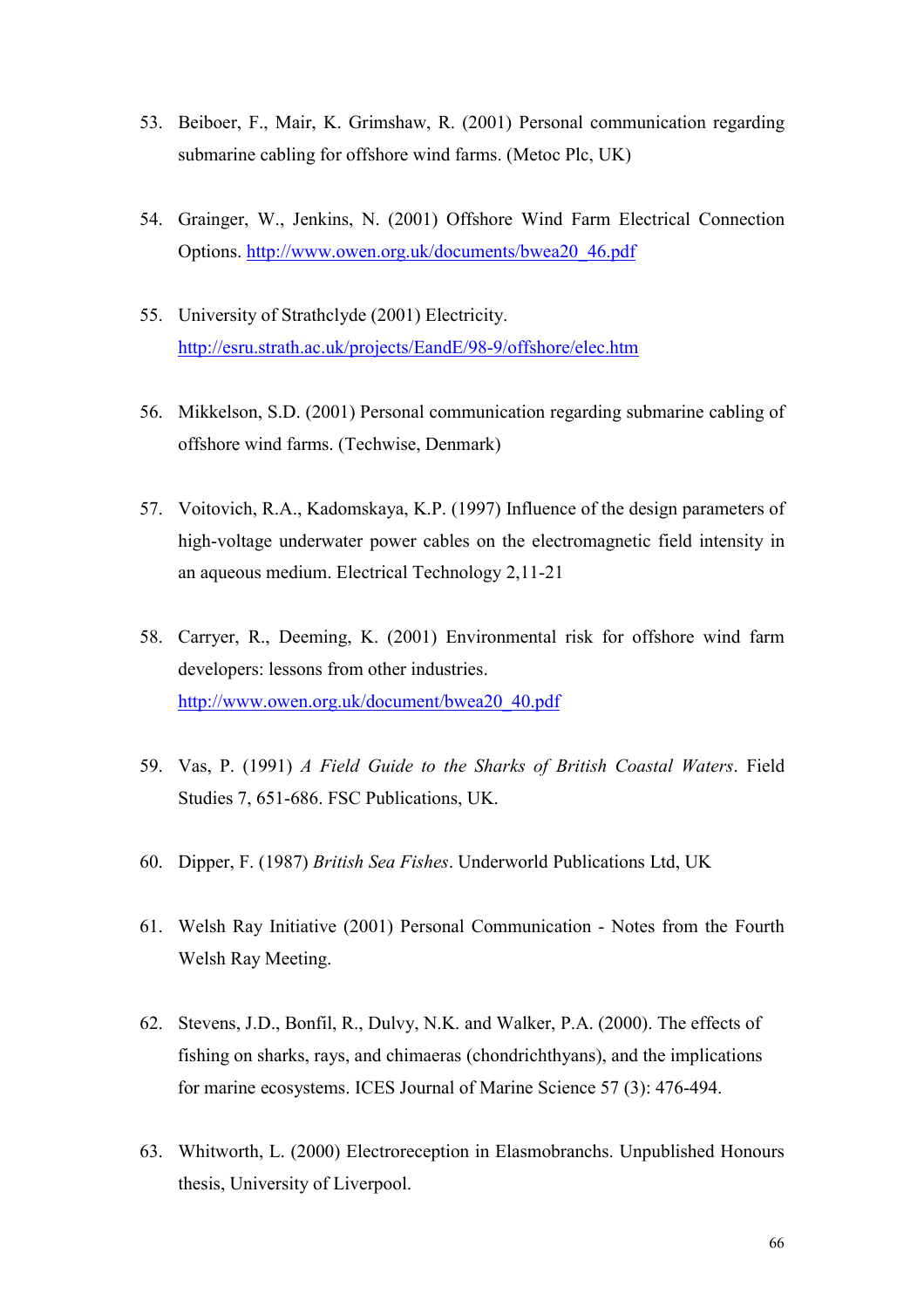- 64. Lythgoe, J., Lythgoe, G. (1991) Fishes of the Sea: The North Atlantic and Mediterranean. Blandford, London.
- 65. Chung, P. (2001) Ontogenetic changes in electroreception by rays. Unpublished Honours thesis, University of Liverpool.
- 66. Maniguet, X. (1992) *The Jaws Of Death*. HarperCollins, UK.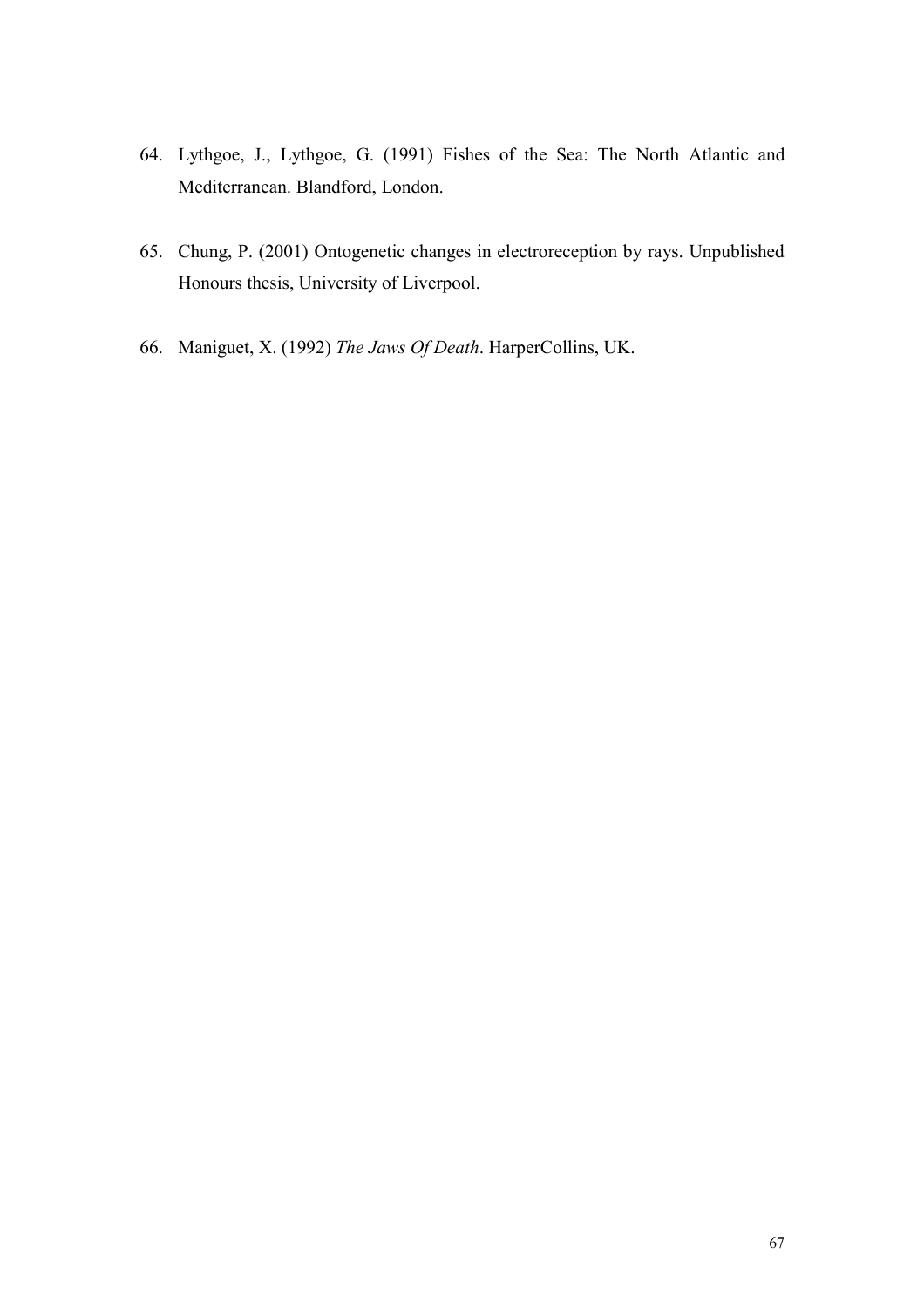#### 6. BIBLIOGRAPHY

#### Neurobiology and physiology of electroreception

Akoev, G.N., Ilyinsky, O.B., Zadan, P.M. (1976) Physiological Properties of Electroreceptors of Marine Skates. Comp. Biochem. Physiol. 53A, 201-209

Akoev, G.N., Ilyinsky, O.B., Zadan, P.M. (1976) Responses of Electroreceptors (Ampullae of Lorenzini) of Skates to Electric and Magnetic Fields. J. Comp. Physiol. 106, 127-136

Akoev, G.N., Avelev, V.D., Semenjkov, P.G. (1995) Reception of Low-intensity Millimeter-wave Electromagnetic Radiation by the Electroreceptors in Skates. Neuroscience 66(1) 15-17

Anderson, S., Astephen, S. (2001) Electrorecption in Weakly Electric Fish. <http://www.unb.ca/courses/biol4775/SPAGES/SPAGE10.HTM>

Anon (2001) Electroreception. http://instruct1.cit.cornell.edu/Courses/bionb420.07/chopkins/electroreception.html

Bromm, B., Hensel, H., Nier, K. (1975) Response of the Ampullae of Lorenzini to Static Combined Electric and Thermal Stimuli in *Scyliorhinus canicula*. Experientia 31, 615-618

Meek, J., Grant, K., Bell, C. (1999) Structural Organization of the Mormyrid Electrosensory Lateral Line Lobe. J. Exp. Biol. 202, 1291-1300

Murray, R.W. (1960) The Response of the Ampullae of Lorenzini of Elasmobranchs to Mechanical Stimulation. J. Exp. Biol. 37, 417-424

Szabo, T., Kalmijn, A.J., Enger, P.S., Bullock, T.H. (1972) Microampullary Organs and a Submandibular Sense Organ in the Fresh Water Ray, *Potamotrygon*. J. Comp. Physiol. 79, 15-27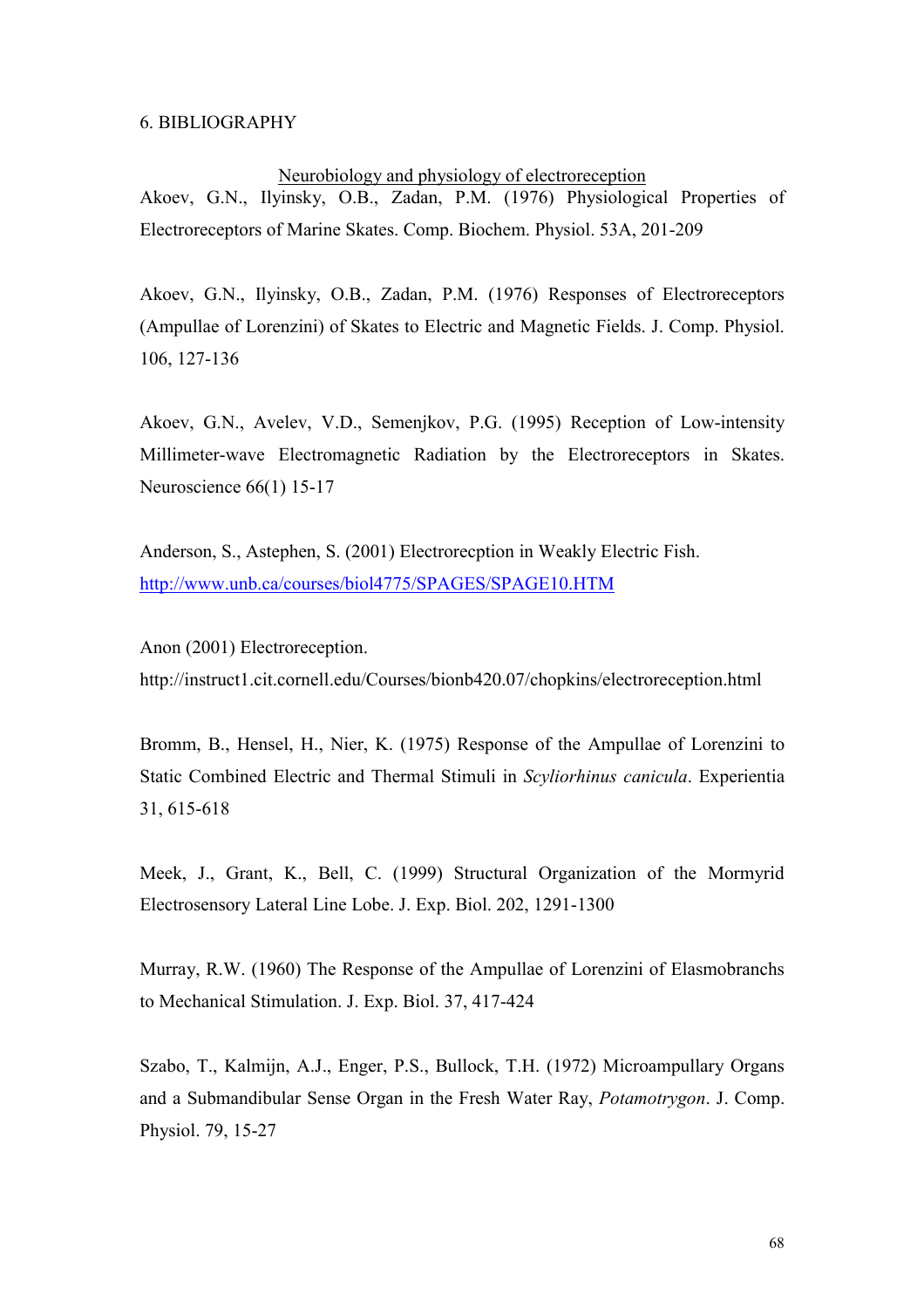#### **Bioelectric fields**

Barham, E.G., Huckabay, W.B., Gowdy, R., Burns, B. (1969) Microvolt Electric Signals from Fishes and the Environment. Science 164, 965-968

Knudsen, E.I. (1975) Spatial Aspects of the Electric Fields Generated by Weakly Electric Fish. J. Comp. Physiol. 99, 103-118

#### Passive electroreception

Fjallbrant, T.T., Manger, P.R., Pettigrew, J.D. (1998) Some related aspects of platypus electroreception: temporal integration behaviour, electroreceptive thresholds and directionality of the bill acting as an antenna. Phil. Trans. R. Soc. Lond. B. 353, 1211-1229

Kalmijn, A.J. (1966) Electro-perception in Sharks and Rays. Nature 212, 1232-1233

Nelson, M.E., MacIver, M.A. (1999) Prey capture in the Weakly Electric Fish *Apteronotus albifrons*: Sensory Acquisition Strategies and Electrosensory consequences. J. Exp. Biol. 202, 1195-1203

Scheich, H., Langer, G., Tidemann, C., Coles, R.B., Guppy, A. (1986) Electroreception and electrolocation in platypus. Nature 319, 401-402

Scudamore, R.E., McGregor, P.K. (1993) Approach paths of electric fish to an active electrode are affected by playback stimulus. Anim. Behav. 46, 1240-1242

Watt, M., Evans, C.S., Joss, J.M.P. (1999) Use of electroreception during foraging by the Australian lungfish. Anim. Behav. 58, 1039-1045

Wilkens, L.A., Russell, D.F., Pei, X., Gurgens, C. (1997) The paddelfish rostrum functions as an electrosensory antenna in plankton feeding. Proc. R. Soc. Lond. B. 264, 1723-1729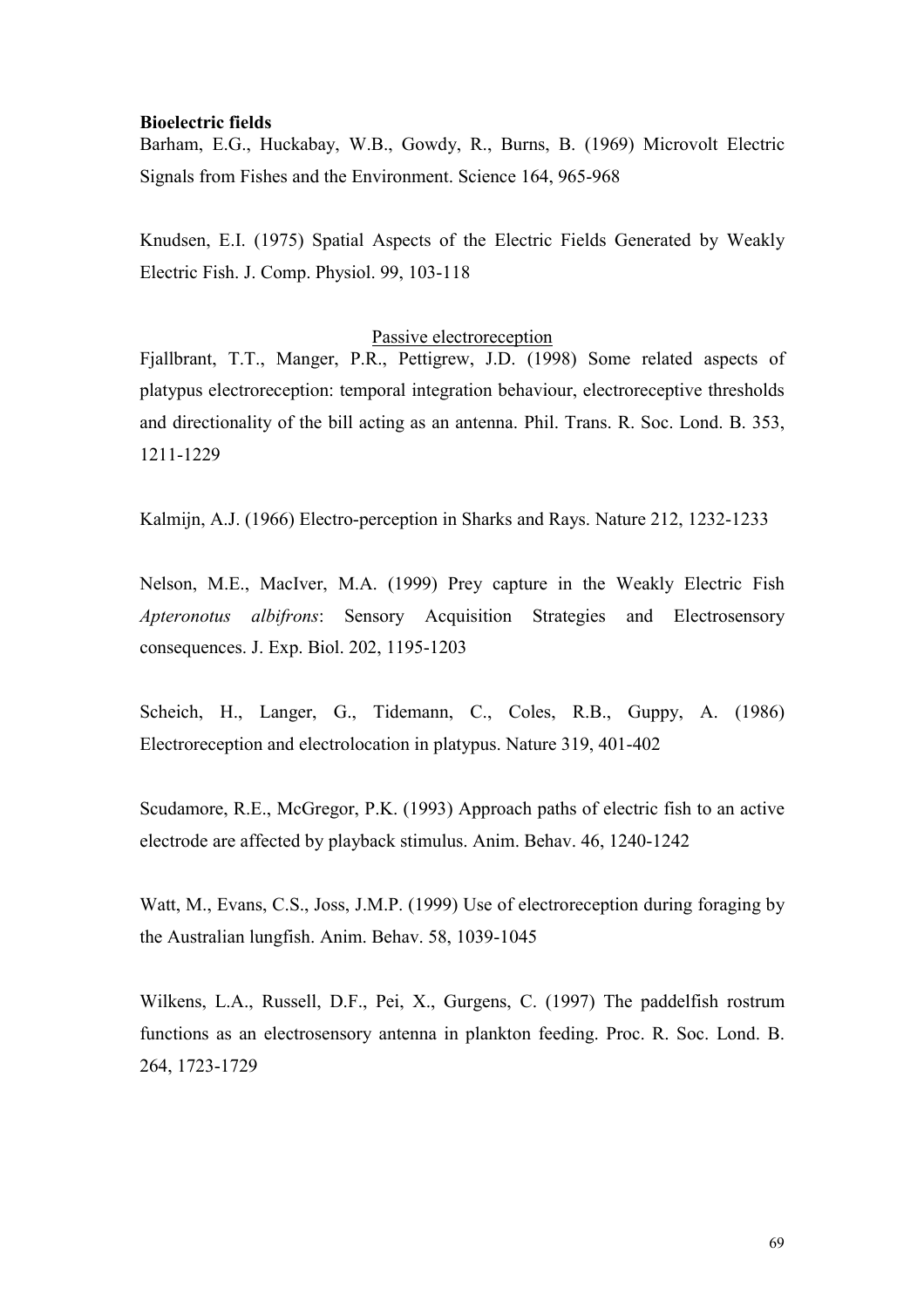#### *Active electroreception*

Assad, C., Rasnow, B., Stoddard, P.K. (1999) Electric Organ Discharge and Electric Images during Electrolocation. J. Exp. Biol. 202, 1185-1193

Baron, V.D., Morshnev, K.S., Olshansky, V.M., Orlov, A.A. (1994) Electric organ discharges of the two species of African catfish (*Synodontis*) during social behaviour. Anim. Behav. 48, 1472-1475

Bratton, B.O., Ayers, J.L. (1987) Observations on the electric organ discharge of two skate species (Chondrichthyes: Rajidae) and its relationship to behaviour. Environmental Biology of Fishes 20(4), 241-254

Kramer, B. (1990) Sexual Signals in Electric Fishes. TREE 5(8), 247-250

Lowe, C.G., Bray, R.N., Helson, D.R. (1994) Feeding and associated behavior of the Pacific electric ray *Torpedo californica* in the field. Mar. Biol. 120, 161-169

Metzner, W. (1998) Measuring distance in two dimensions. Nature 395, 838-839

Schluger, J.H., Hopkins, C.D. (1987) Electric Fish Approach Stationary Signal Sources By Following Electric Current Lines. J. Exp. Biol. 130, 359-367 Stoddard, P.K. (1999) Predation enhances complexity in the evolution of electric fish signals. Nature 400, 254-256

von der Emde, G. (1990) Discrimination of objects through electrolocation in the weakly electric fish, *Gnathonemus petersii*. J. Comp. Physiol. A 167, 413-421

von der Emde, G. (1992) Electrolocation of Capacitive Objects in Four Species of Pulse-type Weakly Electric Fish. II Electric Signalling Behaviour. Ethology 92, 177- 192

von der Emde, G., Bleckmann, H. (1998) Finding Food: Sense Involved in Foraging for Insect Larve in the Electric Fish *Gnathonemus petersii*. J. Exp. Biol. 201, 969-980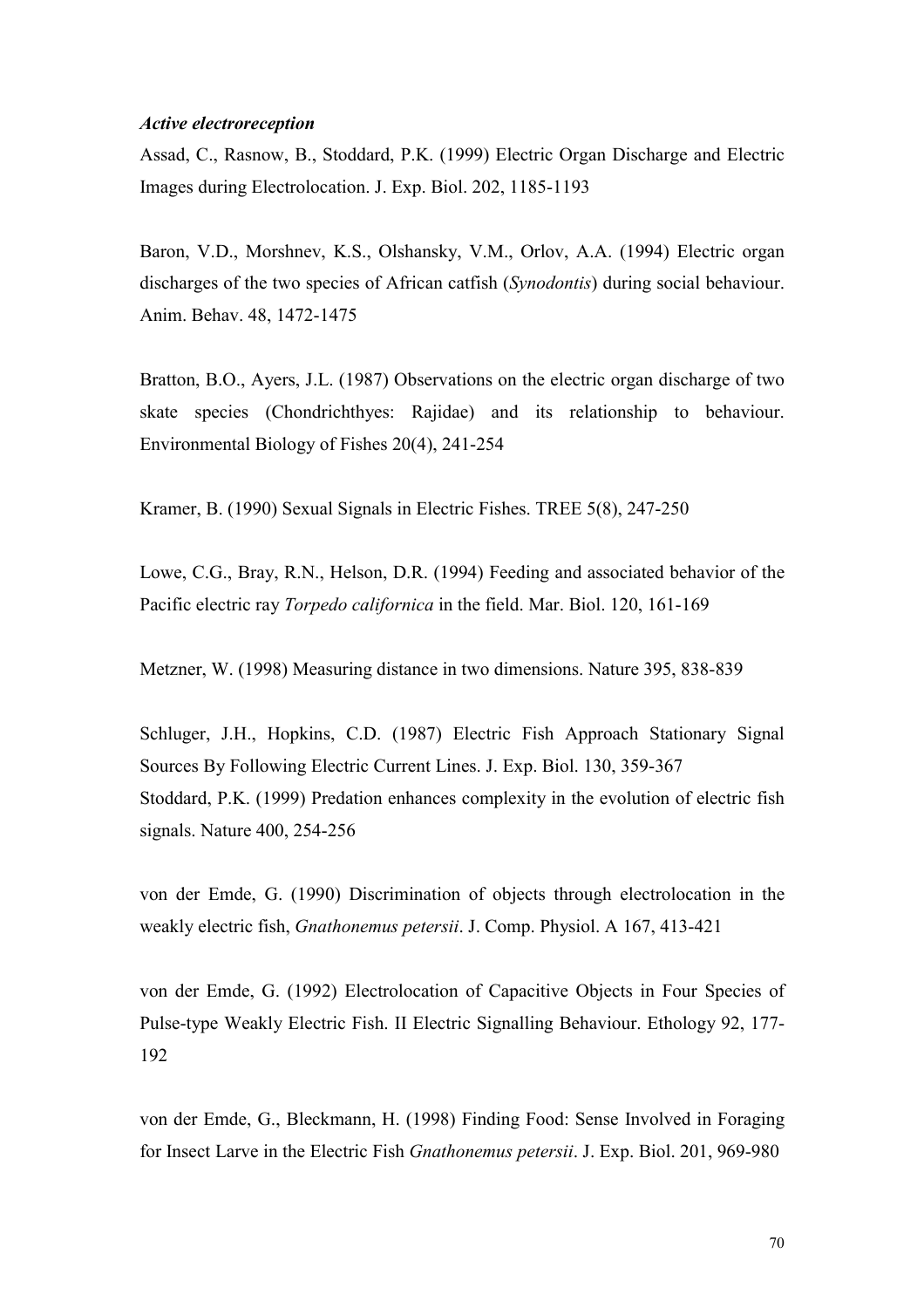Westby, G.W.M. (1988) The ecology, discharge diversity and predatory behaviour of the gymnotiforme electric fish in the coastal streams of French Guiana. Behav. Ecol. Sociobiol. 22, 341-354

#### *Electromagnetic orientation*

Brown, H.R., Andrianov, G.N., Ilyinsky, O.B. (1974) Magnetic field perception by electroreceptors in Black Sea skates. Nature 249, 178-179

Kalmijn, A.J. (2000) Detection and processing of electromagnetic and near-field acoustic signals in elasmobranch fish. Phil. Trans. R. Soc. Lond. B. 355, 1135-1141

Lohman, K.J., Pentcheff, N.D., Nevitt, G.A., Stetten, G.D., Zimmer-faust, R.K., Jarrard, H.E., Boles, L.C. (1995) Magnetic orientation of spiny lobsters in the ocean: Experiments with undersea coil systems. J. Exp. Biol. 198, 2041-2048

Walker, M.M., Diebel, C.E., Haugh, C.V., Pankhurst, P.M., Montgomery, J.C., Green, C.R. (1997) Structure and function of the vertebrate magnetic sense. Nature 390, 371-376

#### *Signal filtering*

Bastian, J. (1976) Frequency Response Characteristics of Electroreceptors in Weakly Electric Fish (Gymnotoidei) with a Pulse Discharge. J. Comp. Physiol. 112, 165-180

#### *General references on electroreception*

Atema, J., Fay, R.R., Popper, A.N., Tavolga, W.N. (1987) *Social Communication in Aquatic Environments*. Springer-Verlag, NY

Bolis, L., Keynes, R.D., Maddrell, S.H.P. (1984) *Comparative Physiology of Sensory Systems*. Cambridge University Press, UK

Bullock, T.H., Heiligenberg, W. (1986) *Electroreception*. Wiley Series in Neurobiology. John Wiley & Sons, NY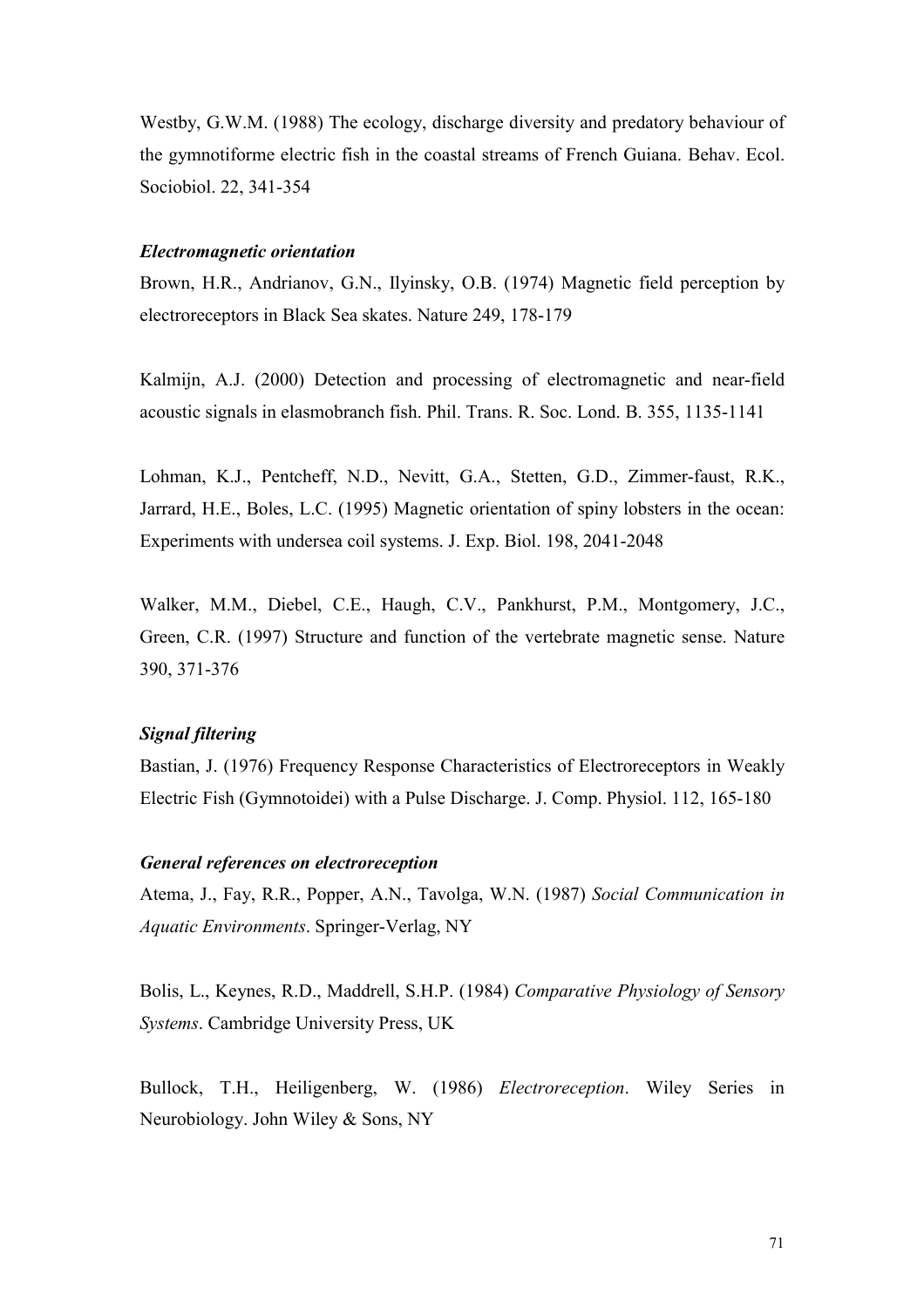Bullock, T.H. (1999) The Future of Research on Electroreception and Electrocommunication. J. Exp. Biol. 202, 1455-1458

Evans, D.H. (1998) *The Physiology of Fishes* 2nd Edition. CRC Press, NY

Fessard, A. (1974) *Handbook of Sensory Physiology Vol. III/3: Electroreceptors and Other Specialized Receptors in Lower Vertebrates*. Springer-Verlag, NY

Gilbert, P.W. (1962) The Behavior of Sharks. Sci. Am. 207, 60-68

Halliday, T.R., Slater, P.J.B. (1983) *Animal Behaviour Volume 2: Communication*. Blackwell Scientific Publications, UK

Hoar, W.S., Randall, D.J. (1971) *Fish Physiology Volume V: Sensory Systems and Electric Organs*. Academic Press, UK

Hodgson, E.S., Mathewson, R.F. (1978) *Sensory Biology of Sharks, Skates, and Rays*. US Gov. Printing Office, Washington

Maniguet, X. (1992) *The Jaws Of Death*. HarperCollins, UK.

McCormick, H.W., Allen, T., Young, W.E. (1964) *Shadows in the Sea. The Sharks, Skates and Rays*. Sidgwick & Jackson, UK

Moller, M. (1995) *Electric Fishes: History and Behavior*. Chapman & Hall, UK

Reader's Digest (1990) *Sharks: Silent Hunters of the Deep*. 1<sup>st</sup> Edition, 2<sup>nd</sup> revise. Contributors: A. Alston, I. Close, P.W. Gilbert, P. Goadby, C.S. Johnson, N.R. Kemp, N. Otway, J.G. Pepperell, R. Pullan, O. Ruhen, R. Taylor, V. Taylor, S. Turner. Capricorn Press, NSW

Steel, R. (1985) *Sharks Of The World*. Blandford, UK.